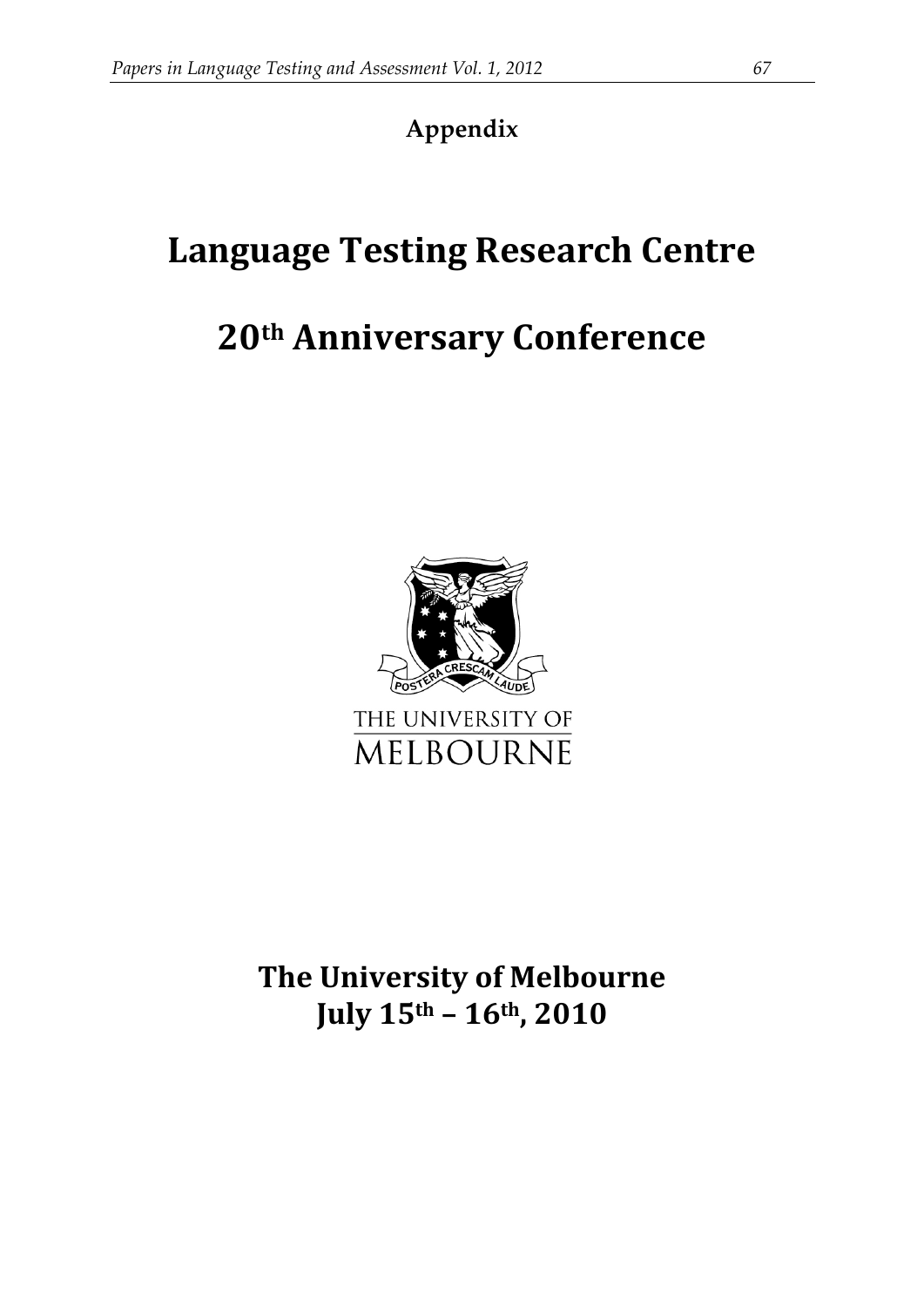# **Sponsors**







**UNIVERSITY of CAMBRIDGE ESOL** Examinations







**Research Centre for** Languages<br>and Cultures **UniSA**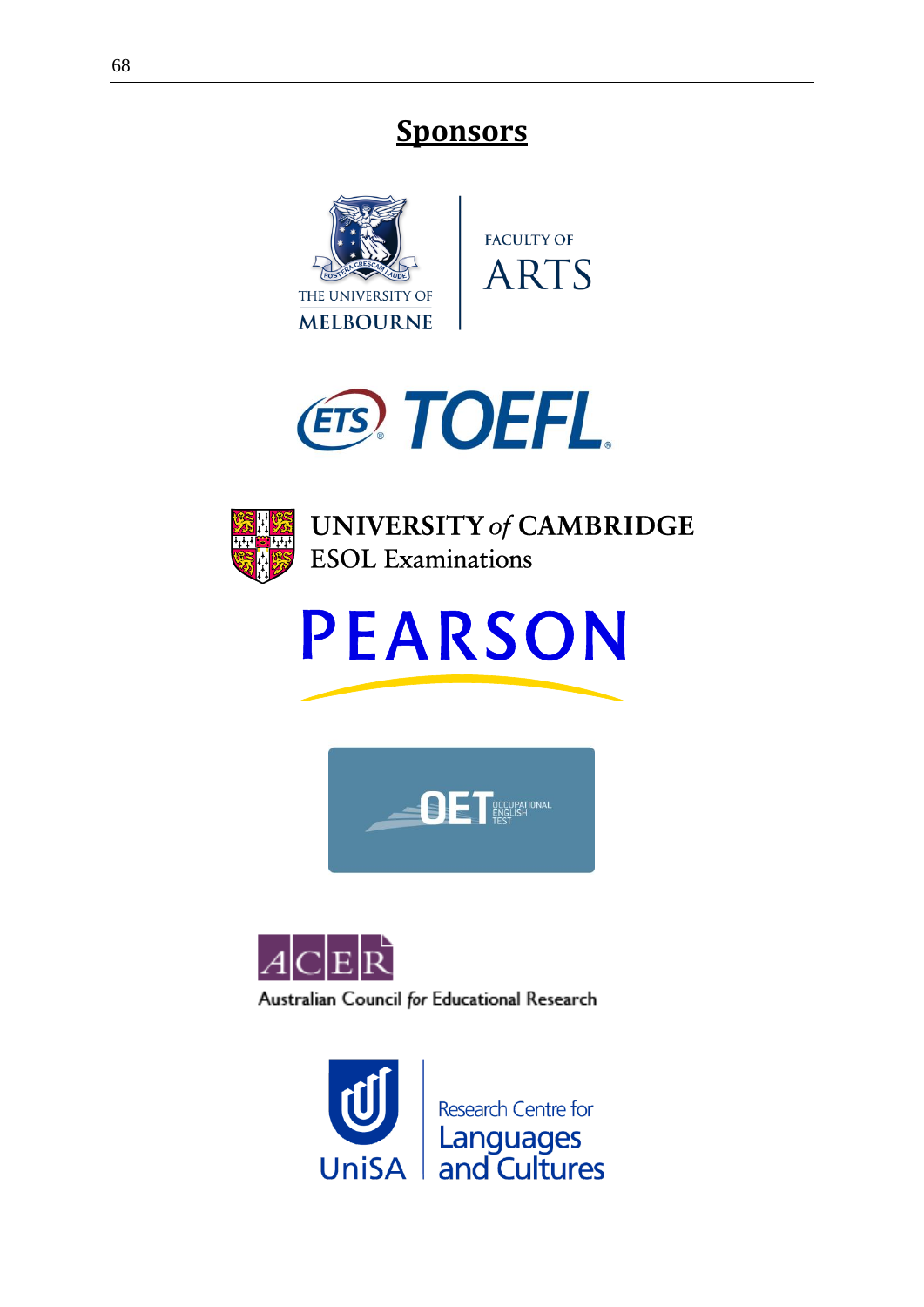# **Workshops**

### **Workshop 1: Rasch measurement … the very basics**

Tim McNamara The University of Melbourne

Thursday, 9:00am – 12:00pm Alice Hoy 242

This workshop will introduce fundamental concepts and procedures in Rasch measurement to those who are relatively new to Rasch measurement, or those who would like to refresh their understanding. Topics covered will include: how Rasch modelling relates candidate ability and the demands of items; the use of probabilistic modelling to generate general estimates based on samples of performance; how Rasch programs handle different data types, such as objectively and subjectively scored responses; estimating the impact on scores of task and rater characteristics; assumptions underlying the Rasch model and the question of dimensionality; validation research using Rasch measurement.

#### *Pre-reading:*

Participants are encouraged to read the relevant sections of McNamara, T.F. (1996) *Measuring second language performance*. London and New York: Longman.

#### *Presenter:*

Tim McNamara is a leading authority on the use of Rasch measurement in language testing research. He is a former director of the Language Testing Research Centre at The University of Melbourne, where he is currently Professor in the School of Languages and Linguistics. He has played a key role in the development of major international language tests such as IELTS, TOEFL iBT and the Occupational English Test (OET).

#### **Workshop 2: Principles and practice of task design: listening assessment**

Luke Harding The University of Melbourne

Thursday, 9:00am – 12:00pm Alice Hoy 325

This workshop will set out the key principles of language assessment and their relationship to good task design, with a specific focus on the assessment of listening in an English for academic purposes context. The workshop will involve group discussion activities as well as hands-on task design and feedback. It is designed for language teachers and those involved in test development projects, but may also be of interest to researchers of listening comprehension or language testing more generally.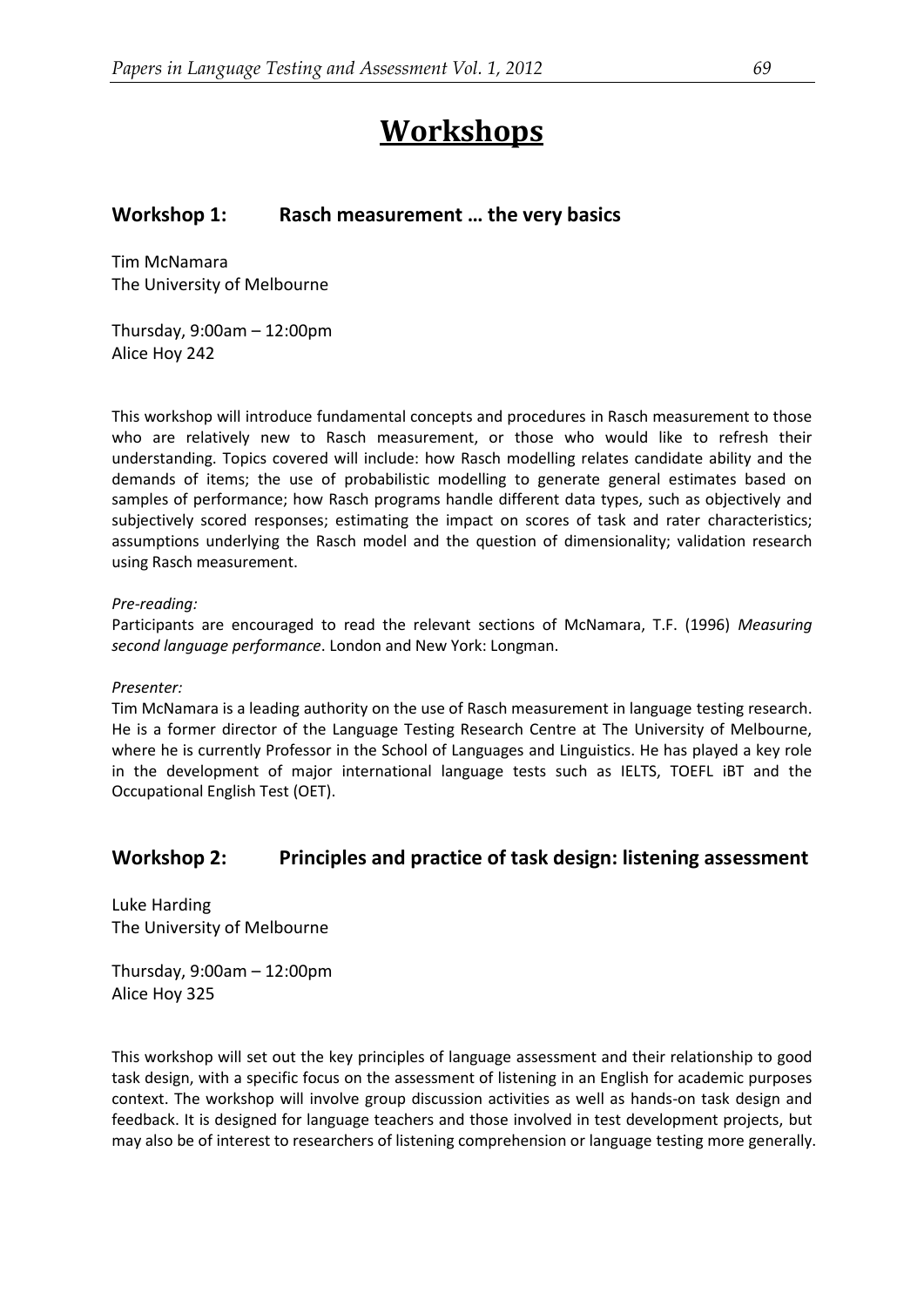#### *Presenter:*

Luke Harding has worked as a test developer and researcher in the Language Testing Research Centre since 2006. He has been involved in a wide range of test development projects including the Occupational English Test (OET), the Diagnostic English Language Assessment (DELA), the University Test of English as a Second Language (UTESL), and the Oxford English Language Test (OELT). He has a particular interest in the assessment of listening ability.

# **Workshop 3: Standards-based classroom assessment: Principles and practice**

Geoff Brindley Macquarie University

Thursday, 9:00am – 12:00pm Alice Hoy 225

This workshop will look at recent developments in standards-based assessment in a variety of language learning contexts. First, examples of some influential national curriculum and assessment frameworks will be examined and their implications for classroom assessment will be discussed. Next, ways of using statements of using learning outcomes as a basis for creating assessment tools will be explored and illustrated.

#### *Presenter:*

Geoff Brindley is an Honorary Associate Professor in the Department of Linguistics at Macquarie University. He has written and edited a wide range of publications on language assessment, second language learning and language curriculum development. He has been involved in a number of test development projects and has also served as Chief Examiner (Australia) for IELTS and as a member of the TOEFL Committee of Examiners.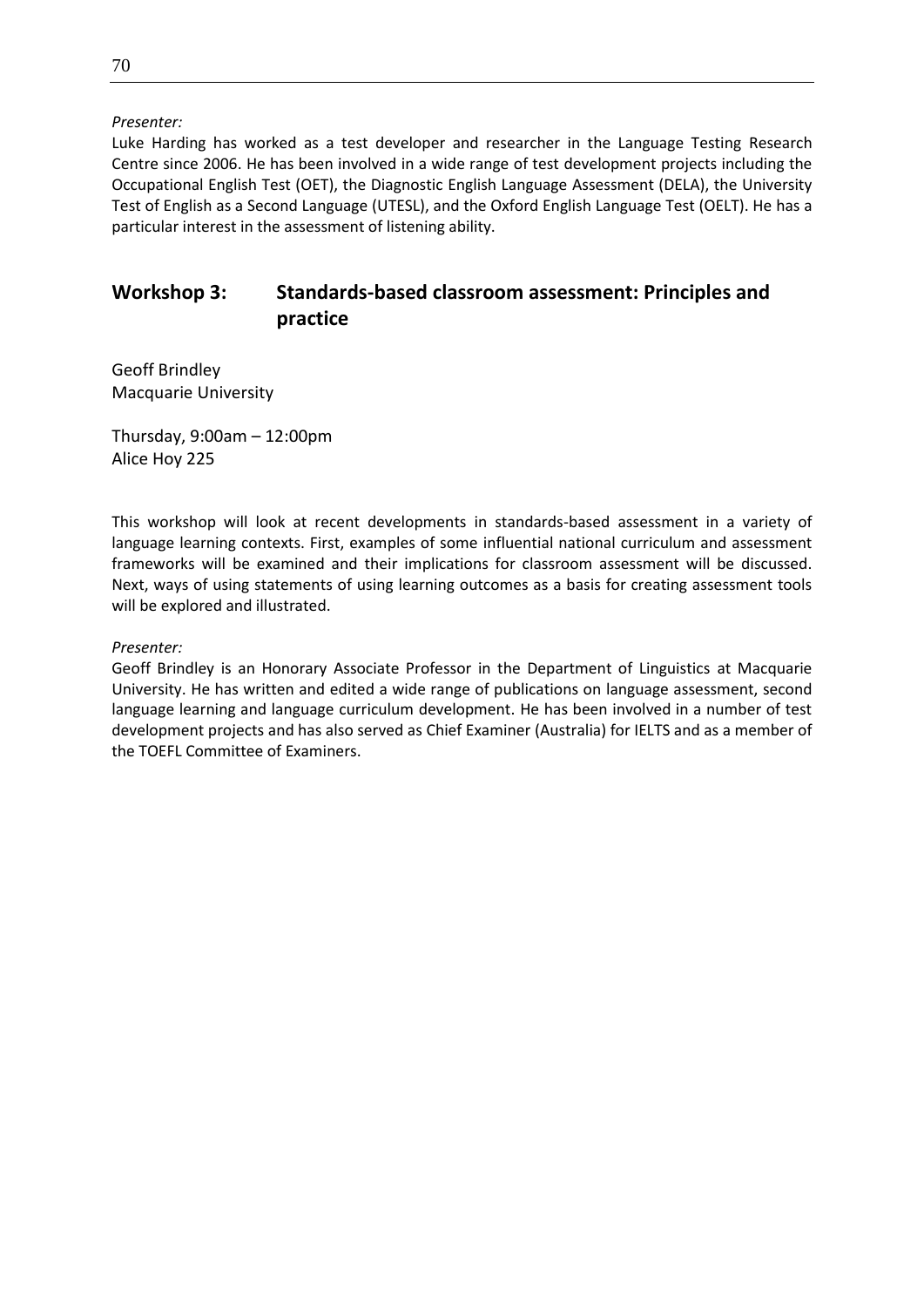# **Official Welcome**

### **Reflections on 20 years of the Language Testing Research Centre**

Alan Davies The University of Edinburgh

*With responses from:*

Cathie Elder and Tim McNamara The University of Melbourne

Thursday, 4:45pm University House

**ABSTRACT:** Joe Lo Bianco's National Policy on Languages provided the argument for the establishment of the Language Testing Unit (later LTRC) at the University of Melbourne. In the paper I reflect on the beginnings of the LTU, our reception by the language departments reflecting different views of language, the key issues in language testing at that time and their influence on our early projects and our approach to staff training in the LTU.

**BIO STATEMENT:** Alan Davies was founder director of the Language Testing Research Centre. A former editor of the journals *Applied Linguistics* and *Language Testing*, he has taught and researched English and Applied Linguistics in Kenya, Nepal, Hong Kong and Australia as well as the UK. He is now Emeritus Professor of Applied Linguistics at the University of Edinburgh and is working on a book for CUP, *Native Speakers and Native Users*.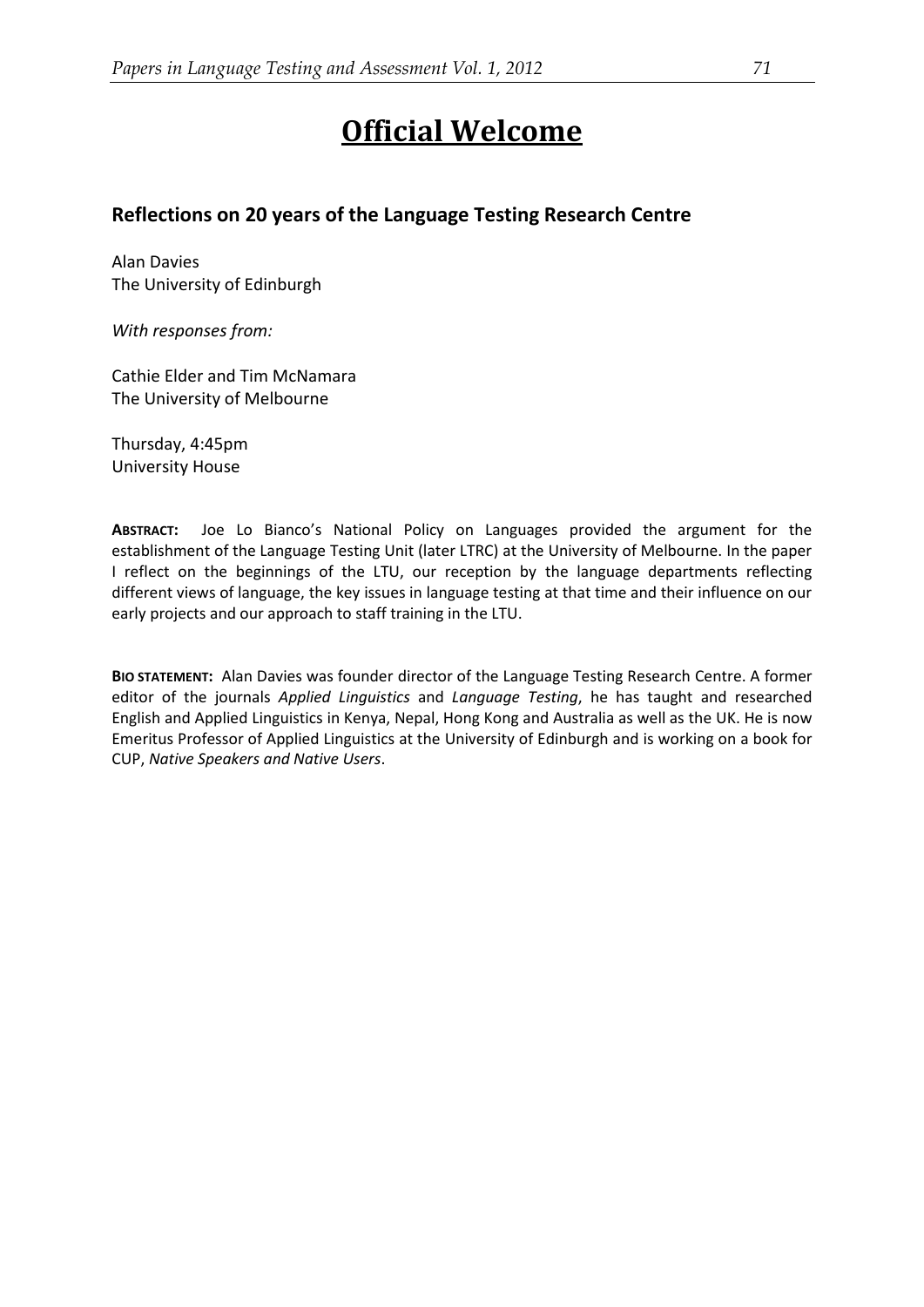# **Plenary**

### **Reconciling construct validity with standards, frameworks, and tasks**

Micheline Chalhoub-Deville University of North Carolina at Greensboro

Friday, 9:00am Old Arts, Theatre D

**ABSTRACT:** In the presentation I explore the two interrelated issues of construct and validity. In terms of the construct, I discuss how language testers have defined and operationalized language proficiency predominantly as a psychological, cognitive construct internal to the test taker and make the argument that the social, interactional nature of language deserves increased attention. In terms of validity, it seems that the centrality of construct validity is in question once again. Renewed deliberations of the role of construct validity appeared in the articles published in the 2007 special issue of *Educational Researcher*, edited by Lissitz, and the related conference, organized by Lissitz, at the University of Maryland (Ninth Annual Maryland Assessment Conference, October, 2008). In the presentation, I explore the issues associated with content validity by focusing on standards, frameworks, and tasks. The present paper discusses the standards used for the development of tests for nonnative speakers of English in schools and frameworks commonly relied upon to develop foreign language tests. Additionally, the paper introduces critical arguments raised in explorations of context that have relevance for the discussion of tasks as a domain from which to sample for test development and validation.

**BIO STATEMENT:** Micheline Chalhoub-Deville has a Ph.D. in Foreign and Second Language Studies. In the field of language testing, she has presented and published widely on numerous topics, including: validity, socio-cultural context, raters' perceptions and behaviors, task-based assessment, computerized testing, and Title III and NCLB assessment practices in the U.S., among others.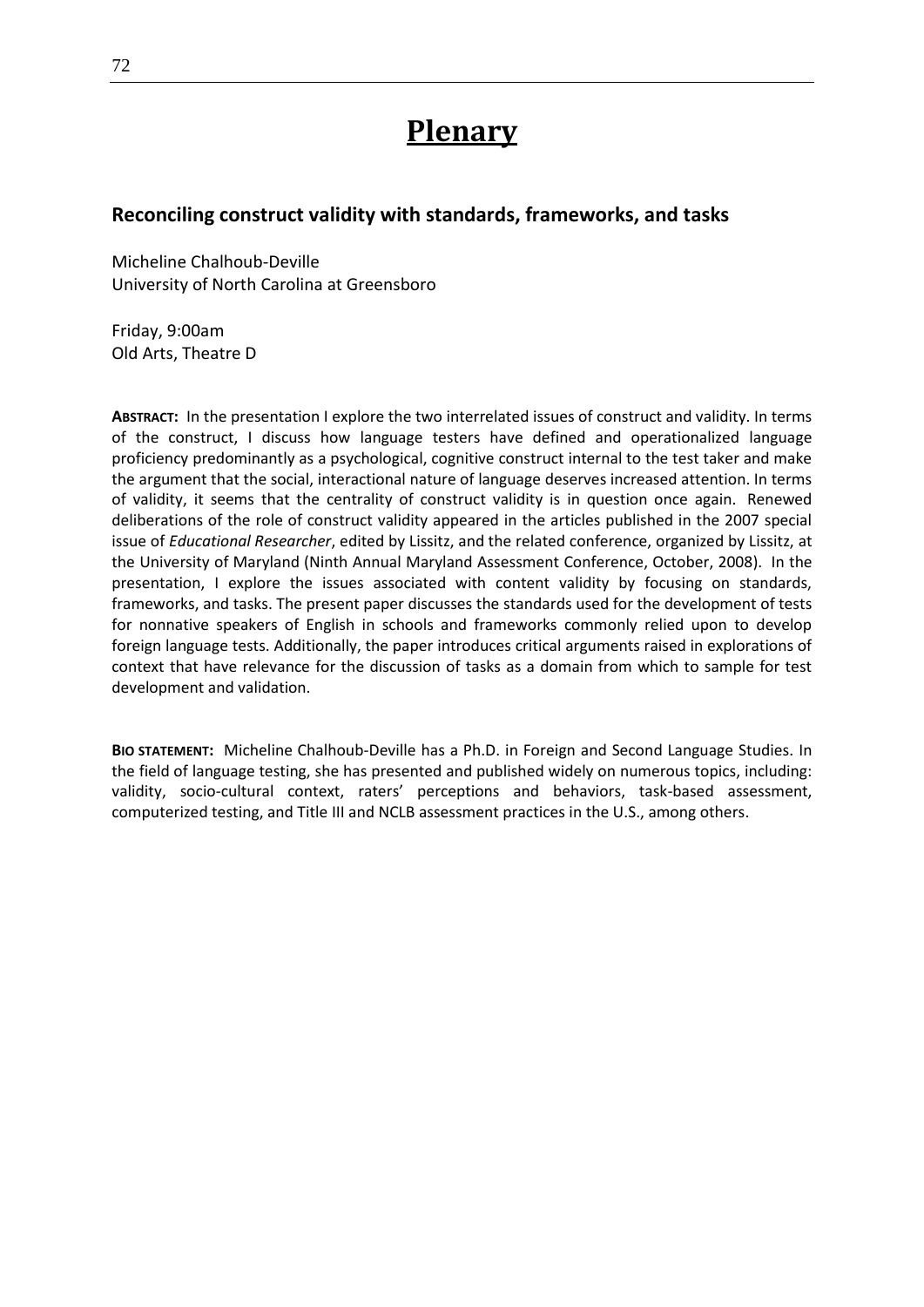# **Symposium 1**

# **Beyond the test score: The use of qualitative approaches in test validation research at the LTRC**

Cathie Elder (Chair), Luke Harding, Kellie Frost, Susy Macqueen & Ute Knoch, John Pill

Thursday, 1:00pm Old Arts, Theatre D

**OVERVIEW:** While test validation has traditionally been associated with quantitative analysis, the field has now embraced a broader range of methodologies including qualitative and mixed method approaches (Lumley & Brown, 2005; Xi 2009). In this symposium we illustrate a number of such approaches with reference to recent projects conducted by LTRC staff. These projects address validity issues pertinent to a range of different tests including the University Test of English as a Second Language (UTESL), the Oxford English Language Test (OELT) and the Occupational English Test for overseas trained health professionals (OET). The methodologies covered include stimulated recall of test taking processes, discourse analysis of test taker production on both spoken and written tasks and a content analysis of feedback on spoken performance. These diverse methodologies are used to address a range of validity issues, including the question of whether the accent of a speaker makes a difference to performance on test of listening comprehension (Harding), whether high and low scores on an integrated (listening then speaking) task reflect meaningful differences in the quality of test takers' speech (Frost), whether a lexicogrammatical measure can be developed to gauge construct variation across tasks (Macqueen & Knoch) and whether the linguistic criteria used to assess the communication skills on a health-specific English test are aligned to what doctors consider crucial for effective clinical interaction (Pill). For each study we show how qualitative data (in conjunction with quantitative analysis in some cases) can be used to either support or contest validity claims about the tests in question.

### **Accent-related difficulty and attitudinal response on an EAP listening test featuring L2 speakers: Evidence from verbal reports**

Luke Harding The University of Melbourne

**ABSTRACT:** Given the linguistically diverse nature of many academic institutions in English-speaking contexts, a strong rationale exists for the incorporation of L2 accents of English in academic listening assessment on the grounds of greater authenticity, enhanced construct representation, and the potential for positive washback. However language testing has tended to take an orthodox, nativespeaker approach to accents which may be understood as stemming from concerns over intelligibility, threats to construct validity and acceptability among stakeholders. Although research has begun to address these issues (e.g., Major et al., 2002; 2005), there have been no studies to date which have investigated the extent to which test-takers experience accent-related difficulty during a listening test, or the nature of test-takers' "online" attitudes towards speakers with L2 accents. This paper reports on a study which used verbal report methods to collect data of how test-takers experience L2 accented speech during an English for Academic Purposes (EAP) listening test.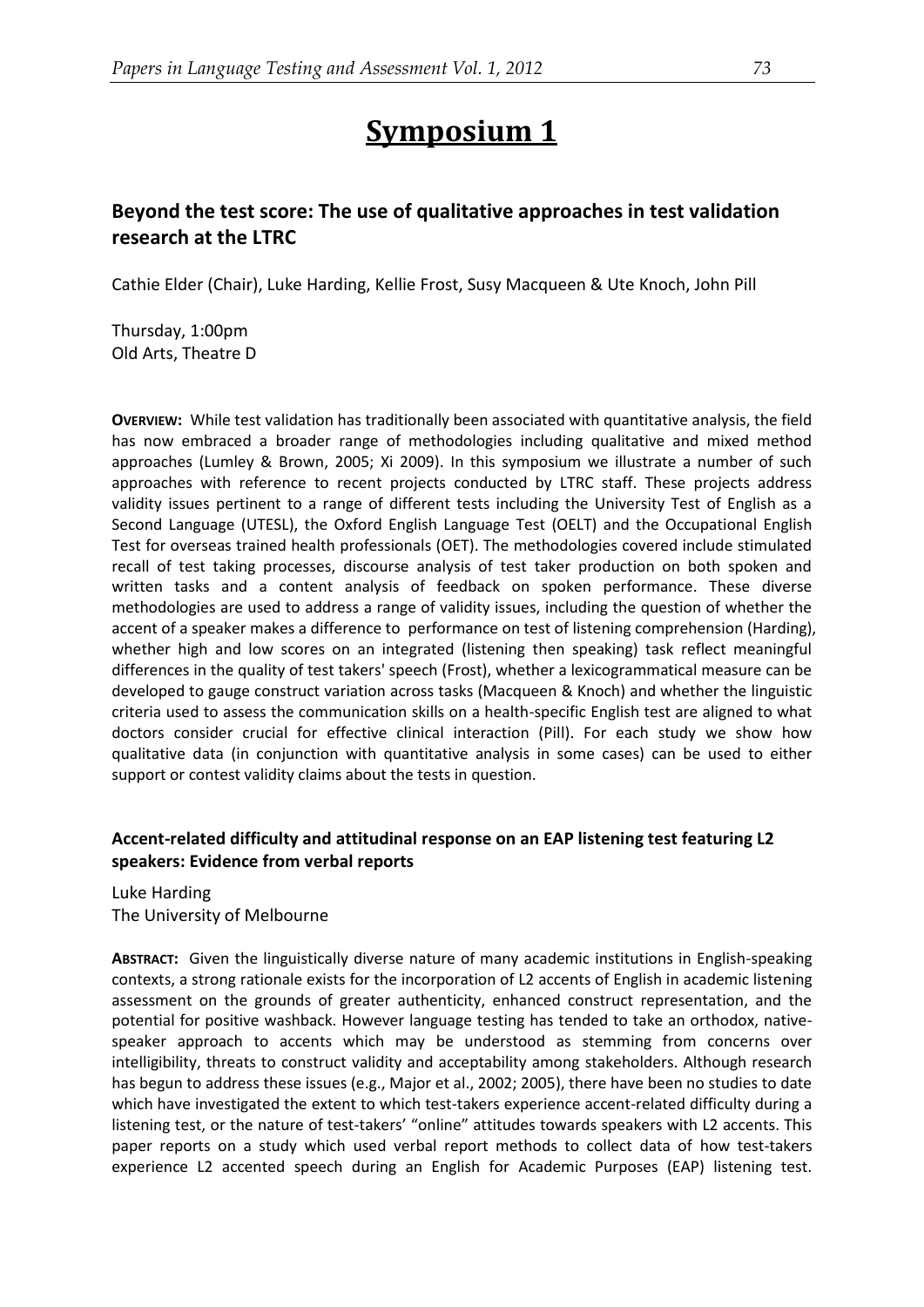Specifically, the study investigated the degree, and nature, of accent-related difficulty experienced by listeners, and the degree, and nature, of attitudinal response towards the speakers. Findings from the study are discussed with respect to the interaction of cognitive and social factors in the comprehension of accented speech, and implications are drawn for the use of L2 accents in EAP listening assessment.

#### **Investigating the validity of an integrated speaking task: A discourse-based analysis of test-takers' oral summary performances**

Kellie Frost The University of Melbourne

**ABSTRACT:** Performance on integrated tasks requires candidates to engage skills and strategies beyond language proficiency alone, in ways that can be difficult to define and measure for testing purposes. While it has been widely recognised that stimulus materials impact test performance, our understanding of the way in which test-takers make use of these materials in their responses, particularly in the context of listening-speaking tasks, remains predominantly intuitive, with little or no base in empirical evidence. Using discourse data from a trial test administration of the new Oxford English Language Test, this paper investigates the way in which test takers integrate stimulus materials into their speaking performances on an integrated listening then speaking summary task, and examines if test scores reflect real differences in the quality of oral summaries produced.

#### **Writing the wrongs: The detection of lexicogrammatical patterning in L2 written discourse**

Susy Macqueen & Ute Knoch The University of Melbourne

**ABSTRACT:** The language of highly proficient users comprises recurring combinations of words such as idioms and collocations ('lexicogrammatical patterns'). There is a growing body of linguistic research and theorizing on the role of lexicogrammatical patterns, with some theorists contending that patterning is fundamental and pervasive in language use (e.g. Hoey, 2005). Thus, the extent to which L2 writers are able to use and manipulate native-like chunks of language is an important developmental question and potentially revealing in terms of both proficiency level and genre. However, operationalization in research is hampered by the difficulty of defining the construct and the range of pattern types (Wray, 2002) as well as methodological difficulties in detecting patterns. In order to compare the discourse produced at different score levels in both the integrated and independent writing tasks of an academic English test, we developed a method of analysing the lexicogrammatical patterning of written L2 discourse. This paper will explore the issues and challenges that arose in the development process.

#### **Medical professionals' criteria for effective communication**

John Pill The University of Melbourne

**ABSTRACT:** Overseas trained health professionals play an important role in filling health workforce shortages in Australia and elsewhere. Most registration authorities require language proficiency screening prior to registration. However, such screening tends to be undertaken by language specialists using traditional linguistic criteria; it is rarely from the perspective of health professionals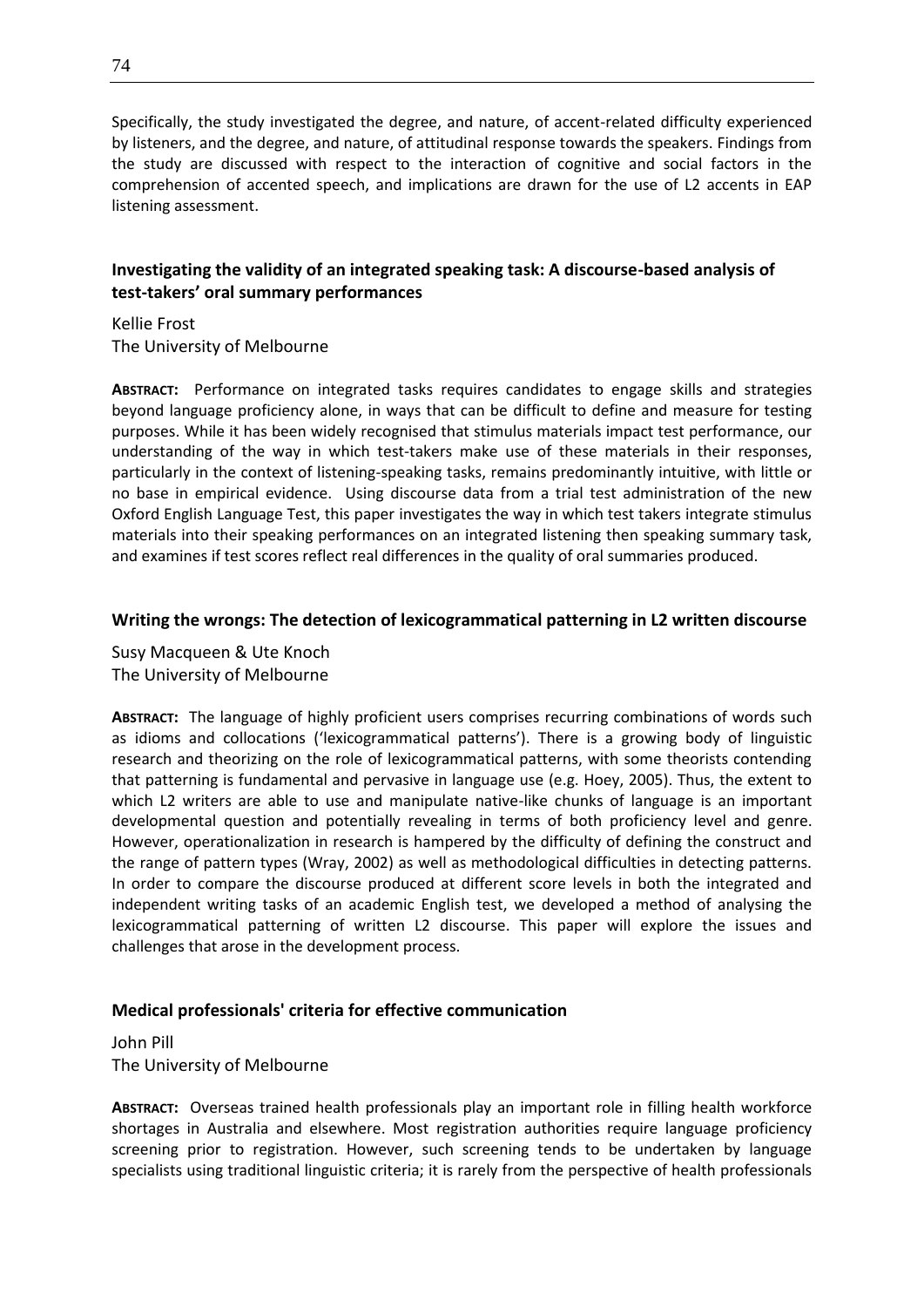assessing whether the candidates possess the communicative competence to deliver safe and effective health care in a new cultural setting. This raises questions about whose standards and measures should be employed to screen for language proficiency and communicative competence.

This project aims to identify criteria for effective communication as employed in health professional assessment and reflected in supervisor feedback to trainees in order to review and validate the criteria used to assess the Speaking sub-test of the Occupational English Test (OET). Examples of this feedback and what it reveals about the professionals' views of what matters for effective communication will be presented, using data collected in a workshop with medical educators. The study's initial findings show discrepancies between the currently used linguistic criteria and 'indigenous criteria' (Jacoby and McNamara, 1999) which emerge implicitly from the supervisors' responses to trainees' performance.

**BIO STATEMENTS:** Cathie Elder is Associate Professor of Applied Linguistics and Director of the Language Testing Research Centre at the University of Melbourne. She is a former Chair of the TOEFL Committee of Examiners and currently co-editor of the journal *Language Testing*. Her research interests and publications are in the areas of language testing, language program evaluation and bilingualism. Over the years Cathie has been involved in a broad range of assessment related consultancies for government and international agencies. Amongst her co-authored publications are the *Dictionary of Language Testing* (CUP, 1999) and *Implicit and Explicit Knowledge in Second Language Learning Testing and Teaching* (Multilingual Matters, 2009). She is also co-editor (with Alan Davies) of the *Handbook of Applied Linguistics* (Blackwell, 2004).

Luke Harding is currently a research fellow in the Language Testing Research Centre at the University of Melbourne. He completed his PhD in 2008 with a thesis on the use of speakers with L2 accents in academic English listening assessment. His research interests are in listening assessment, accent and intelligibility, attitudes towards varieties of English, and assessor decision making.

Kellie Frost completed a BA (Hons) in French studies at the University of Melbourne in 2008. She recently started working in the Language Testing Research Centre, and is nearing completion of a Masters in Applied Linguistics, specialising in Language Testing.

Susy Macqueen joined the Language Testing Research Centre as a Research Fellow in 2010. Her doctoral research was on the development of lexicogrammatical patterning (e.g. collocations) in second language writing. Her other academic interests are communication in healthcare contexts and approaching research via Complex Systems Theory and Sociocultural theory.

Ute Knoch is a research fellow in the Language Testing Research Centre, University of Melbourne. Her research interests are in the areas of second language writing, writing assessment, rater training and assessing languages for specific purposes.

John Pill is in the first year of his PhD candidature working on a three-year ARC-funded project 'Towards improved healthcare communication: Development and validation of language proficiency standards for non-native English speaking health professionals'. John has worked as an English language teacher and teacher trainer in Italy, the UK, Ireland, Hong Kong and Australia. Before returning to study, he was the assessment manager for the Occupational English Test.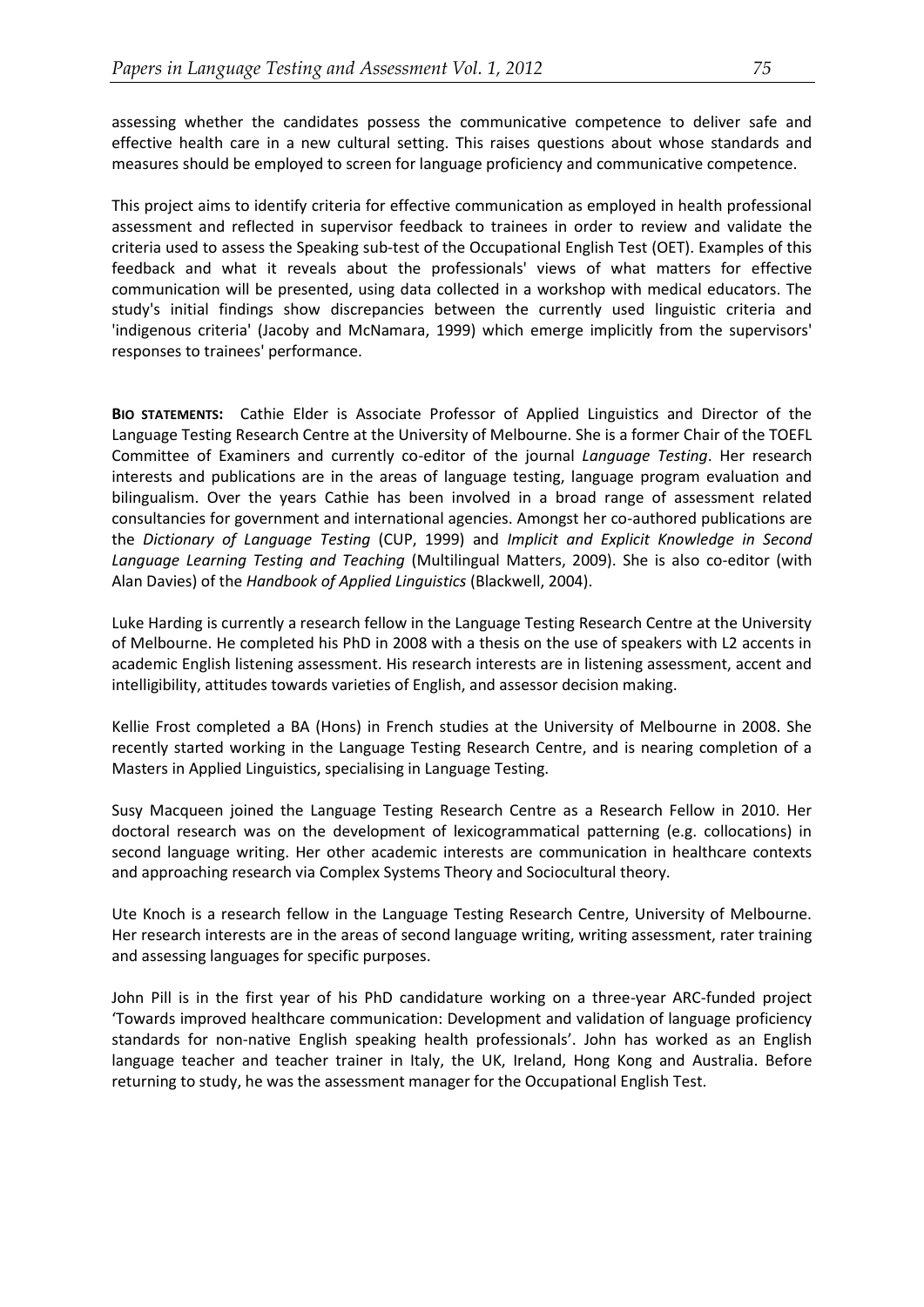# **Symposium 2**

# **Educational reform: The roles of assessment**

Tim McNamara (Chair), Chris Davison, Geoff Brindley, Angela Scarino, Tom Lumley & Helen Moore (discussant)

Friday, 3:35pm Old Arts, Theatre D

**OVERVIEW:** This symposium considers the varying roles of assessment in educational reform. Assessment will be considered as

- a target of reform, in the case of initiatives to support teacher-based assessment;
- a tool of reform, via the mechanism of outcomes-based assessment tied to curriculum frameworks;
- a means of evaluating reform, where tests are used as part of evidence gathering on the effectiveness of an educational reform program.

Case studies from Australia, Brunei, Hong Kong, Singapore and Mexico will be used to support the arguments being made about the complex and varied roles of assessment in each case of educational reform. Implications will be drawn about the appropriateness and effectiveness of the role of assessment in each setting.

#### **Assessment for Learning in English Language Teaching: Reconciling rhetoric and reality**

Chris Davison The University of New South Wales

**ABSTRACT:** Assessment for learning (AfL), a concept first used in the UK in the late 1980s, and widely promoted through the work of the Assessment Reform Group (Assessment Reform Group, 1999, 2001; Black & Wiliam, 1998), commonly refers to any assessment in which the primary purpose of the information being collected is to improve learning. Black & Wiliam (1998) convincingly demonstrate the learning gains that can be achieved through well-focused teacher-based formative assessment, claiming no other strategy has such potential for enhancing student learning across age levels and in different contexts. Increasingly, English language teachers are being called upon to plan and/or implement appropriate assessment procedures to monitor and evaluate student progress in their own classrooms, including designing and implementing their own classroom-based assessment tasks, actively engaging learners in self and peer assessment and incorporating critical but constructive feedback into the assessment cycle (Davison & Leung, 2009).

However, somewhat paradoxically, AfL has been embraced as the centrepiece of assessment reform in a range of traditional examination cultures, including Brunei, Hong Kong and Singapore, hence creating many conflicts between rhetoric and reality. Drawing on data from a range of questionnaires, interviews with key stakeholders and teachers, and the analysis of policy documents collected as part of a number of recent research and development studies undertaken by the author in Hong Kong, Singapore, and Brunei, this presentation will identify, describe and critically evaluate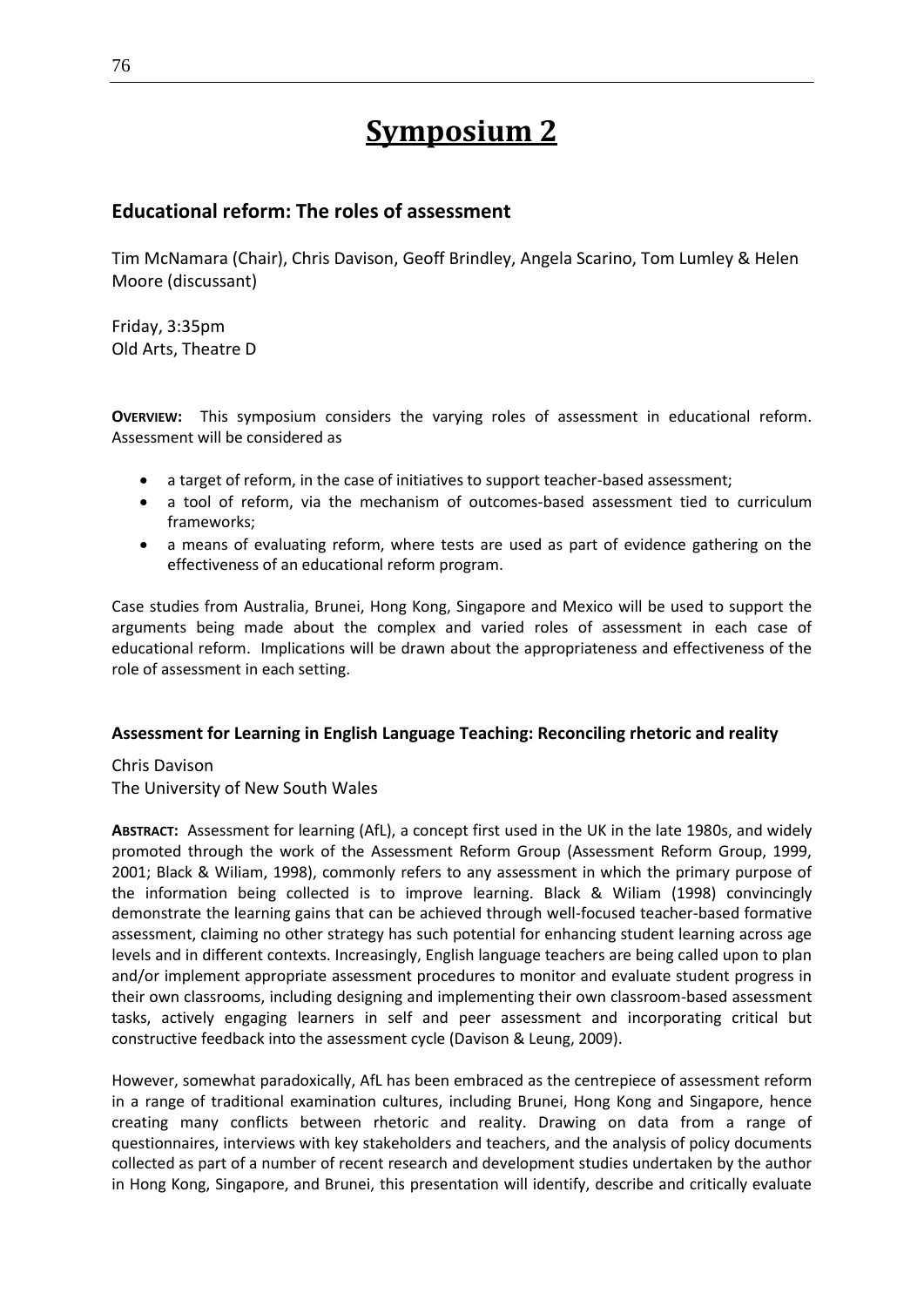the key assumptions underlying the top-down drive to implement assessment for learning in English language teaching, and explore some of the common misunderstandings and conceptual confusions that arise within educational communities when policy imperatives collide with practical realities. The implications of the findings for assessment reform and professional development will also be discussed.

#### **Outcomes-based assessment and educational reform**

Geoff Brindley Macquarie University

**ABSTRACT:** The paper will look at recent examples of educational reform which have involved the introduction of outcomes-based curriculum and assessment systems and/or frameworks. The influence of social, political and educational factors on these reforms will be examined with reference to a number of different language learning contexts.

#### **Curriculum and assessment frameworks for languages in Australia: The power of assessment without assessing**

Angela Scarino University of South Australia

**ABSTRACT:** In this paper I focus on the impact of the state and national curriculum and assessment frameworks developed for languages (other than English) in Australian school education. Despite the fact that the assessment dimensions of these frameworks have never been formally and systemically implemented, their discourse has shaped in powerful ways teachers' understandings of language assessment. It is this understanding, in turn, that influences their assessment practices and the possibilities and limits of reform. I provide a brief critical account of the 30 year history of framework development for languages to highlight the changing discourses of curriculum and assessment and the consequences for languages education. Data from a series of projects focussed on teacher assessment illustrates the influence.

#### **Assessment and educational reform: The case of Mexico**

Tom Lumley Australian Council for Educational Research

**ABSTRACT:** There have been three major rounds of educational reform in Mexico since 1992. The most recent round of reform has been the gradual introduction, since 2006, of a new curriculum in junior secondary school (years  $7 - 9$ ). As in other countries, the consistent trend has also been towards an increasing amount of centralised assessment. This paper describes some of the reasons behind the use of assessment in secondary schools, and will examine the role in reform of three standardised assessments of reading (in Spanish): PISA, a sample assessment of reading, mathematics and science, administered to 15-year-olds every three years; ENLACE, Mexico's population assessment of Spanish and mathematics, administered annually at Year 3 and every subsequent year of compulsory education; and SEP-ISA, a sample assessment of reading and mathematics provided by ACER modelled on PISA, which aims to fill a monitoring function as well as contribute to an evaluation of the junior secondary curriculum reform that is currently under way.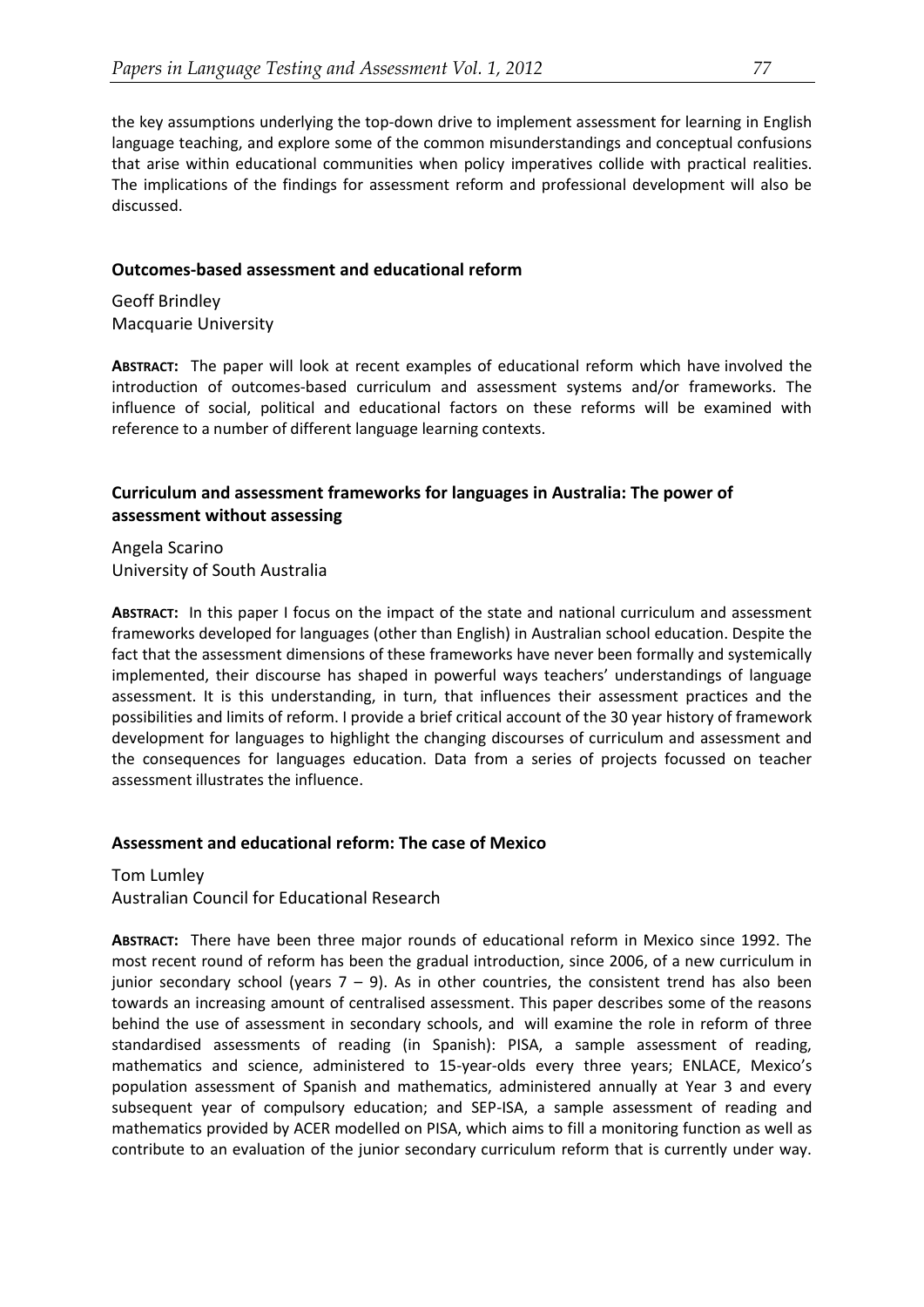Some of the challenges of this relationship, in this federation of 111 million people, where education is valued very highly, will also be considered.

**BIO STATEMENTS:** Tim McNamara is Professor in the School of Languages and Linguistics at the University of Melbourne and a former director of the Language Testing Research Centre. His recent research has focused on the policy and social contexts of language testing, particularly in relation to language testing for citizenship and the use of language analysis in the determination of origin of asylum seekers. He is the author (with Carsten Roever) of *Language testing: The social dimension* (Blackwell, 2006).

Chris Davison is Professor of Education and Head of the School of Education at the University of New South Wales. She was previously Associate Dean (Research) in the Faculty of Education at the University of Hong Kong, where she remains an Honorary Professor. Before going to Hong Kong in 1999, she worked in teacher education at the University of Melbourne and La Trobe University for fifteen years. Chris has researched and published extensively on the interface between English as a mother tongue and ESL development, integrating language and content curriculum, and English language assessment. With colleagues at the University of Hong Kong, she has just completed the research and development of a range of oral school-based assessment initiatives for the Hong Kong Examinations and Assessment Authority, and has also been working with the Ministries of Education in Singapore and in Brunei on integrating school-based assessment and assessment for learning into their new curricula.

Geoff Brindley is an Honorary Associate Professor in the Department of Linguistics at Macquarie University. He has written and edited a wide range of publications on language assessment, second language learning and language curriculum development and has also served as Chief Examiner (Australia) for IELTS and as a member of the TOEFL Committee of Examiners.

Angela Scarino is an Associate Professor of Applied Linguistics and Director of the Research Centre for Languages and Cultures at the University of South Australia. Her research is in the area of languages education, language and culture in education and language assessment. She has conducted a broad range of language related projects for government and other agencies in Australia as well as in Hong Kong, Singapore, Malaysia and New Zealand. She is the immediate past president of the Applied Linguistics Association of Australia.

Tom Lumley has been a Senior Research Fellow at ACER since 2004. During this period Tom has played a major role in the development of the reading materials for the 2009 cycle of PISA, for both the electronic reading assessment (ERA) and print versions of the test. He has delivered workshops on reading item development, and marker training for reading and writing assessments, in Australia, Europe, Mexico and Colombia. He has recently also directed development of the reading component of an online computer-adaptive assessment tool of literacy and numeracy for adults in New Zealand. Before joining ACER, Tom benefitted from being one of the earliest members of the LTRC, and returned there for a couple more years after a five-year stint at the Hong Kong Polytechnic University.

Helen Moore worked in TESOL teacher education for 17 years and has researched school and adult ESL policy issues in Australia. She is currently Vice President of the Australian Council of TESOL Associations (ACTA) and the Applied Linguistics Association of Australia (ALAA). She has recently been involved in advocacy work for school and adult ESL, this year drafting submissions for ACTA, ALAA and ALS (the Australian Linguistic Association) on Indigenous Education, Teacher Standards and the impact of NAPLAN testing on English language learners in schools.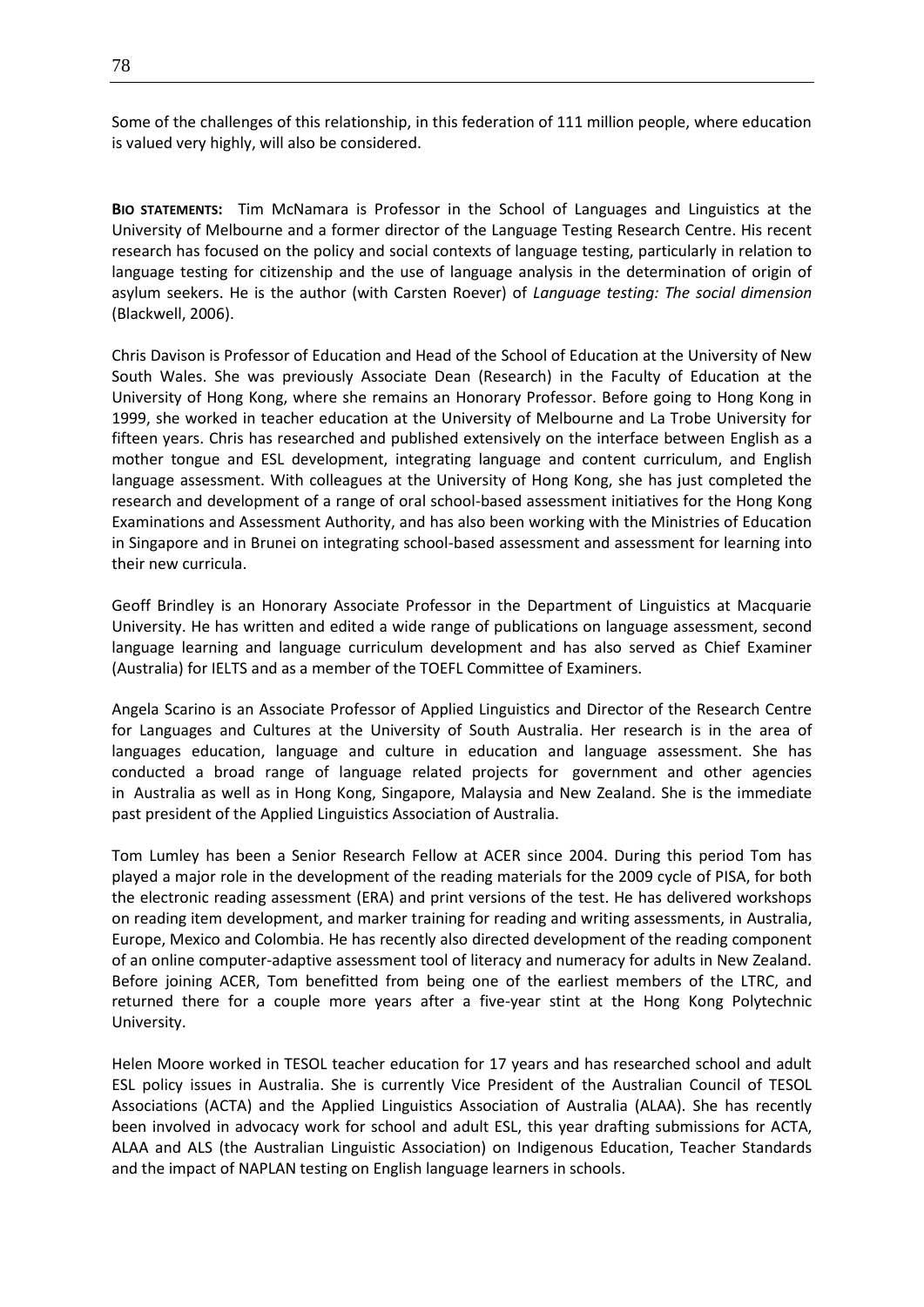# **Individual Papers**

# **(In alphabetical order by presenter)**

### **Practical issues of online assessment**

Carol **Aeschliman** & Kathleen **Mendan** Swinburne College

Friday, 9:50am (Parallel session D) Economics & Commerce, Theatrette 3 (Language assessment and technologies)

**ABSTRACT:** As technology advances, online assessment is becoming increasingly popular. With the automation of routine administrative tasks, particularly in regard to marking, computer-based tests appear to have many advantages over the paper-based format. Online tests are, overall, userfriendly, relatively inexpensive and efficient. However, because of the differences in the administration and marking processes between paper-based and online assessments, ensuring reliability and validity is a particular challenge. Swinburne College has recently undertaken a process of developing a number of online tests for placement and academic purposes. This presentation will outline some of the issues we have experienced, as well as discussing the implications and outcomes both for Swinburne College and for other educational institutions wishing to design and develop online assessments.

**PRESENTERS' BIO STATEMENTS:** With many years experience teaching ESL and LOTE at both the secondary and tertiary levels in Australia, Germany and Hong Kong, Carol Aeschliman is the e-Learning Leader and Coordinator of the Independent Learning Centre at Swinburne College. She has a special interest in online learning, flexible delivery and e-assessment.

Kathleen Mendan's role at Swinburne has included a combination of College activities. These have included development of the online placement test and online listening test, creation of e-learning materials and resources and helping to further improve College processes with technology. Kathleen is also currently completing her PhD at Monash University.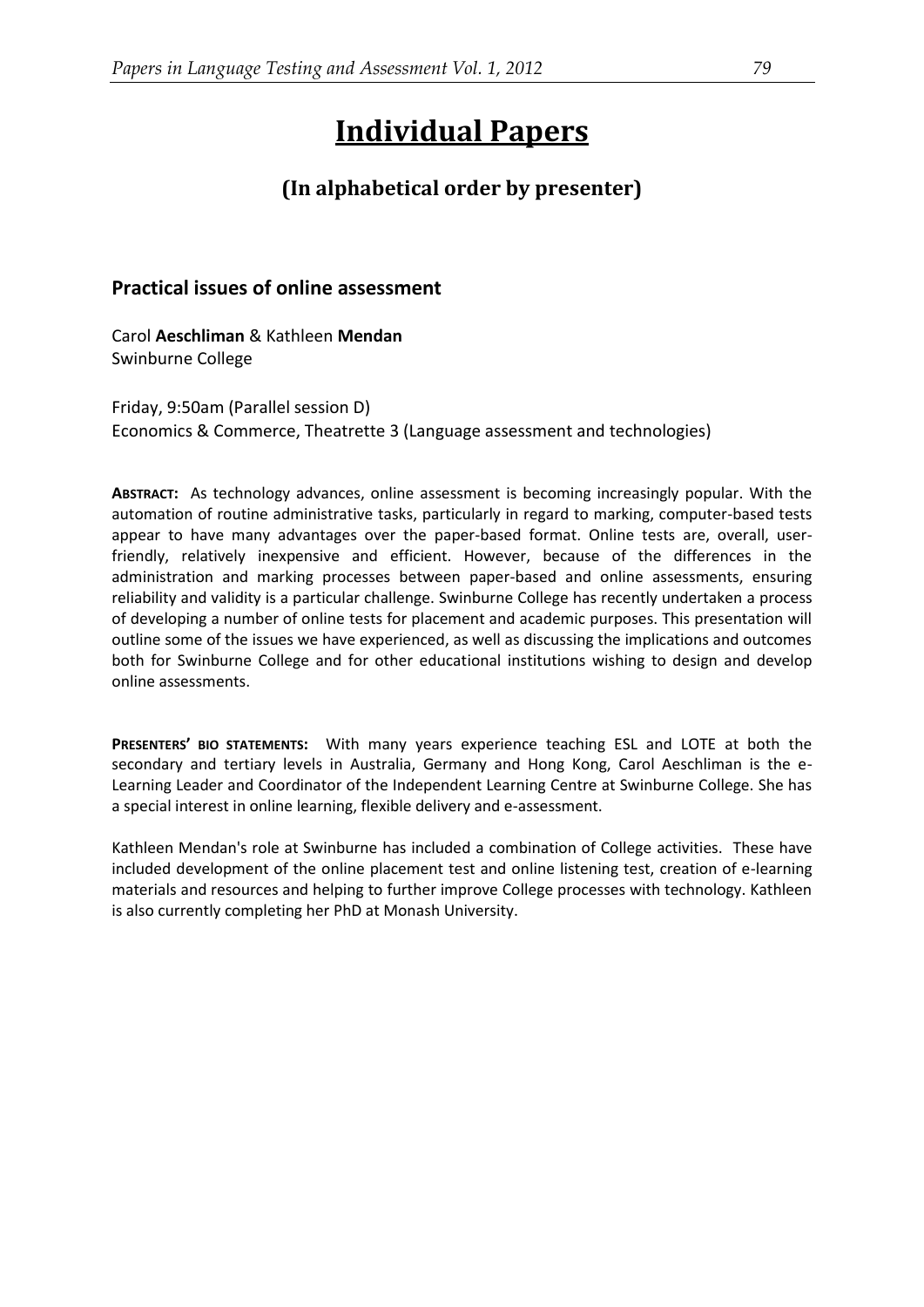# **21st Century accountability and assessment: Where is the data on language?**

#### Denise **Angelo** & Sophie **McIntosh**

Far North Queensland Indigenous Schooling Support Unit & University of Sydney

Thursday, 3:05pm (Parallel session B) Economics & Commerce, Theatrette 1 (Accountability and assessment)

**ABSTRACT:** The educational agenda in Australia is becoming increasingly data-driven. This paper deconstructs the current trend towards obtaining statistical 'evidence', before problematising both the focus and the means of current data collection. In the Queensland context, the lack of awareness about Indigenous language situations has resulted in limited - and often inaccurate - information being documented about students' language backgrounds. This is an issue at: the local school-based level, such as enrolment forms; in state level educational contexts, such as ESL funding eligibility; as well as national non-educational contexts, such as the Australian Bureau of Statistics census data. Where students' language backgrounds are not acknowledged, their language proficiency in Standard Australian English (SAE) will also not be flagged. Many Indigenous students are *hidden* as learners of English as a Second/Subsequent Language (ESL), so their performance in standardised tests cannot be disaggregated from that of students with first language (L1) proficiency in SAE, including Indigenous L1 SAE speakers.

This paper highlights the need for national and state system responses. Collection of data about students' SAE proficiency needs to be mandated. Such a measure would enable students' assessment results to be interpreted more accurately (allowing overall trends for ESL learners to become apparent) and more appropriately responded to. Authentic information about Indigenous students' second/subsequent language acquisition of SAE can be collected and described by assigning an ESL Bandscale level via the ESL *Bandscales for Aboriginal and Torres Strait Islander Learners* (Department of Education, Queensland, 2002). Valid ESL data, such as this, will provide the opportunity for standardised performance data to be more insightfully analysed, as well as enabling educators to support students more effectively in their acquisition of SAE and its application to wider school-based learning.

**PRESENTERS' BIO STATEMENTS:** Ms Denise Angelo is the Language Perspectives manager of the Far North Queensland Indigenous Schooling Support Unit. She has worked with Indigenous ESL learners, and their teachers, throughout Queensland and the Northern Territory. In her current role, with the Far North Queensland Indigenous Schooling Support Unit, she undertakes ESL research projects, delivers professional development workshops (i.e. ESL EsSentiaLs), and supports teachers through the Adopt-a-School program.

Miss Sophie McIntosh recently completed an Early Childhood Honours degree at the University of Wollongong. After graduating, she was involved in collecting language samples from young Indigenous children across Far North Queensland, for the Indigenous Schooling Support Unit. Sophie currently works as a research assistant for the University of Sydney.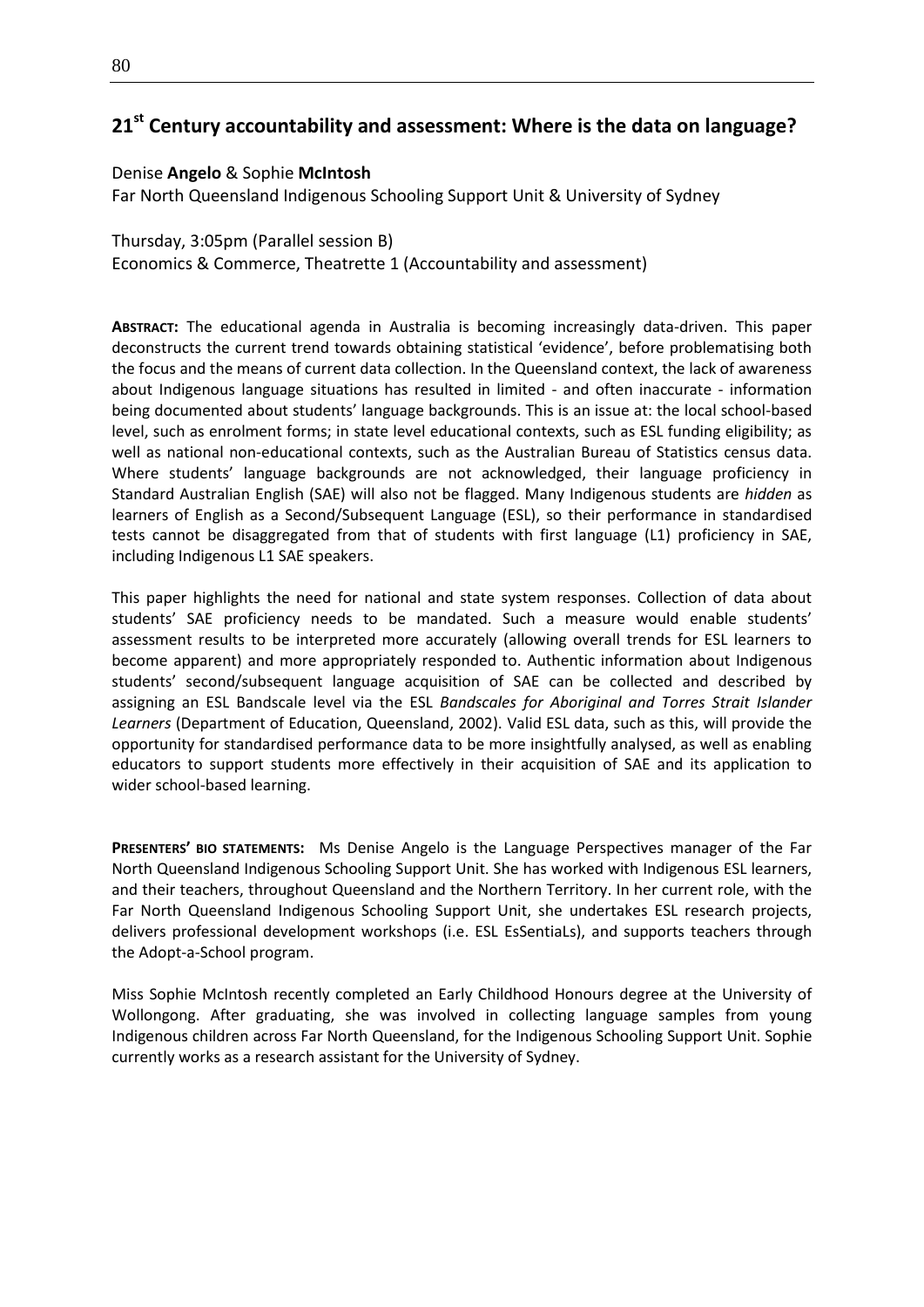### **Integrated post-enrolment language assessment (PELA): A case study**

Alex **Barthel** & Liz **Craven** University of Technology Sydney

Friday, 11:45pm (Parallel session G) Economics & Commerce, Theatrette 3 (EAP assessment)

**ABSTRACT:** Students enrolling at Australian universities come from a variety of cultural, language and socio-economic backgrounds. Over a quarter of all Australian university students are non-English language speaking background international students, mainly from China and South Asia. Many local students also come from language backgrounds other than English. Universities are thus faced with considerable educational challenges, in particular, with assessing the wide range of students' levels of English language proficiency early in their course of study and addressing their needs for either remedial English or developmental academic language assistance within their areas of study. The context of this presentation is a long-term project at a large Australian urban university which is aimed at enhancing all students' academic and professional communication skills. The university is gradually implementing a systematic approach to ensure that all its students have the necessary communication skills to complete their studies and be prepared for employment. This presentation focuses on a pan institution Post-Enrolment Language Assessment (PELA) project, which informs the development of all students' communication skills within their discipline area. Processes include the design, implementation and grading of language assessment tasks as well as the development and integration of language support within students' academic course structure and throughout the length of their university studies. Details of the project outcomes to date will be presented and discussed. Pedagogical and policy issues as well as resource implications, which are wide ranging for a project of this size, will also be discussed.

**PRESENTERS' BIO STATEMENTS:** Alex Barthel is the Director of the ELSSA Centre at the University of Technology, Sydney. Alex is also the inaugural President of the Association for Academic Language & Learning (AALL Inc.). His research areas include: Academic integrity; post-enrolment language assessment (PELA) of university students; and integration of academic language and learning into disciplines.

Dr Liz Craven is a lecturer at the ELSSA Centre at the University of Technology Sydney, where she teaches both support academic language workshops and faculty-based communication subjects for credit. Liz has been involved in IELTS examining since 1990. At UTS, she is also involved in postenrolment language assessment (PELA)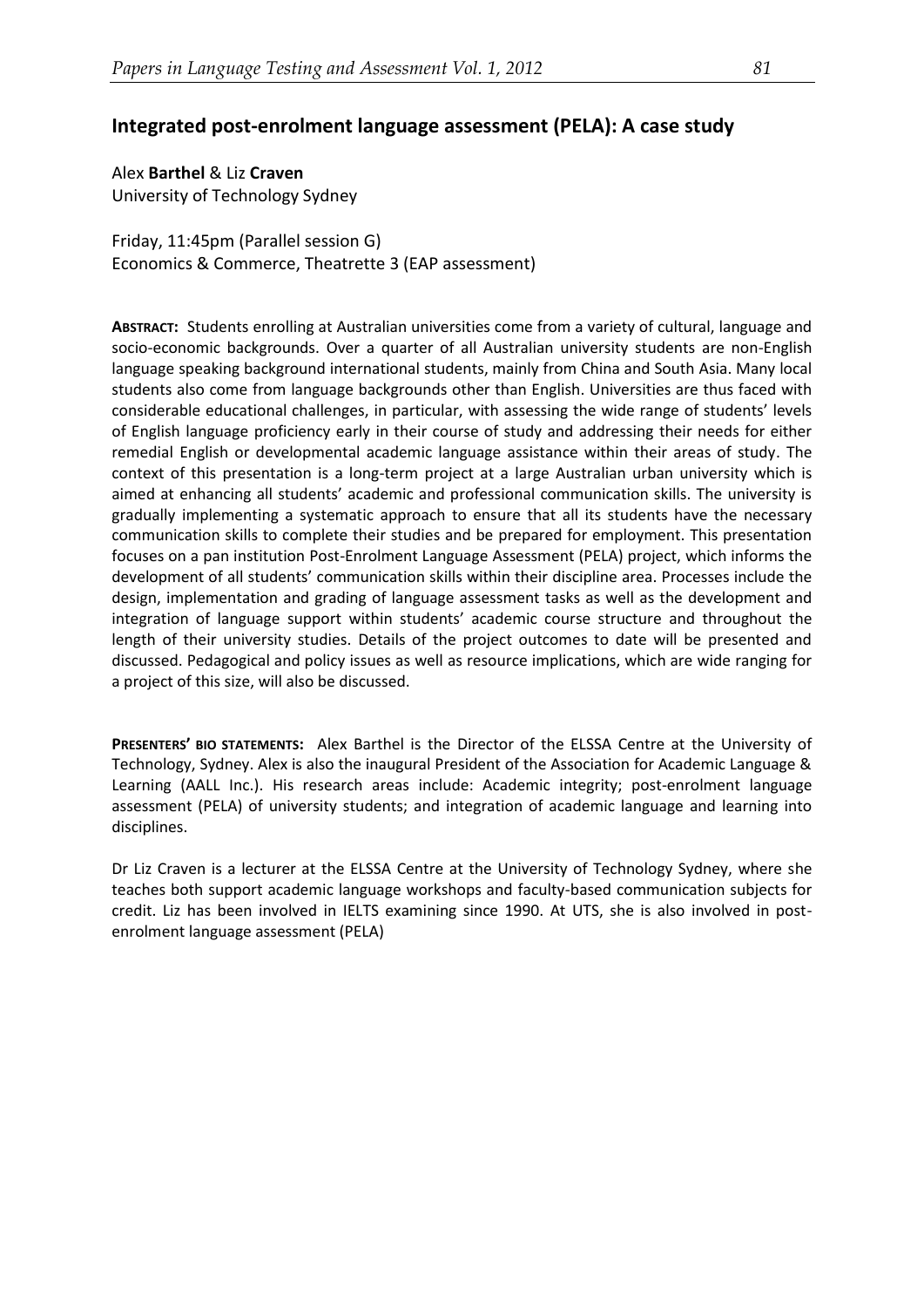# **Identifying** *hidden* **ESL students: Lessons learned from a North Queensland high school**

#### Nina **Carter**

Education Queensland, Indigenous Schooling Support Unit

#### Friday, 10:50am (Parallel session F)

Economics & Commerce, Theatrette 2 (Language assessment and policy implications)

**ABSTRACT:** In Queensland, over recent years, many learners of English as a Second/Subsequent Language (ESL) have been effectively missing from ESL data sets. ESL learners have primarily been identified through criteria based on eligibility for specific funding programs and not through systematic policy, curriculum or even language-learning requirements. Funding eligibility has provided the impetus and purpose for collecting student language data, such as language backgrounds and ESL Bandscale levels. Those students who have *not* been eligible for any ESL funding, have generally *not* figured in ESL data. Indigenous ESL students constitute a major group of these *hidden* ESL learners. Their invisibility has been further compounded by the complex Indigenous language situation caused by widespread language shift. Speakers of creoles and related contact language varieties may be silenced if educational initiatives have not ensured that their language backgrounds are recognised and valued.

This paper reports on a study which developed and implemented a methodology to identify hidden ESL students. The study was conducted with Year 8 students at an urban high school in Far North Queensland. Students participated in a series of "language awareness" activities, which provided them with opportunities to discuss language situations and language varieties, before asking them to describe their own language backgrounds. Speaking and writing samples were collected from these students as sources of data from which approximate ESL Bandscale levels could be determined. Although school data did not identify any of the Year 8 students as learning ESL, over half were able to be identified as such through this process. Situations where large numbers of ESL learners are hidden have serious ramifications, as equitable access to - and participation in - classroom settings are predicated on proficiency in Standard Australian English.

**PRESENTER'S BIO STATEMENT:** Ms Nina Carter has had experience in diverse ESL contexts, ranging from pre-prep classrooms in Aboriginal communities to high schools in the Torres Strait. In her current role, with the Central and Southern Queensland Indigenous Schooling Support Unit, she undertakes ESL research projects, delivers professional development workshops, and supports teachers.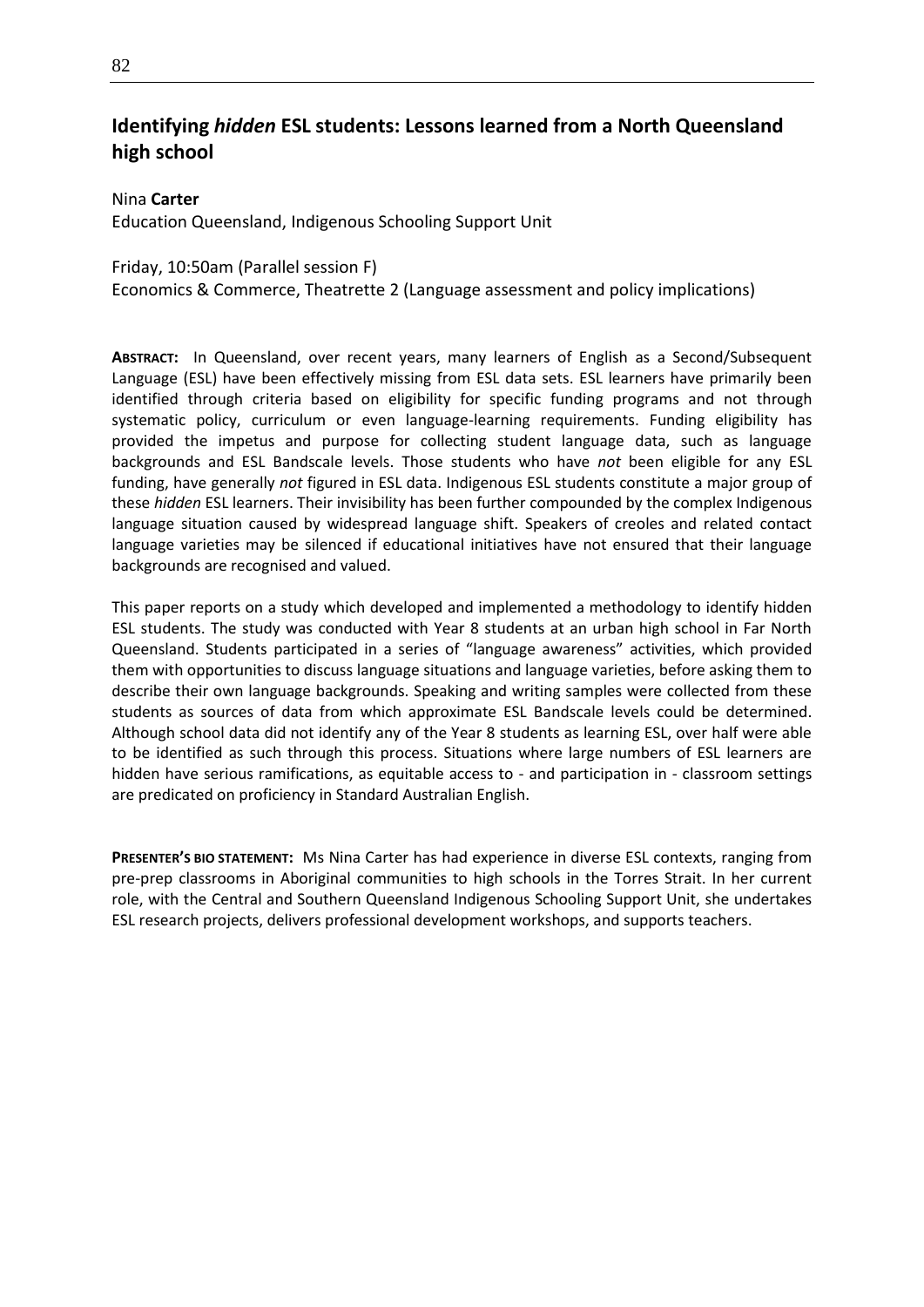#### **Multilingual assessment as an alternative**

Jasone **Cenoz** University of the Basque Country

Friday, 2:30pm (Parallel session J) Economics & Commerce, Theatrette 1 (Multilingual assessment)

**ABSTRACT:** Even when schools aim at multilingualism they have traditionally built strong boundaries between languages in teaching and assessment. In language testing, this approach has taken the monolingual native speaker as the reference for each of the languages involved and has assessed languages separately. Although a bilingual view considers that bilinguals are fully competent speaker-hearers (Grosjean, 1989) who develop a different complex type of competence (Cook, 1992), there have been few changes in the assessment of multilingualism in school contexts. The *Common European Framework of Reference for Languages* considers the native speaker not as the reference and "a given individual does not have a collection of distinct and separate competences" (CEFR, 2001: 168), but its scales refer to native speakers and only consider one language at the time.

Based on a holistic view of multilingualism, this paper proposes alternative ways of assessment in multilingual education that take into account the whole linguistic repertoire of multilingual learners and take other multilingual speakers and not monolingual native speakers as a reference. Furthermore, a multilingual approach needs to consider code-mixing and code-switching as distinctive behavior of multilingual speakers who use these strategies as a resource in everyday interaction. The last section of the paper discusses the possibility of incorporating these strategies in language teaching and assessment in multilingual school contexts.

**PRESENTER'S BIO STATEMENT:** Jasone Cenoz is Professor of Applied Linguistics in the Faculty of Education at the University of the Basque Country. Her research focuses on the acquisition of English as a third language, bilingualism, multilingualism and education. She is the editor (in collaboration with Ulrike Jessner) of the 'International Journal of Multilingualism'. She is on the board of AILA (International Association of Applied Linguistics). In collaboration with other colleagues, she has edited several books on bilingualism and multilingualism. One of her recent publications is 'Towards Multilingual Education: Basque educational research in international perspective'.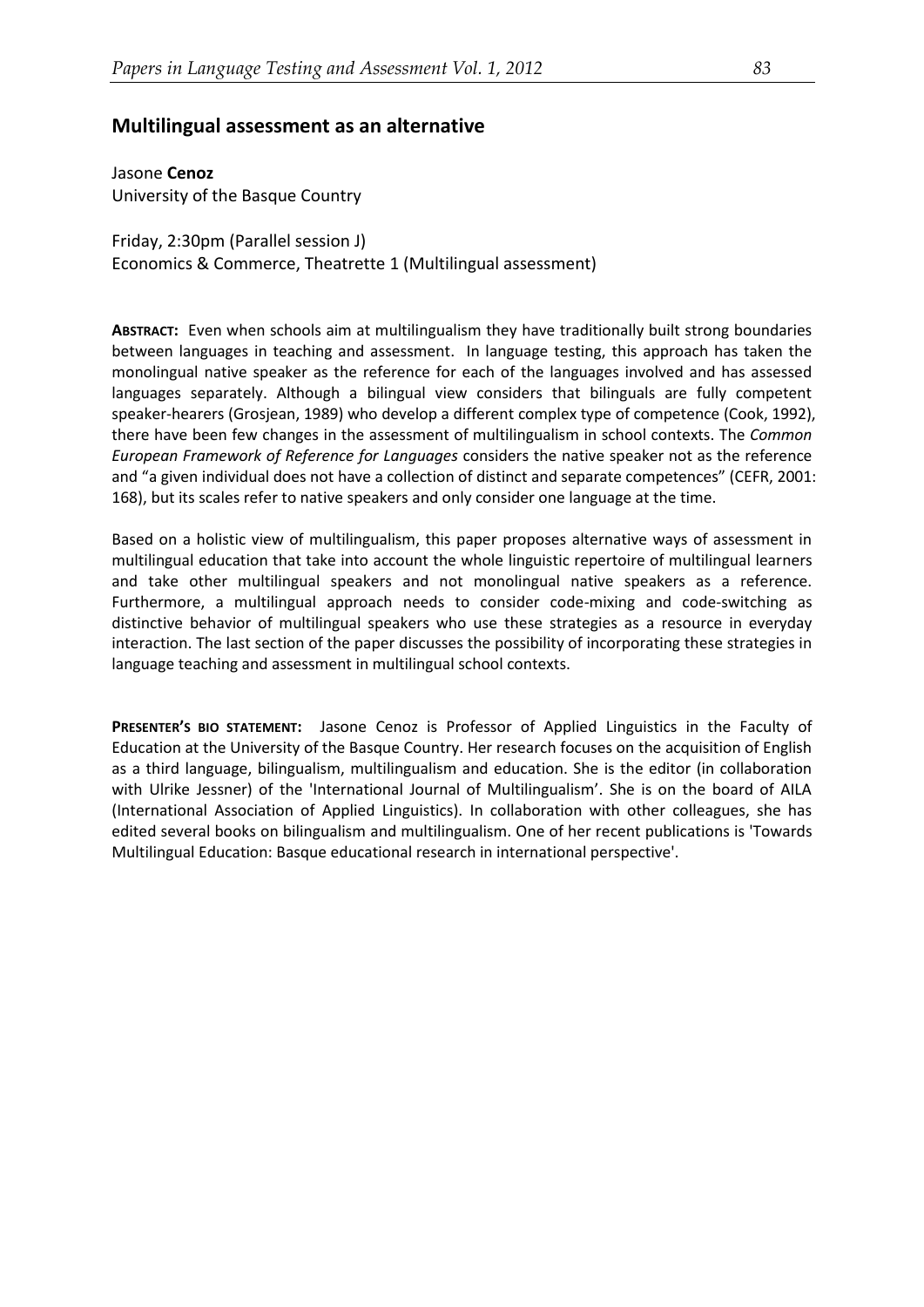# **Self-assessment of English skills by examinees of an oral English proficiency test**

Lixia **Cheng** Purdue University, US

Friday, 10:50am (Parallel session F) Economics & Commerce, Theatrette 1 (Assessing speaking)

**ABSTRACT:** Self-assessment of foreign language skills has been argued to have high level agreement with teacher ratings or test scores (LeBlanc & Painchaud 1981, 1985; Rea 1981). The factors that have been studied which affect self-assessment of language skills include gender, cultural background, self-esteem, proficiency levels and even wording of the self-assessment survey items. This study examined how prospective International Teaching Assistants (ITAs) at a large public university in Midwestern United States evaluate their own performance on a computer-based speaking proficiency test and their general skills in using the English language in various aspects. 200 questionnaires completed by potential ITAs from 34 countries were collected at the end of their tests. The questionnaire used a four-point Likert scale for the respondents to rate their own proficiency levels (poor, fair, good or excellent) in all the subskill areas including "reading in content area" and "listening to English televisions/movies", and a five-point scale was used for their selfestimation of whether or not they would pass the test (strongly disagree, disagree, no opinion, agree, and strongly agree). Internal reliability of the survey items was assessed. Spearman correlation tests were performed to examine the relationship between examinees' self-assessment and their actual performance on the oral English test, and chi-square tests were performed to investigate the effects of gender and native country on self-assessments. The research found out that the respondents' self-estimation of test performance had a fairly high correlation with their actual test scores (*r* = .51710). The respondents tended to associate the ability to speak fluently with the ability to speak without a lot of grammatical errors. There was no clear evidence that gender is related to the respondents' self-estimation of test performance although their native country might have an effect on their self-estimation.

**PRESENTER'S BIO STATEMENT:** Lixia Cheng is a PhD student in the English as a Second Language Program at Purdue University. Her research interests include second language assessment and second language writing. She has worked as a testing coordinator in the Oral English Proficiency Program and taught an undergraduate introductory linguistics course at Purdue.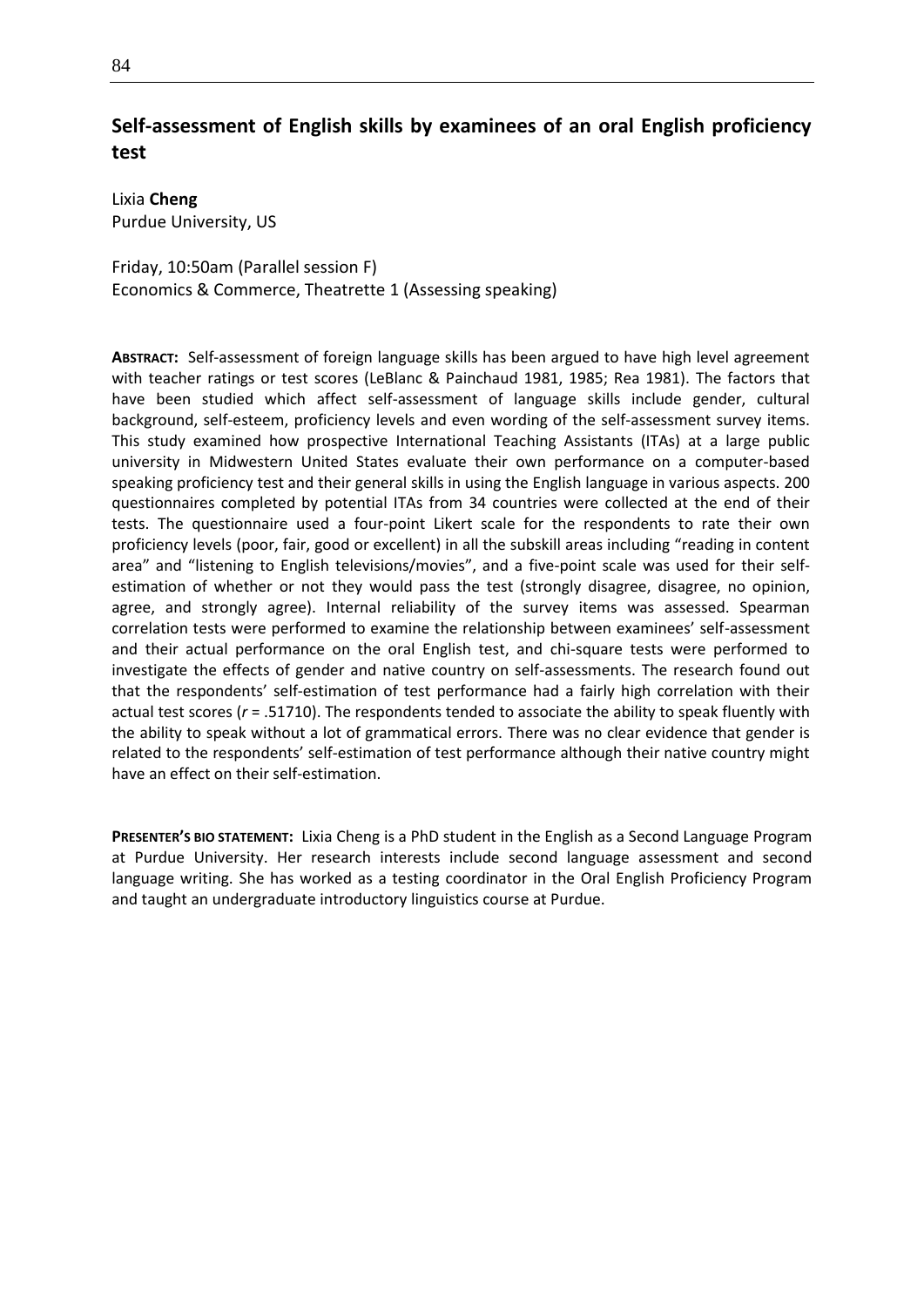# **Assessment of listening & note-taking skills on EAP courses: Two test methods**

Donal **Crawford** International Pacific College, New Zealand

Friday, 3:00pm (Parallel session K) Economics & Commerce, Theatrette 2 (Assessing listening)

**ABSTRACT:** Gaining skills in taking notes during lectures is commonly seen as an important component of EAP courses (Rost. 2002; Jordan, 1997; Flowerdew, 1994a). There is, however, little information on the assessment of this component (King, 1994). This paper describes and compares two different instruments that have been used to assess listening & note-taking skills in EAP examinations on pre-undergraduate Foundation year courses. In the first method - the retrieval method - assessment is made via marking responses to questions which students must answer using their notes. The second method - the direct method - assesses the notes themselves. The strengths and weaknesses of both methods are discussed and analysed in terms of practicality, authenticity, reliability and validity. Finally, the question of the need for traditional lecture note-taking skills in light of modern lecturing practices (Shin, 2008) is raised in terms of EAP course design and assessment.

**PRESENTER'S BIO STATEMENT:** I am Assistant Dean (ESOL) at International Pacific College, a private tertiary institution in New Zealand. I also currently act as External Examiner for EAP for Xian Jiaotong Liverpool University in China. I previously worked with the Northern Consortium of UK Universities (NCUK) as EAP Coordinator and Centre Principal.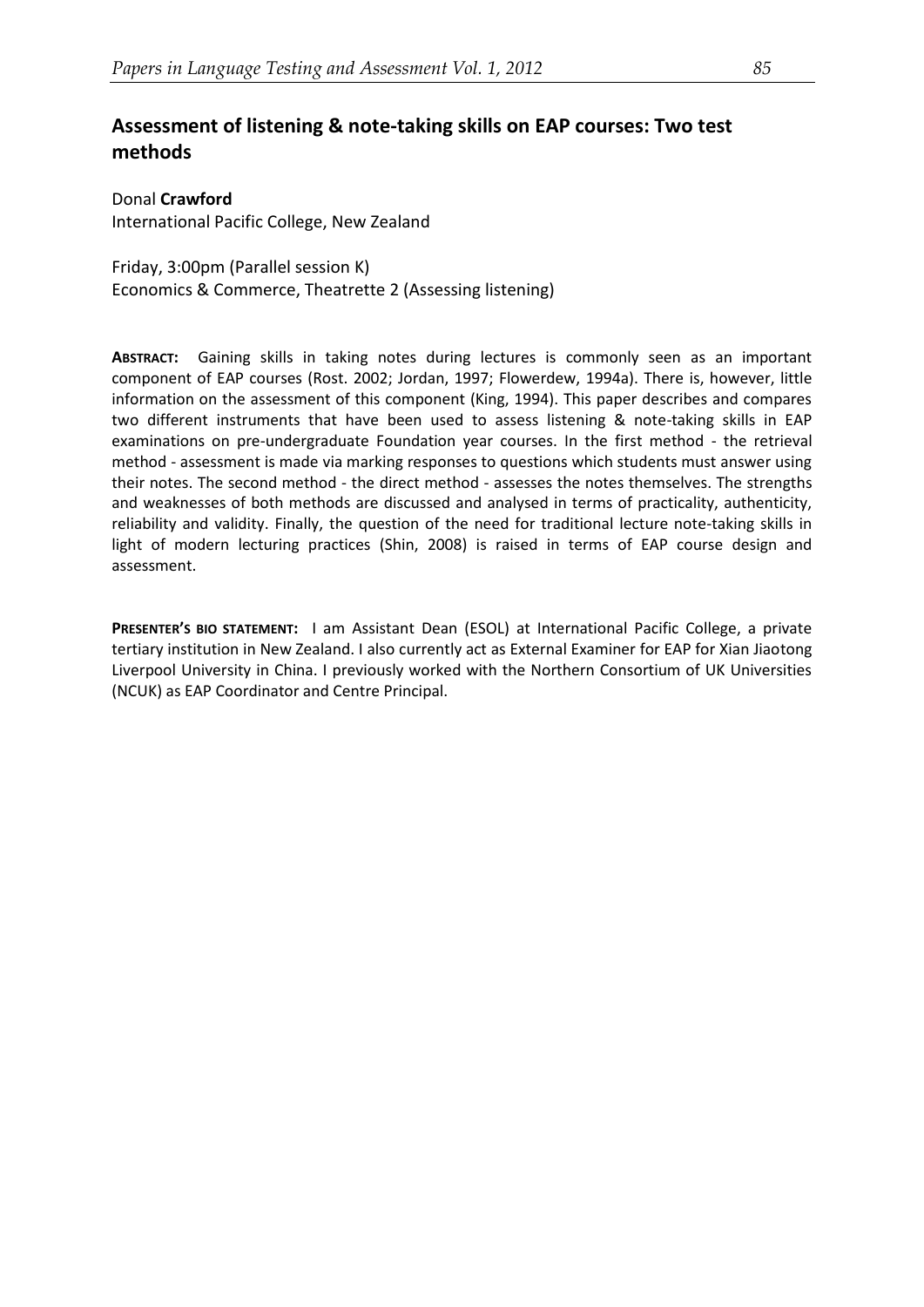### **EAP and high-stakes contexts: Tensions between teaching and assessment**

Russell **Cross** & Kieran **O'Loughlin** The University of Melbourne

Friday, 12:45pm (Parallel session I) Economics & Commerce, Theatrette 3 (EAP assessment)

**ABSTRACT:** This presentation reports on the second phase of a larger study (AUTHORS, 2009) that examined a case study of teacher practice in a setting where 70% of the classroom-based assessment contributes to the students' final score in an ESL preparation/bridging course for university. Since the final score determines whether students have met the university's English language requirements for entry, the context is therefore high-stakes. The focus of the previous stage of analysis considered how the teacher viewed the utility of classroom based assessment within such a setting, and the implications that then raises for classroom practice (i.e., "what" classroom based assessment meant from the teachers' perspective for teaching and learning within high-stakes contexts). In particular, the findings of that analysis highlighted the tensions between the role of formative assessment (assessment for learning) and summative assessment (assessment of learning)

By way of contrast, the focus of the present analysis turns to an understanding of the construction of the teacher's own professional knowledge and learning within a high-stakes assessment context, given the demands placed upon individual choices about "internal" classroom practices by the existence of "externally" imposed requirements. In other words, the focus is on "how" and "why" the teacher came to ascribe the particular purposes and values to his own classroom based assessment practices in the ways that he did.

The analysis draws on a sociocultural/activity theoretical framework (Vygotsky, 1978; Engeström, 1981) to understand the ways in which the high-stakes assessment context mediated the teacher's understanding of their role – as both classroom teacher and assessor – in their position as the subject of that socioculturally constructed activity (Cross, in press). Data comprises classroom observation and field notes, document analyses, teacher interviews, and stimulus recall procedures (Gass & Mackey, 2000).

**PRESENTER'S BIO STATEMENT:** Dr Russell Cross's background is in bilingual education, and his research focuses on the social, cultural, and political nature of language teachers' work, knowledge, and practice. His research has appeared in *Language & Education, Language Problems & Language Planning, Modern Language Journal*, and he is current co-editor of *TESOL in Context*.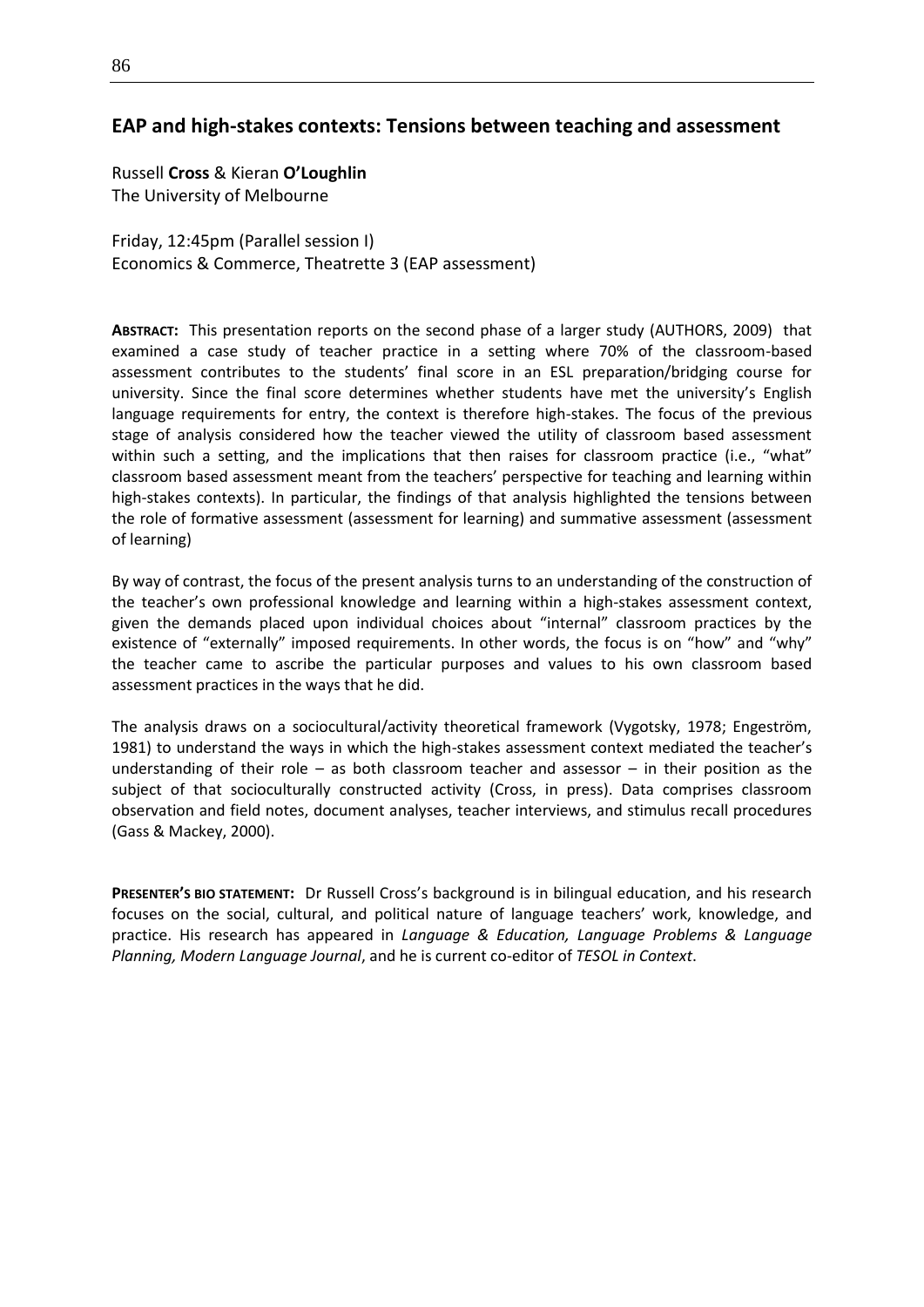# **ESL Assessment in Vocational Education and Training: Issues for teachers and learners in the national policy context**

#### Liz **Davidson**

The University of Melbourne

Thursday, 3:35pm (Parallel session C) Economics & Commerce, Theatrette 3 (Assessing vocational English)

**ABSTRACT:** Adult ESL in Australia is taught in a number of settings (TAFE institutes, community organisations, private colleges and workplaces) in commonwealth and state funded programs. ESL teachers and their learners in these programs work in a national policy context which demands rigorous record keeping and reporting using nationally accredited courses and frameworks. A number of contradictions exist, for example:

- there is no single framework for ESL assessment nationally, (and no centralised ESL test)
- teachers use classroom-based assessment, locally designed and administered but linked to national quality standards for vocational education
- some programs require reporting which is linked to specific funding and others do not, yet students may be in the same classroom doing the same course
- in spite of requirements for sophisticated reporting and language assessment processes, many ESL teachers are employed casually or on short term contracts

This presentation will give an overview of the state of play in adult ESL and how learners are assessed in the different programs. Some of the key assessment issues which arise for second language teachers and learners because of the policy context will then be highlighted with reference to language assessment principles and practices.

**PRESENTER'S BIO STATEMENT:** Liz Davidson has taught and assessed secondary and adult ESL. Recently she has been involved writing accredited curriculum, in particular the Victorian ESL certificates for adults used in TAFE and community programs. This included conducting professional development for ESL teachers in assessment. She is completing post graduate studies in TESOL.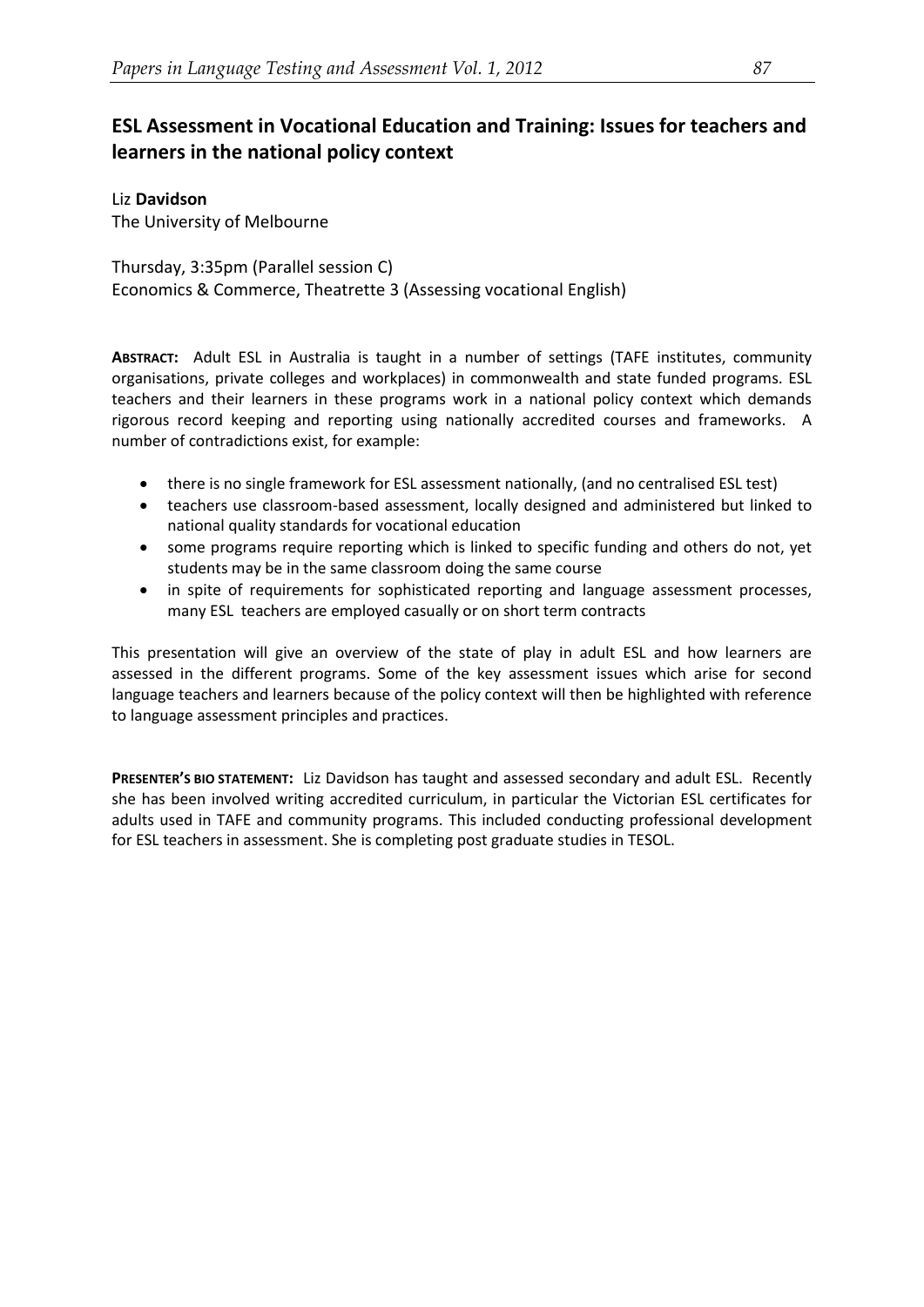# **What are they thinking? Tracking raters' responses to an online rater training program**

Rosemary **Erlam**, Janet **von Randow**, John **Read** & Janna **Fox** The University of Auckland

#### Friday, 10:20am (Parallel session E)

Economics & Commerce, Theatrette 3 (Language assessment and technologies)

**ABSTRACT:** The Diagnostic English Language Needs Assessment (DELNA) for first-year students at the University of Auckland includes a writing task that identifies students who need support in the area of academic literacy. Although this is a low-stakes assessment, it is important that the scripts are rated accurately so that students receive meaningful feedback on their writing. Face-to-face rater training takes place before each semester but refresher training is also required periodically. For this purpose an online rater training program was developed in 2004. Research carried out by Elder, Barkhuizen, Knoch and von Randow (2005, 2007) evaluated the effectiveness of the program, and, as a result, changes were made to the analytic descriptors and the online program itself. Raters who participated in that research were somewhat ambivalent about working online. However, as this has become more the norm, it seemed timely to investigate the use of the modified version of this program as a potential substitute for face-to face training sessions to make rater training easier to manage. It would also enable universities in other parts of the world wishing to use the DELNA writing task to train their raters online. Phase one of this project, undertaken with Carleton University, Ottawa, had novice and experienced DELNA raters' give simultaeous verbal protocols as they rated the same six benchmark scripts online. This enabled a comparison of what the two groups of raters attended to in each script and how they arrived at the ratings. In this presentation their different responses to the DELNA writing descriptors and the program itself will be discussed, as will changes that need to be made in line with improvements in technology.

**PRESENTERS' BIO STATEMENTS:** Rosemary Erlam is Senior Lecturer in the Department of Applied Language Studies and Linguistics at The University of Auckland where she teaches language assessment. Her interest and experience in assessment dates back to her work with Cathie Elder in the initial trialling and design of the DELNA project.

Janet von Randow has managed the Diagnostic English Language Needs Assessment (DELNA) since its introduction at the University of Auckland in 2002 and has presented the related research at conferences both in New Zealand and overseas. She first joined the University teaching in the Graduate Diploma of Secondary Teaching after a long career in modern language teaching. Her research interests include language assessment, second language acquisition and the first-year university experience.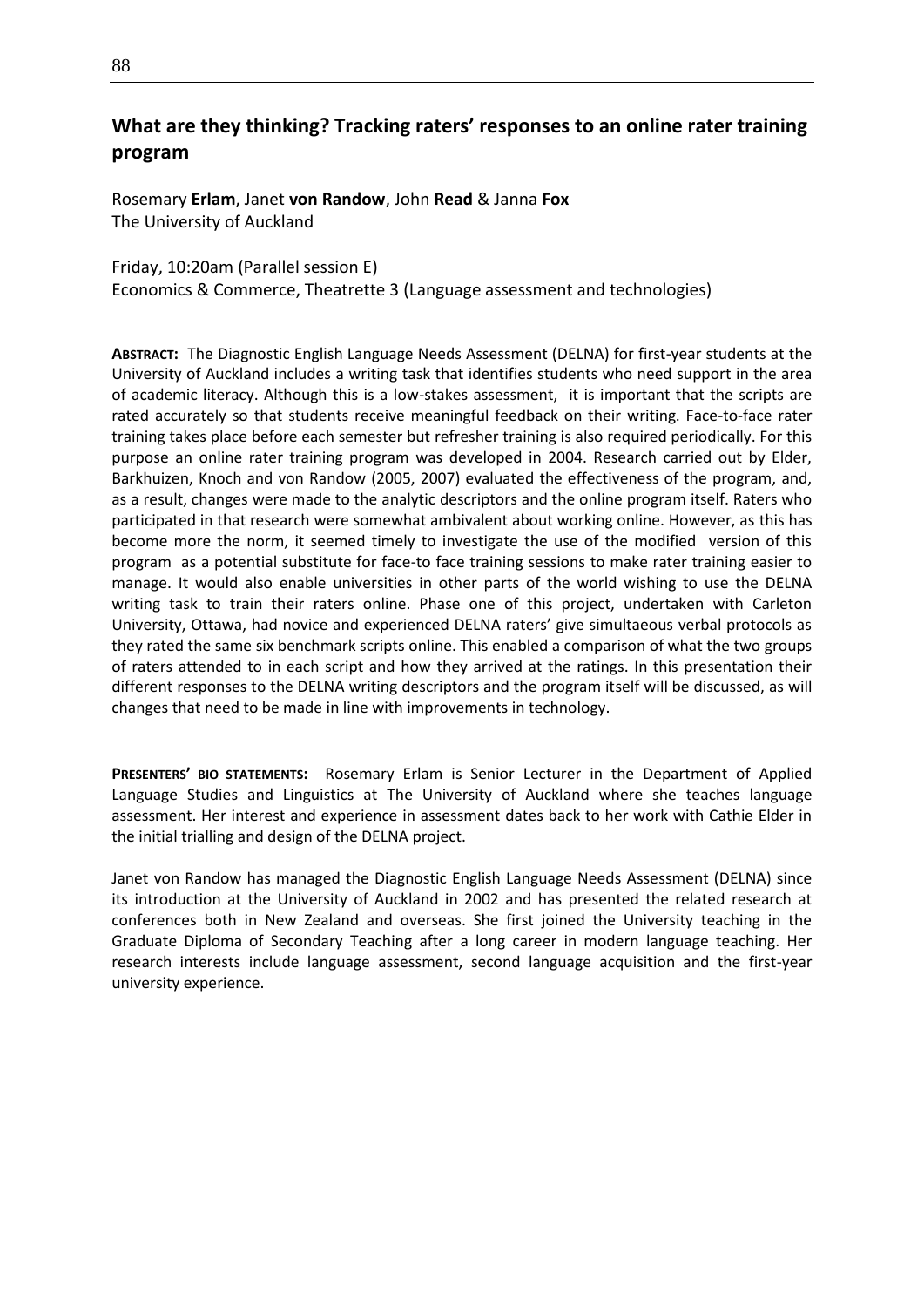# **Targeting positive washback: A demand for more teacher education and teacher training in language assessment**

Masoomeh **Estaji** Allameh Tabataba'i University, Iran

Friday, 3:00pm (Parallel session K) Economics & Commerce, Theatrette 3 (Language assessment and washback)

**ABSTRACT:** Assessment and evaluation play a pivotal role in teaching and learning. "Teachers, as the agents of assessment, need to ensure the validity and reliability of their classroom assessment practices and need to use these practices in ways that support their students' learning" (Brindley, 2001; Brindley, 2007; Cheng et. al. 2004; Rea-Dickins, 2004). This paper reports the findings of an investigation into teachers' beliefs and practices regarding the Academic Module of IELTS writing tasks. The study makes use of a classroom observation (10 sessions observed) and interview methods (8 teachers interviewed) to elicit: (1) teachers' views of students' abilities in different aspects of writing; (2) teachers' assessment and evaluation practices in the classroom; and (3) teachers' beliefs about the teaching and learning of IELTS Academic writing. The findings of the survey reveal that there exists a gap between teachers' beliefs and practices. Although most of the teachers think that task fulfillment and discourse coherence are essential to IELTS writing instruction, the findings suggest that they primarily attend to sentence structure and the use of a variety of appropriate vocabulary in their evaluation of students' writing and in their own teaching. In addition, it is found that most of the beliefs about good teaching of writing are overlooked in the testpreparation classroom. The results of this study have shown a multi-layered account of the link between assessment and instruction in terms of authenticity and congruence of assessment practices in relation to a program of study. The paper concludes that teachers need to be made aware of their role as writing teachers rather than language teachers and presents ways of how teachers can become more "assessment literate" and how testing experts and teacher trainers can help in this direction.

**PRESENTER'S BIO STATEMENT:** Masoomeh Estaji is Assistant Professor of TEFL at Allameh Tabataba'i University. She holds a Ph.D in TEFL from Allameh Tabataba'i University and has participated in numerous local, national workshops on educational issues, methodology, and testing. She has also presented numerous papers on methodology, testing, and education at a number of TEFL conferences. She has been actively involved in developing English language tests and materials at the Kish English Institute since 1999, and has taught different courses in ELT at B.A. levels at Allameh Tabataba'i University, Shahid Rajaee University and Media Studies Faculty. She has also taught ESP courses at Islamic Azad University (Engineering Faculty). Her research interests include Language Testing and Assessment, SLA and Psycholinguistics.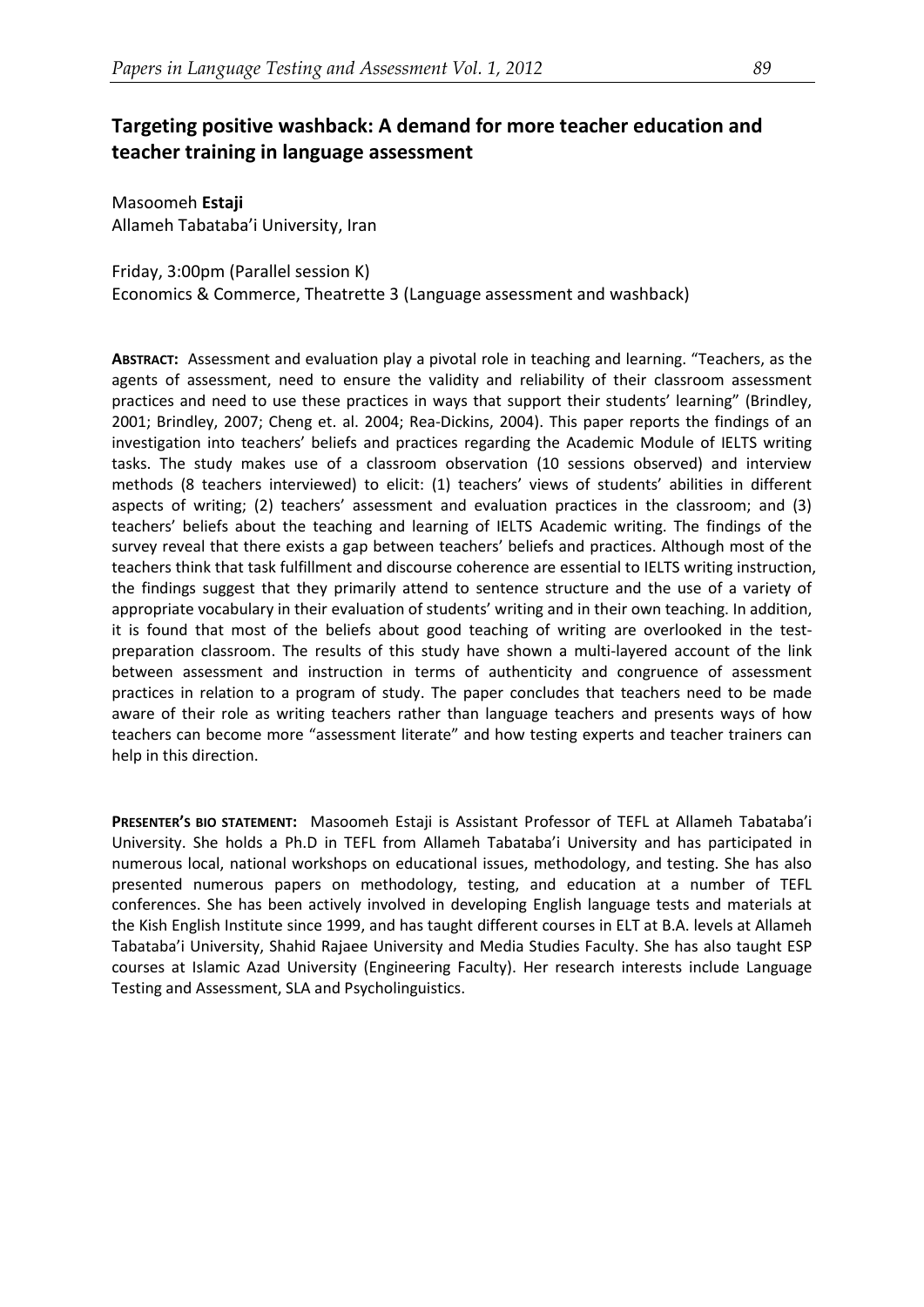#### **Exploring strategies in multilingual assessment**

Durk **Gorter** University of the Basque Country

Friday, 3:00pm (Parallel session K) Economics & Commerce, Theatrette 1 (Multilingual assessment)

**ABSTRACT:** This paper focuses on research carried out in Basque schools in Spain where Basque and Spanish are official languages and English is learned as a third language. This research is based on the multilingual approach to language assessment that considers multilingual speakers' whole linguistic repertoire and has other multilingual speakers and not monolingual speakers as a reference. This paper will explore specific ways in which this multilingual approach can be used in language assessment. First a trilingual receptive vocabulary test that uses a compound score will be discussed. Second, a writing test in Basque, Spanish and English will illustrate the differences between a monolingual and a multilingual approach in language assessment. Finally, the possibility of incorporating code-mixing and code-switching in assessment will be discussed as related to a productive multilingual vocabulary test. The multilingual approach to language assessment offers at least two advantages as compared to more traditional approaches. From a language ecological perspective a multilingual approach is more valid because it is closer to the way languages are used in real interaction in a social context where multilinguals use the languages in their repertoire as a resource. Furthermore, a holistic multilingual approach also offers a better picture of the languages being acquired and used by multilingual learners.

**PRESENTER'S BIO STATEMENT:** Durk Gorter is Ikerbasque research professor at the Faculty of Education of the University of the Basque Country in San Sebastian/Donostia, where he does work on multilingualism, European minority languages and linguistic landscapes. Before that he was a researcher in the sociology of language at the Fryske Akademy in Ljouwert/Leeuwarden, The Netherlands, and also part-time full professor at the University of Amsterdam in the sociolinguistics of Frisian. Two recent edited books are Linguistic Landscape: Expanding the Scenery (with Elana Shohamy) and Multilingual Europe: Facts and Policies (with Guus Extra).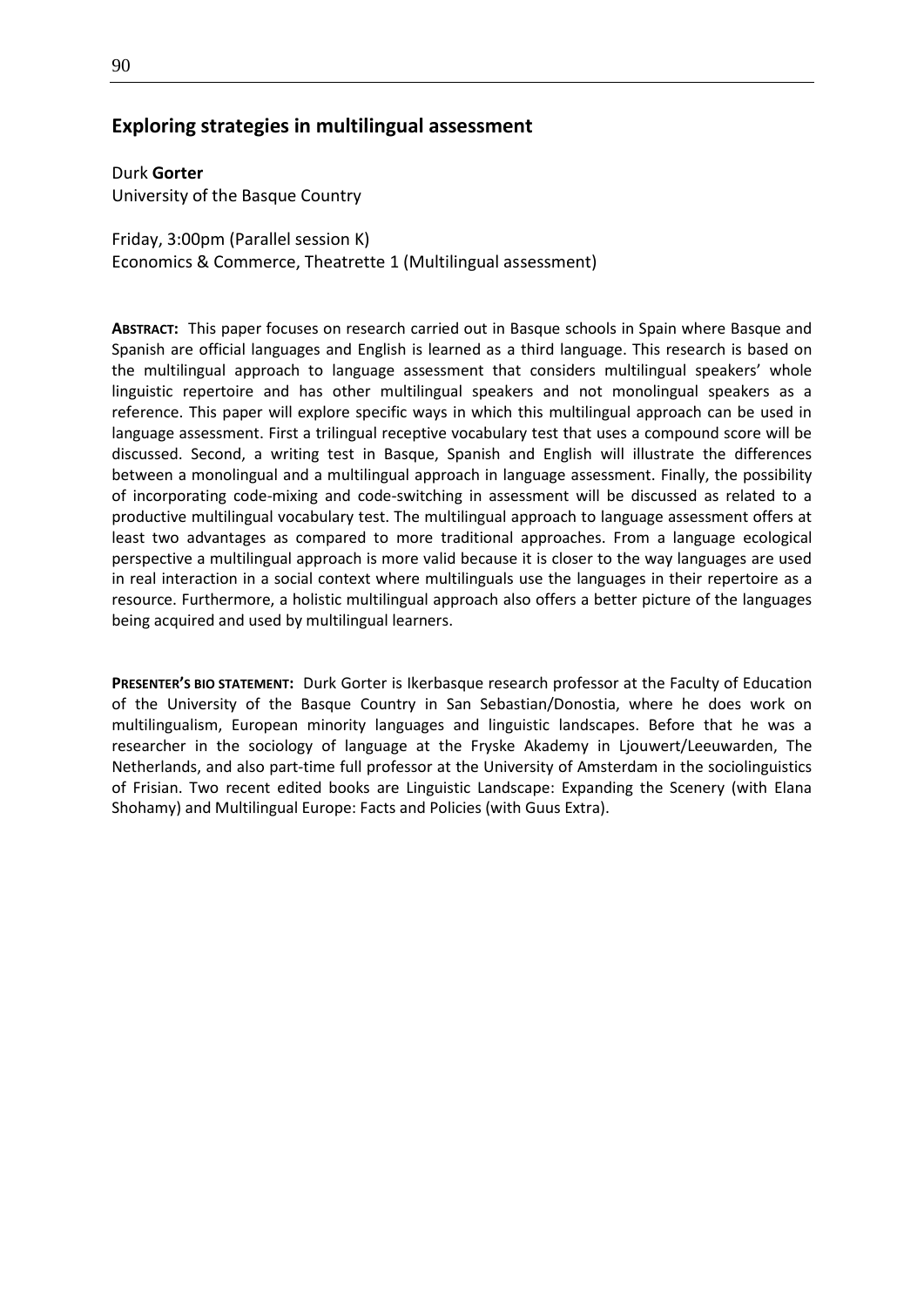# **IELTS and Community Welfare Workers – A strenuous exercise in standardsetting**

Elisabeth **Grove**

Thursday, 2:35pm (Parallel session A) Economics & Commerce, Theatrette 3 (Assessing vocational English)

**ABSTRACT:** The use of IELTS for gate-keeping – as a measure of the language competence of international professionals seeking to immigrate – has attracted recent critical attention (O'Loughlin 2009). Despite concern about its extension to purposes other than those it was designed for (e.g. Davies 2008), the test has been adopted by a number of government agencies and institutions, including professional associations. However, little is known about how such groups have gone about setting minimum band-scores for skills recognition. From the available evidence, the professions involved have generally accepted 'official' IELTS recommendations rather than establishing and verifying standards for themselves.

The present study of language standard-setting, carried out in 2009 on behalf of the Australian Institute of Welfare and Community Workers (AIWCW), sought to determine the minimum IELTS band levels to be required of international graduates by enlisting a range of stakeholder perspectives (employers, professional representatives, course providers, international graduates and current students of welfare work, and IELTS-IDP). Several investigative methods were used in the project, including analysis of community welfare communication tasks; stakeholder interviews; a survey questionnaire matching IELTS band-levels to a range of work tasks; and a focus-group analysis of IELTS benchmark performances.

The fact that AIWCW's language requirements were to be applied to international graduates of Australian colleges on course completion was a major difference from the practice of other professional groups – whose requirements apply only to internationally-trained graduates – and also a source of some controversy. The complexities of the study and its mixed outcomes are the subject of this paper.

**PRESENTER'S BIO STATEMENT:** Lis Grove was a Research Fellow at the LTRC for 11 years, until mid-2004. Her particular interests are in second-language teaching and learning, and in professional communication, both written and spoken. She now works as an independent researcher and editor.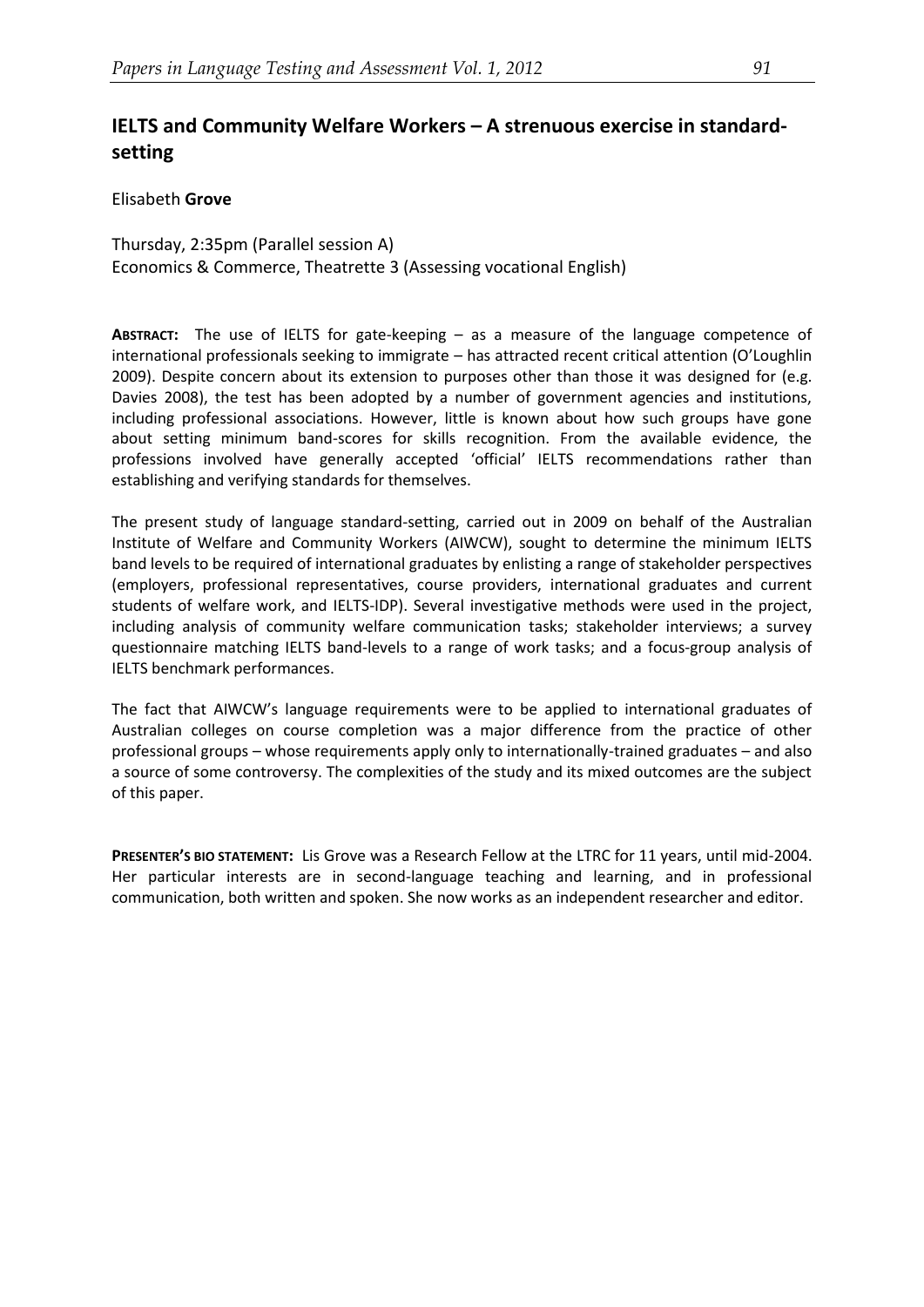### **New media and technologies in second language assessment**

Paul **Gruba** The University of Melbourne

Friday, 10:50am (Parallel session F) Economics & Commerce, Theatrette 3 (Language assessment and technologies)

**ABSTRACT:** New media and technologies - including digital videos, wikis, podcasts - are now established in innovative second language teaching, yet their integration into classroom assessment and test development continues to lag. In this paper, I first examine three emerging trends in educational technologies: social networking, convergence and mobility. I then look at these in the context of classroom assessment, for example, with regards to institutional resources, professional development and policy. In a third section, the focus shifts to language test development with consideration of construct definitions, test practicality and security, and the potential for washback in technology rich settings. To conclude, I propose an agenda for further research in the use of new media and technologies in second language assessment.

**PRESENTER'S BIO STATEMENT:** Paul Gruba's research areas concern the interplay of language, technology, media and assessment in second language contexts. He is currently a senior lecturer at the University of Melbourne.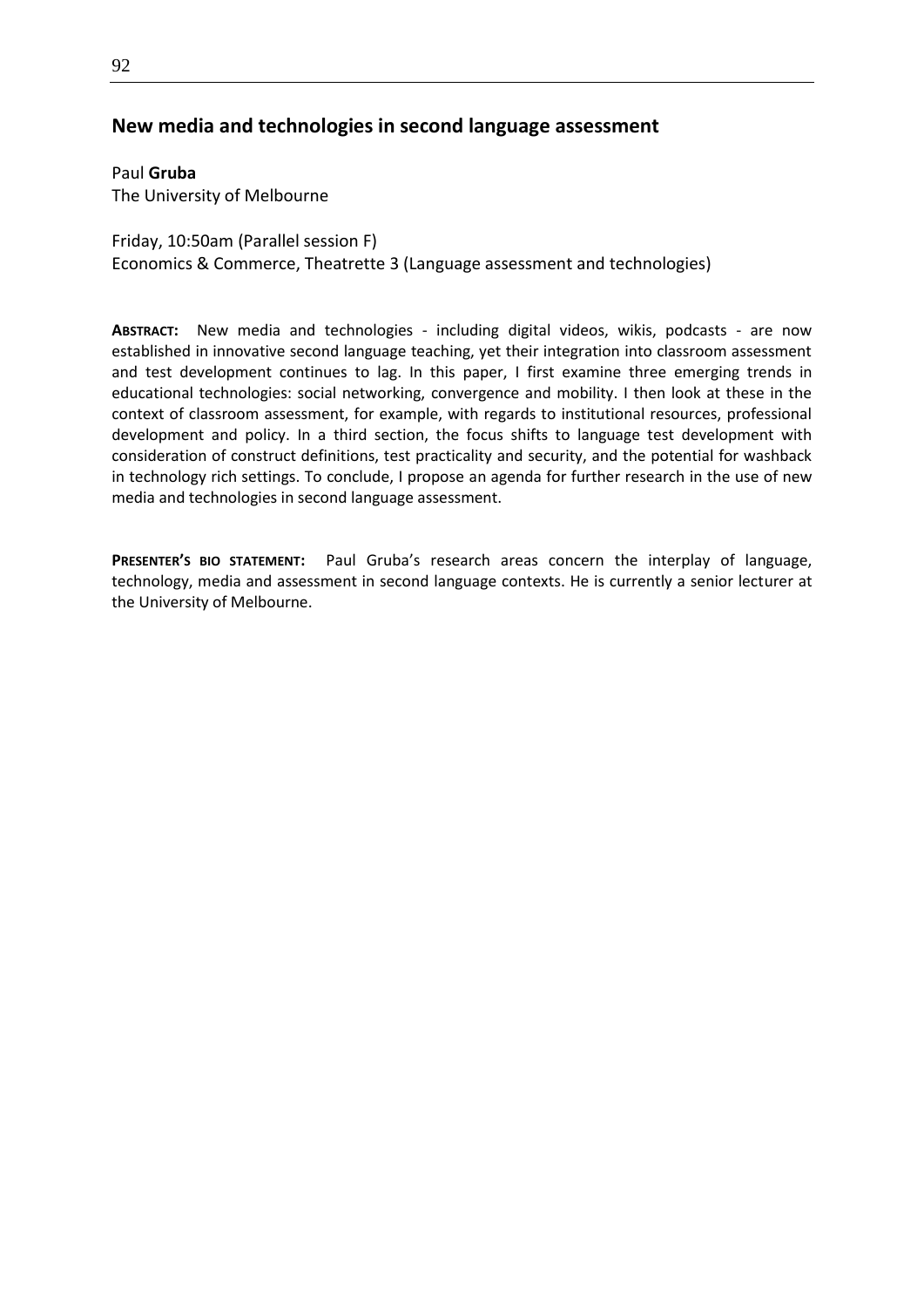# **Continuity between primary and secondary school languages programs: What can classroom-based assessment tell us?**

Kathryn **Hill** The University of Melbourne

Friday, 11:45am (Parallel session G) Economics & Commerce, Theatrette 2 (Assessing languages other than English)

**ABSTRACT:** This paper uses an ethnographic study of classroom-based assessment (CBA) practices to investigate the impact of education and languages education policy on the issue of continuity between primary and secondary school languages (LOTE) programs.

The context for the study is the trend in Australia, as elsewhere, towards commencing languages at primary school level. While there are a number of additional benefits cited for this policy, there is a clear assumption that it will result in higher proficiency outcomes in the longer term (e.g., Lo Bianco 2001). However, research findings suggest that this is not necessarily the case (e.g., Johnstone, 1999). A number of researchers have identified '*discontinuity*' as one of the key factors responsible for undermining any proficiency advantages gained from an early start to language learning (e.g., Kubanek-German et al., 1998). Yet this area remains relatively under-researched (Rea-Dickins, 2009). A distinctive feature of the current study is that it uses classroom-based assessment (CBA) practices as a lens for investigating the continuity issue.

The research, which took place in Victoria, Australia, involved Indonesian language classrooms at two successive levels of schooling: the last year of primary (Year 6) and the first year of secondary school (Year 7) respectively.

Data collection took place in the final term of Year 6 and Terms 1 and 2 of Year 7, comprising a total of ten weeks in each classroom. The study was longitudinal in that the Year 7 cohort included a group of students who had also participated in Year 6.

Data comprised classroom observation and field notes, audio recordings (including classroom interactions, teacher and student focus group interviews, and meetings) and documents (including policy documents, reports, course-books, and work samples).

Key differences were identified in *how* learning was assessed as well as *what* was assessed in the respective classrooms with consequences for continuity between the two levels. The paper will explore how some of these differences can be related to aspects of education and languages education policy, including the introduction of a new assessment and reporting framework.

The findings have relevance for languages education policy, planning and practice.

**PRESENTER'S BIO STATEMENT:** Kathryn has a B.A., Dip.Ed., M.A. and PhD, all from the University of Melbourne. She was a research fellow in the Language Testing Research Centre (LTRC) for 15 years before moving to the Faculty of Medicine, Dentistry & Health Sciences where she lectures in clinical communication.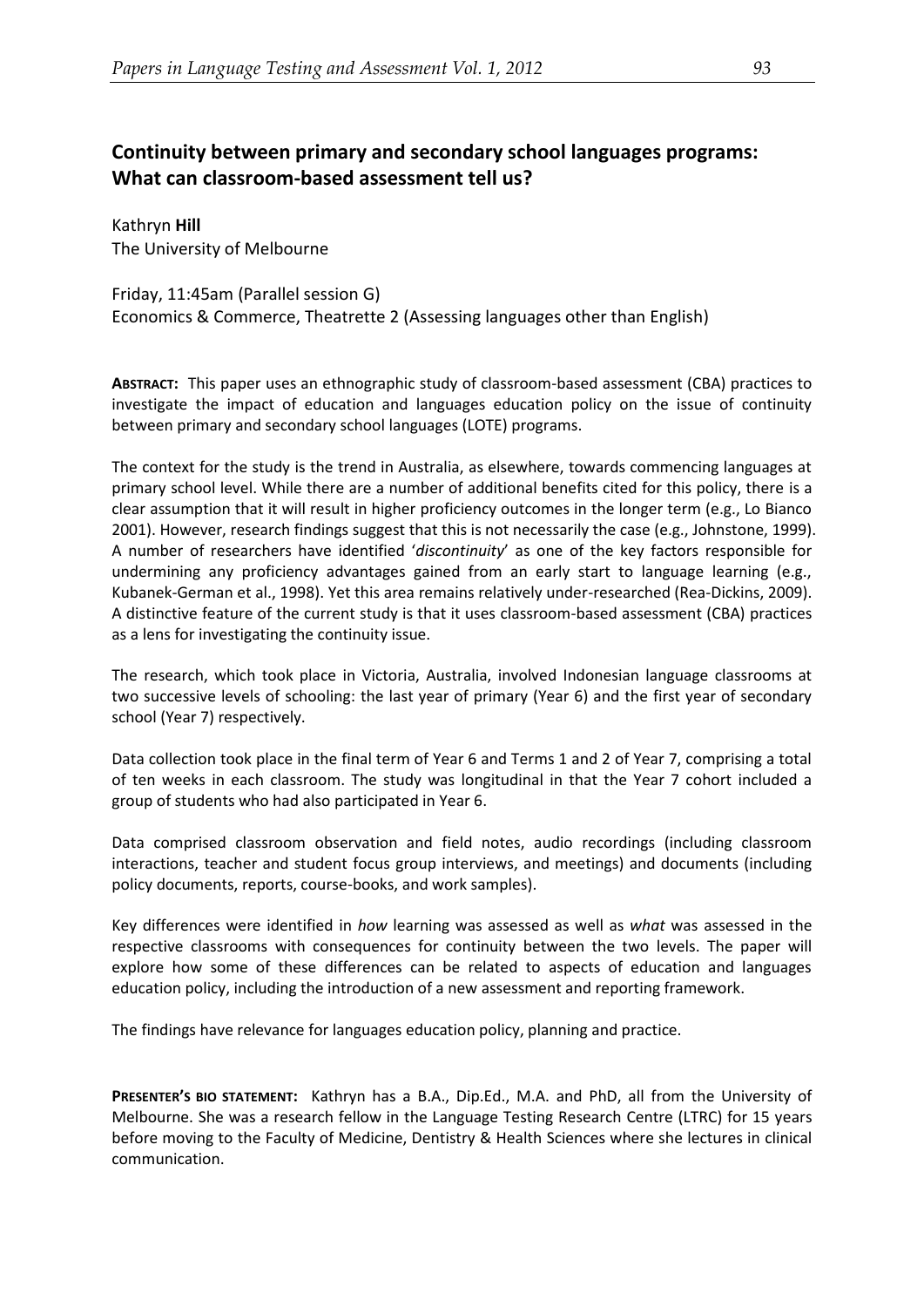# **Before and after: Developing classroom teachers' language understandings through the collection and use of speaking and writing samples from learners of ESL.**

Natasha **Holzberger** Education Queensland

#### Thursday, 3:35pm (Parallel session C) Economics & Commerce, Theatrette 1 (Accountability and assessment)

**ABSTRACT:** Educators who are supporting classroom teachers with learners of English as a Second/Subsequent Language (ESL) need effective tools and strategies to highlight the effects of English language acquisition levels on these students' access and participation in the classroom curriculum. This paper describes how "before and after" samples constitute a straightforward, flexible and effective strategy for this context. Oral and written language samples are collected both at the start and end of a unit of work, by interviewing students on the current class topic (and transcribing these interviews), and/or by asking students to write about the topic. Such measures provide concrete evidence of ESL learners' successes and challenges with the classroom content.

Speaking and writing samples constitute a highly productive strategy for working with classroom teachers, as they have a myriad of uses. Discussing and analysing them with teachers can influence planning approaches and teaching choices, as well as drive learning conversations and professional development offerings. The initial sample is particularly useful for comparing to assessment items in order to determine the language that will need to be taught. As data sources, "before and after" samples provide material to analyse ESL learners' linguistic development and to assist with assigning ESL Bandscale levels. The presenter of this paper is currently a Head of Curriculum at an all-Indigenous primary school in Far North Queensland and also provides "Adopt-a-School" services to two remote schools on Cape York. In this paper, she shows how she has used "before and after" speaking and writing samples to alert classroom teachers to their ESL students' language-learning needs, so as to influence their planning and teaching approaches.

**PRESENTER'S BIO STATEMENT:** I am currently working at Yarrabah State School in an indigenous community near Cairns, in an ESL coaching role. I have taught in several different contexts in Australia and overseas, as a classroom, learning support and ESL teacher.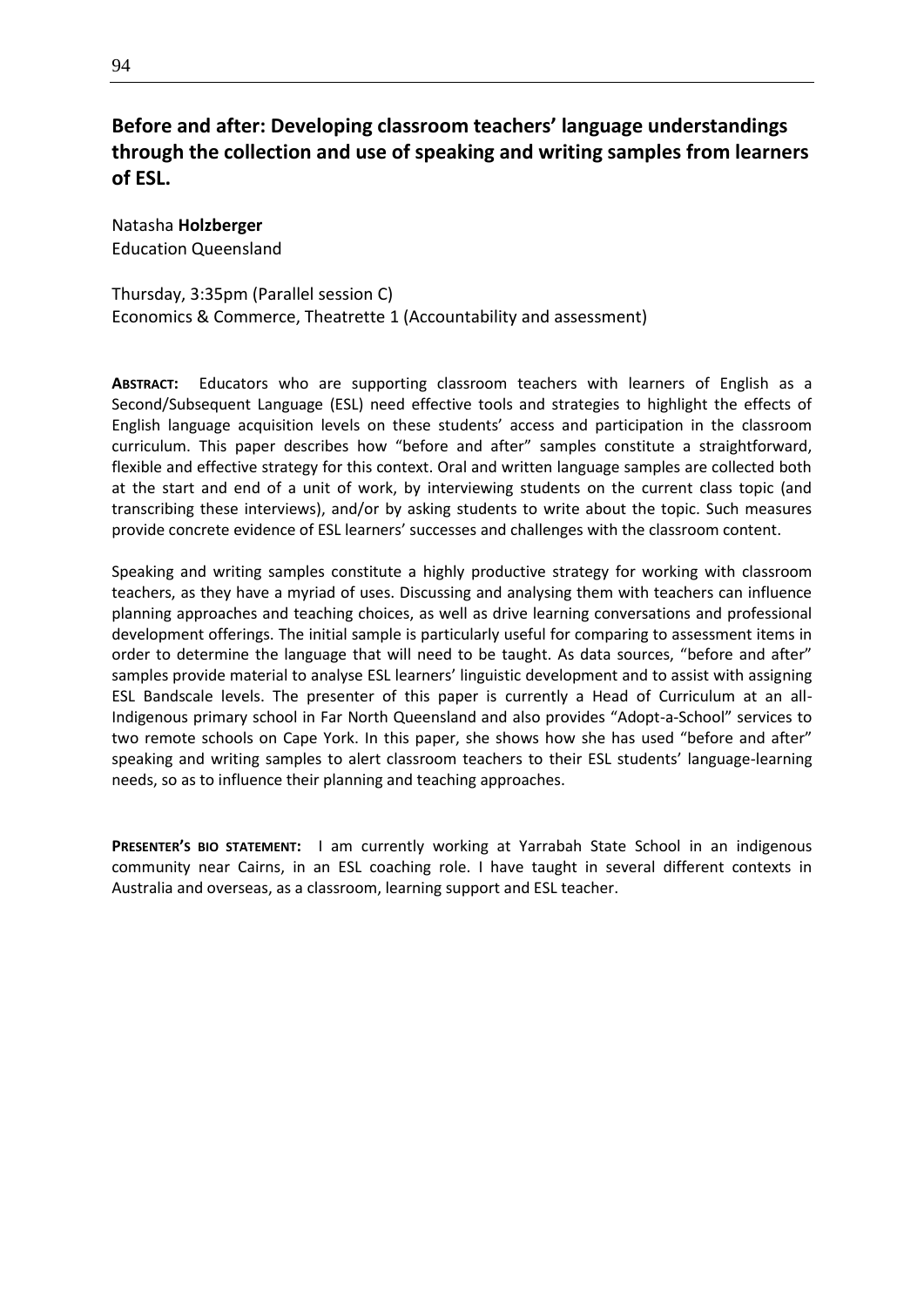### **Intelligibility of learner speech in academic speaking task performance**

Noriko **Iwashita** The University of Queensland

Friday, 9:50am (Parallel session D) Economics & Commerce, Theatrette 1 (Assessing speaking)

**ABSTRACT:** Speaking tasks used in EAP tests increasingly seek to replicate the roles and demands of students in academic contexts. Integrated tasks in which test-takers are required to process and transform a cognitively complex stimulus (e.g., a written text or a lecture) and integrate information from this source into the speaking performance have been widely used to assess learner proficiency in academic context. Integrated tasks are more complex and demanding than traditional stand-alone tasks in which test-takers draw on their own knowledge or ideas to respond to a prompt. Researchers (e.g., Skehan, 1998: Robinson, 2001) have suggested the potential impact of cognitive demand on task performance especially in light of grammatical accuracy, complexity, vocabulary and fluency. Features which may affect the intelligibility of speech such as pronunciation, intonation and rhythm were three of a number of performance features to which assessors oriented when evaluating the test performances (Brown, et al. 2005), but to date these features are not fully investigated in relation to cognitive demands on task performances.

The study reported in this paper is an investigation of production features (i.e., pronunciation, intonation and rhythm) in academic speaking test performance in the context of a larger project to develop a rating scale for a new international test of English for Academic Purposes (Brown et al., 2005). Spoken test performances representing two different tasks and five different proficiency levels (79 performances in all) were analyzed using the speech data labeling application software *Xwaves* (Rommark 1995) according to pronunciation, intonation and rhythm. The results showed that the frequency of 'target-like' syllables showed some difference across task types; the intonation units in independent task performances were more frequently categorized as 'Many and English-like', compared with integrated task performances. Overall, the study contributes important insights into the nature of spoken proficiency as it develops and its measurement in rating scales for speaking.

**PRESENTER'S BIO STATEMENT:** Noriko Iwashita is a senior lecturer in Applied Linguistics at The University of Queensland. Her research interests include the interfaces of language assessment and SLA, taskbased assessment, and cross-linguistic investigation of four major language traits. Her work has appeared in *Language Testing, Applied Linguistics, Language Learning* and *Studies in Second Language Acquisition*.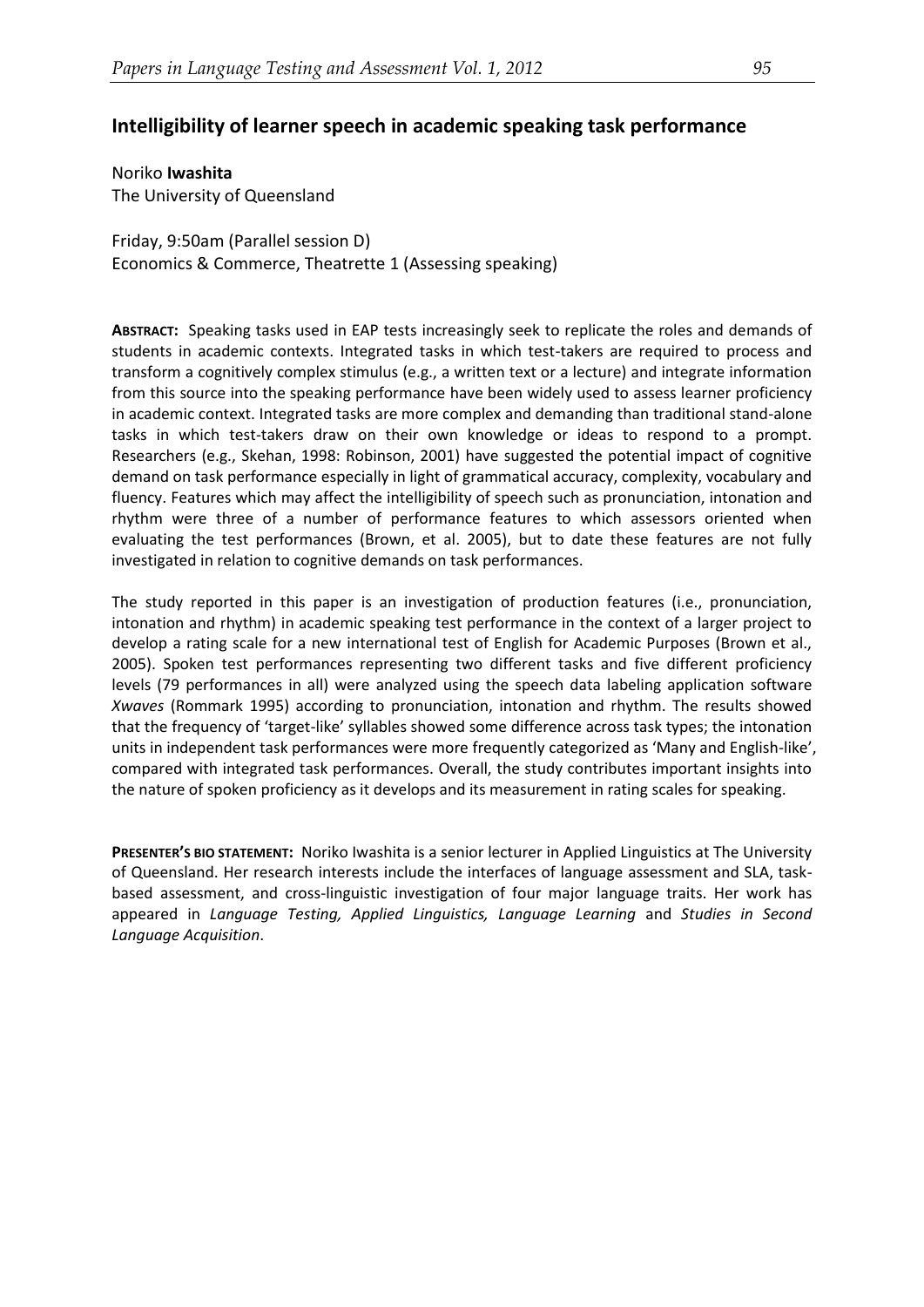# **Insider perspectives on the impact of the aviation English testing policy in Korea**

Hyejeong **Kim** The University of Melbourne

#### Friday, 12:15am (Parallel session H)

Economics & Commerce, Theatrette 1 (Assessing English for the workplace)

**ABSTRACT:** Recent writings on the role of tests in policy contexts (Shohamy, 2009; McNamara, 2008; McNamara & Roever, 2006) have emphasized the importance of considering the use of language tests in their policy context as a way of understanding their broader social meaning and impact. This paper adopts a discourse analytic approach evaluating the impact of the International Civil Aviation Organisation (ICAO) language testing policy, designed to address concerns about the safety consequences of limited English proficiency among non-native aviation personnel. The policy has met with considerable resistance in many countries, including Korea, which is the focus of the current research. Although the Korean government developed and administered an English language test in compliance with the ICAO policy and most of those sitting the test achieved the minimum required standard, there have been concerns amongst users that the test was not valid for its purpose, and indeed that the policy itself was based on false premises*.*

This paper probes the reasons for this resistance by engaging feedback from a group of expert informants, Korean pilots and controllers, on the nature of and the factors contributing to miscommunication in radiotelephony found in 6 recorded discourse samples collected from 2 air control centres in Korea. Findings show that issues of language proficiency are perceived to be less central to miscommunication in radiotelephony than is sometimes claimed and that other factors relating to the way interlocutors orient to their professional role are critical to efficient and effective radiotelephony interaction. They also reveal that responsibility for miscommunications is shared between native and non-native speakers, suggesting that the focus of the ICAO policy and associated test may be too narrow. Interviews and questionnaire data also support the findings. Implications are drawn for the ICAO policy in particular and for the implementation of test-related policies more generally.

**PRESENTER'S BIO STATEMENT:** Hyejeong Kim is doing her PhD in Applied Linguistics at the University of Melbourne. Her research interests include English as a lingua franca, radiotelephony communication, English for specific purposes, and testing policy.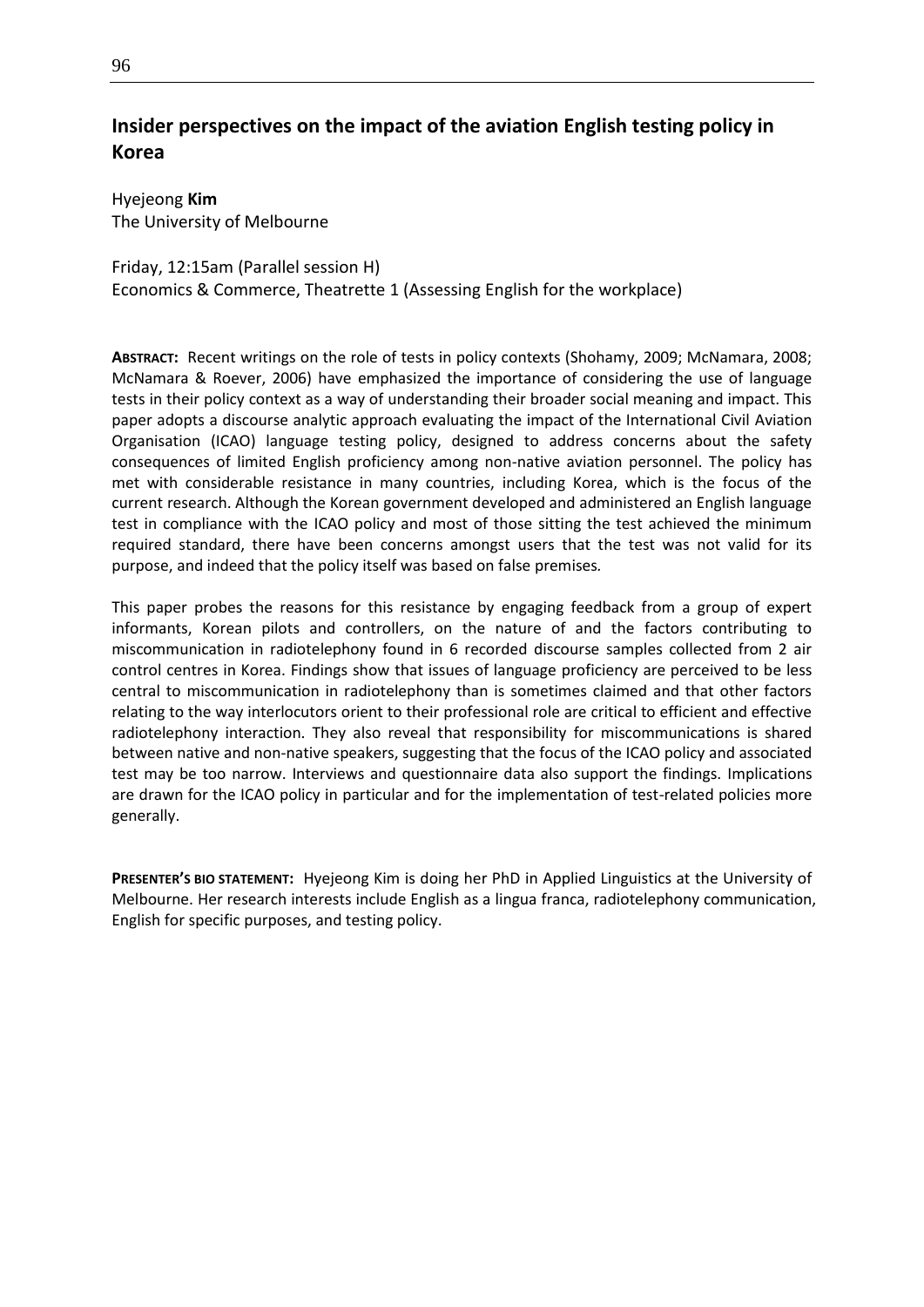# **Reading for real: Authenticity in the assessment of academic reading**

#### Tim **Moore**, Janne **Morton** & Steve **Price**

The University of Melbourne & Swinburne University of Technology

Friday, 12:15pm (Parallel session H) Economics & Commerce, Theatrette 3 (EAP assessment)

**ABSTRACT:** Test authenticity, a permanent goal of language assessment, can be defined as that situation where there is a strong link between test tasks and TLU tasks (Bachman and Palmer, 1996). We look at the challenges involved in achieving greater authenticity in the assessment of academic reading, using IELTS as an example. Results are presented from a study that compared tasks set on the IELTS academic reading and the forms of reading students typically need to engage in the first year of undergraduate study. A number of key differences are noted between the two domains, some of which can be explained in relation to Barton and Hamilton's (1998) useful notion of the 'literacy event'. Implications for test development are discussed, along with the study's broader implications for EAP syllabus design.

**PRESENTERS' BIO STATEMENTS:** Tim Moore is a lecturer at Swinburne University of Technology. He is mainly interested in the teaching and researching of academic literacies. He has done a small amount of research with colleagues into the IELTS test.

Janne Morton teaches EAP and communication skills subjects in Linguistics and Applied Linguistics at the University of Melbourne. She is currently completing her PhD on academic discourse socialisation.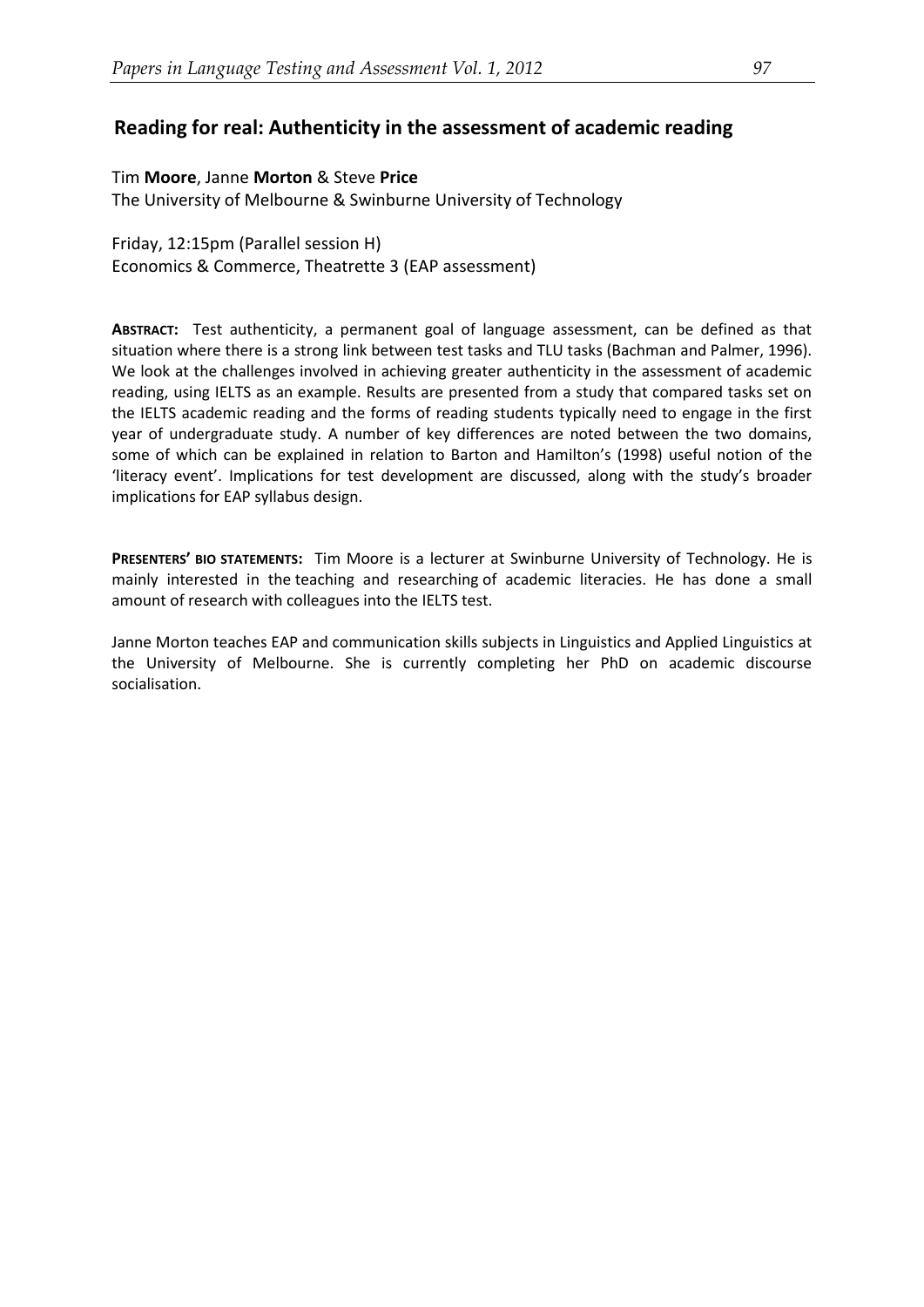# **School-based evaluation: A possible remedy to the ills of school accountability**

David **Nevo** Tel Aviv University, Israel

Thursday, 2:35pm (Parallel session A) Economics & Commerce, Theatrette 1 (Accountability and assessment)

**ABSTRACT:** The presentation will start with a short review of the history of school accountability and its basic assumptions since its initiation in the USA in the early seventies of the previous century and its spread to many countries around the world, including Australia. Research findings will be then presented to explore its impacts on the educational system pointing to its benefits and shortcomings. The presentation will conclude with a proposal to use school-based evaluation as a possible way to benefit from the advantages of accountability and avoid as much as possible its shortcomings.

**PRESENTER'S BIO STATEMENT:** Expert in educational evaluation with special interest in *Dialogue Evaluation,* combining internal and external evaluation of schools and educational programs. Among his publications: *Evaluation in decision making* (Kluwer, 1988), *School-based evaluation*: *A dialogue for school improvement* (Pergamon, 1995), and *School-based evaluation: An international perspective* (Elsevier, 2002). Was Editor-in-Chief of *Studies in Educational Evaluation*. Served as Head of School of Education, Tel Aviv University.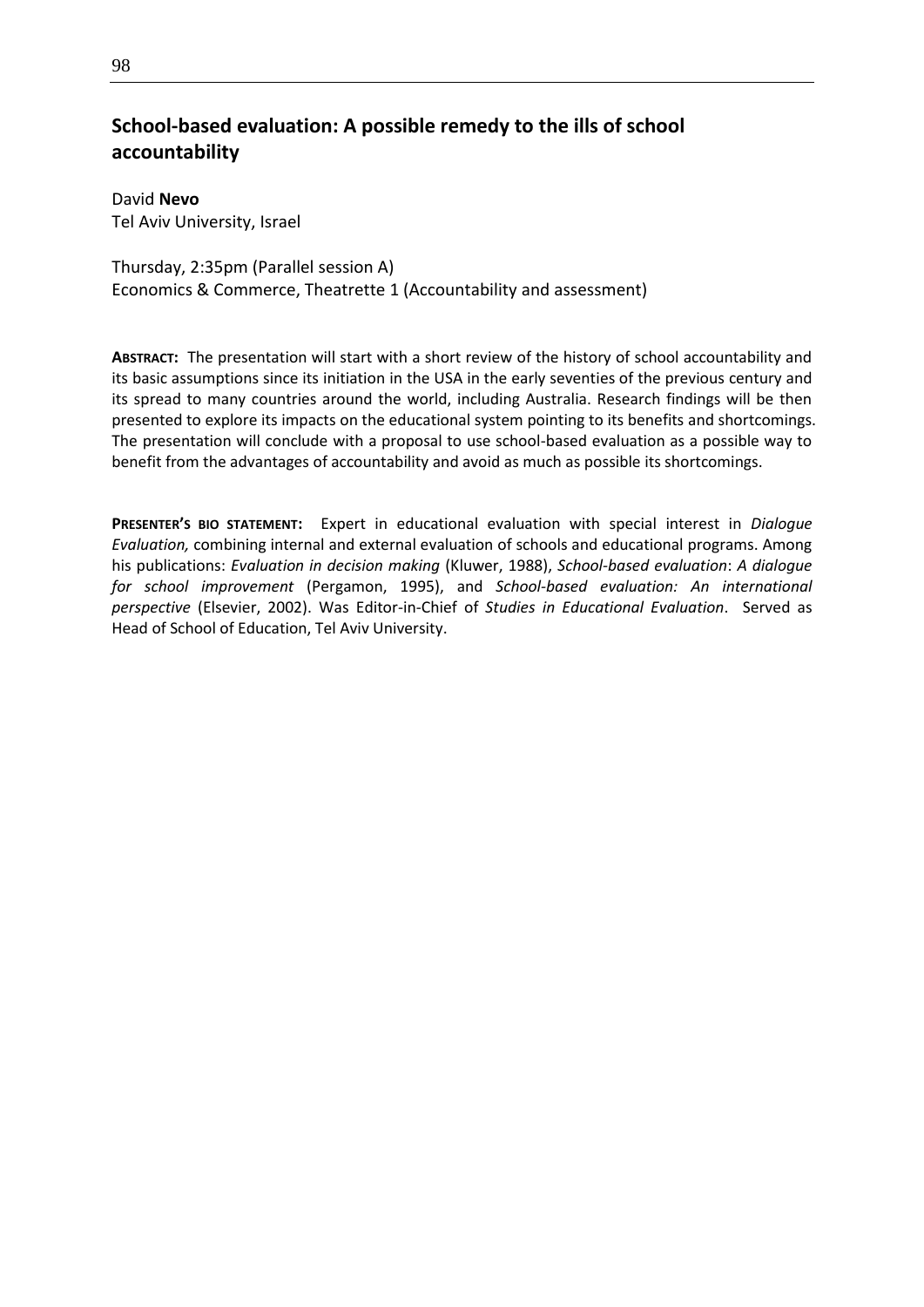# **An investigation of validity of two EFL listening tests: IELTS and TOEFL iBT**

Thi Nhan Hoa **Nguyen** Hanoi National University, Vietnam

Friday, 2:30pm (Parallel session J) Economics & Commerce, Theatrette 2 (Assessing listening)

**ABSTRACT:** IELTS and TOEFL iBT tests have been used widely in the world as EFL English language proficiency tests for admission for tertiary education in English speaking countries. Generally scores of the two tests can be used interchangeably as the number of institutions in the world accepting both scores (of the IELTS and TOEFL iBT) as evidence about English language proficiency has increased greatly. It is, therefore, of great importance to investigate whether the two tests measure the same listening ability of test takers.

The study drew on the validity frameworks of Messick (1989) and Kane (1992, 2001) in comparing the construct validity of the two listening tests. It investigated both the judgmental justifications and empirical evidence as advocated by Messick (1989) and the five types of validity inferences outlined by Kane (1992, 2001) as elaborated by McNamara and Roever (2006). As a result, the method used in the study to compare the validity of the two tests is a multi-faceted approach, covering (i) the test content, (ii) the test measurement properties, (iii) the degree to which the two tests measured the same listening ability, (iv) the effects of test preparation on test performance, and (v) the strategies used while doing the tests.

Findings reveal that the two tests shared some common ground (level of difficulty, features of listening stimulus, candidates' use of listening strategies) but they differed markedly in many other aspects (test content, test construct and test preparation effect on test scores).

**PRESENTER'S BIO STATEMENT:** Hoa Nguyen is the Vice-Dean of the Foreign Languages Department of the International School, Hanoi National University, Vietnam. She is interested in language teaching and language testing, especially EFL (English as a Foreign Language) teaching and testing.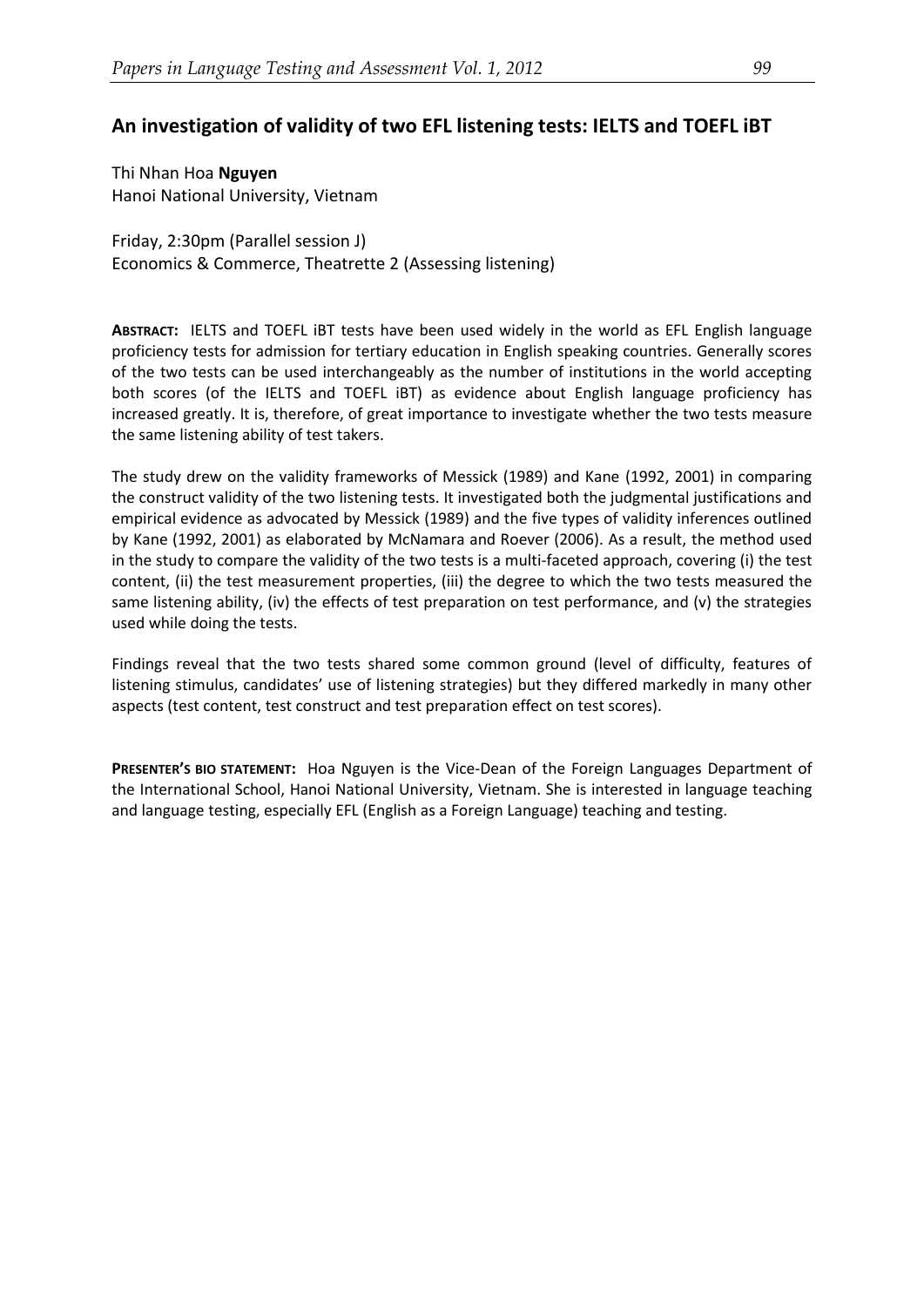# **Student language as a factor in variability and agreement amongst assessors of undergraduate essays: An issue for quality assessment in higher education?**

Sally **O'Hagan** The University of Melbourne

Thursday, 3:05pm (Parallel session B) Economics & Commerce, Theatrette 2 (Assessing Writing)

**ABSTRACT:** In recent years, the quality of student assessment in higher education (HE) has been subject to widespread criticism. The reliability and validity of HE assessment has been questioned in the scholarly literature, public debate has considered issues of bias and falling academic standards, and in some cases, the growing reliance on international student revenue has been implicated in concerns over assessment quality. While the reality or extent of such problems may be uncertain, the imperative to investigate them in the interests of student equity is underscored by the growing recognition of the role of assessment in shaping the quality of student learning.

This paper considers the problem of assessment quality in terms of the assessment of student performance in university disciplines and the influence of student language on this. A study investigated the responses of 10 assessors who each marked the same 5 English native-speaker (NS) and 5 non-native speaker (NNS) undergraduate essays while producing think-aloud verbal reports. Assessors focussed more on grammar when marking NNS essays, and more on content when marking NS essays. The most significant finding however was that interpretations of assessment criteria were highly varied. As a result, inter-assessor reliability was low, with many essays receiving the whole range of possible grades. Matters of essay content were found to be most subject to differing interpretations. Owing to the greater focus on the content of the NS essays, variability in grades was found to be a greater issue for the NS essays. The think-aloud data explore the reasons for this, and the implications for student equity and the validity of current assessment practices are discussed. The discussion will show that, despite moves to implement greater accountability and transparency in HE assessment, difficulties persist in the articulation and sharing of the meanings of criteria.

**PRESENTER'S BIO STATEMENT:** Sally recently completed her PhD on the assessment of undergraduate disciplinary writing at university. Her research interests include performance assessment and rater behaviour, academic literacy, and the impact of student diversity on assessment practices in higher education.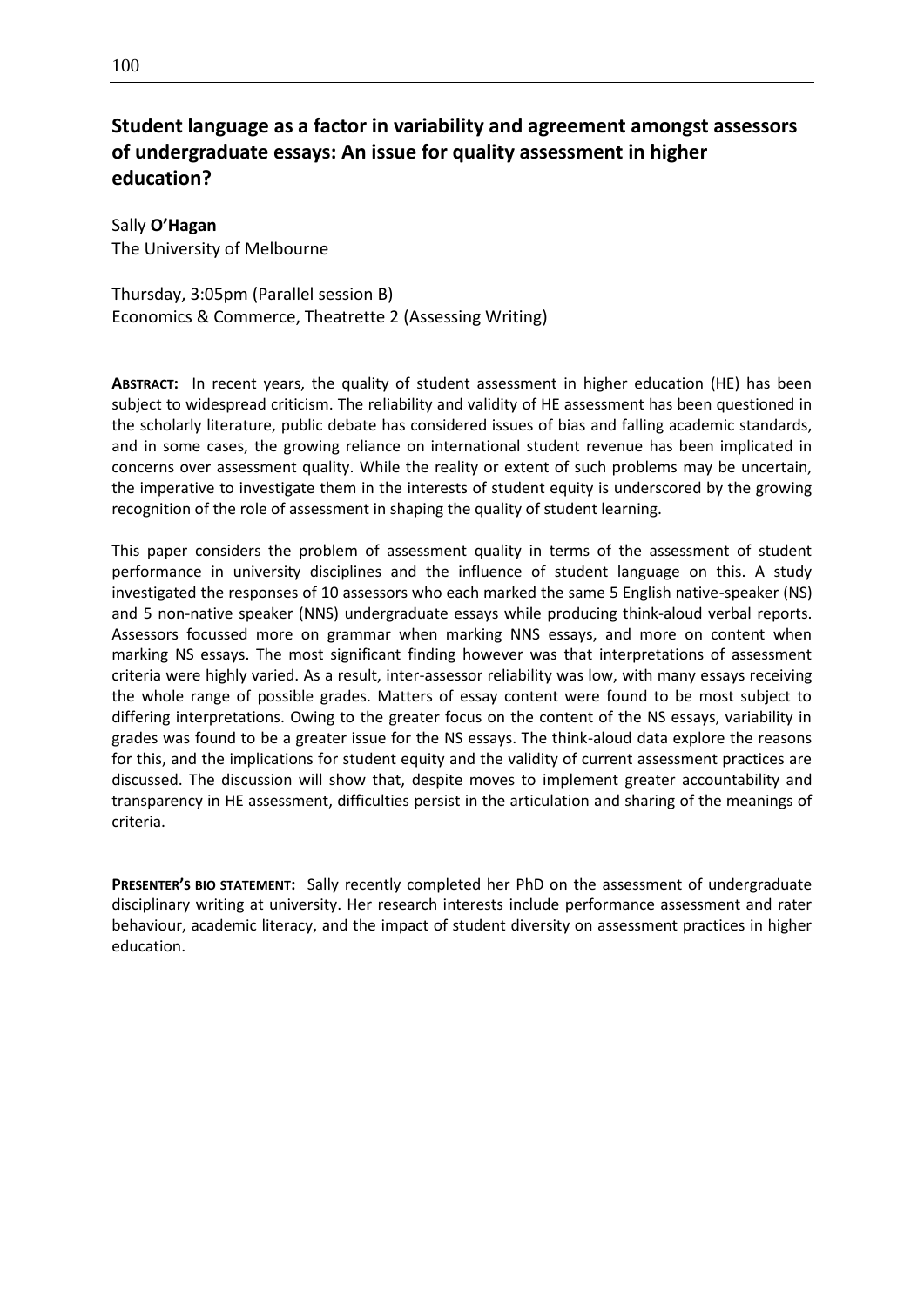### **Construct definition and ethical issues in aviation English assessment**

John **Read** The University of Auckland

Friday, 11:45am (Parallel session G) Economics & Commerce, Theatrette 1 (Assessing English for the workplace)

**ABSTRACT:** One of the primary functions of the Language Testing Research Centre over the last 20 years has been to undertake projects on behalf of governmental agencies to assess the language proficiency of various professional groups in their areas of expertise. Such work involves challenges not only in defining the nature of the construct to be assessed but also in addressing a range of ethical issues that can arise, particularly in maintaining high quality standards. A current area of great concern to many language testers is the assessment of pilots and air traffic controllers to meet the Language Proficiency Requirements set by the International Civil Aviation Organization (ICAO). In this case, construct definition involves clarifying the respective roles of the standard phraseology and so-called plain language in aviation discourse, as well as the larger question of whether language competence per se or proficiency in English as a Lingua Franca (ELF) should be the major concern. With regard to the ethical dimension, aviation English assessment represents an unusual situation. Documents like the ILTA Code of Ethics implicitly assume that language testers primarily work on the development and administration of particular tests but, with the assessment of English for international aviation, there are multiple tests in the marketplace and three overlapping levels of potential engagement: with test publishers, with national civil aviation authorities and with ICAO at the international level. In this context, policy advice and advocacy can take on a more prominent role than the application of technical skills. In this paper, I will give an overview of the issues in each of these areas of construct definition and the ethical dimension, drawing on my own experience and those of colleagues in the field at these various levels of engagement.

**PRESENTER'S BIO STATEMENT:** John Read is an associate professor in Applied Language Studies at the University of Auckland. His research interests focus on assessing English for academic and professional purposes and L2 vocabulary testing. He is Vice-President of the International Language Testing Association and a former co-editor of *Language Testing*.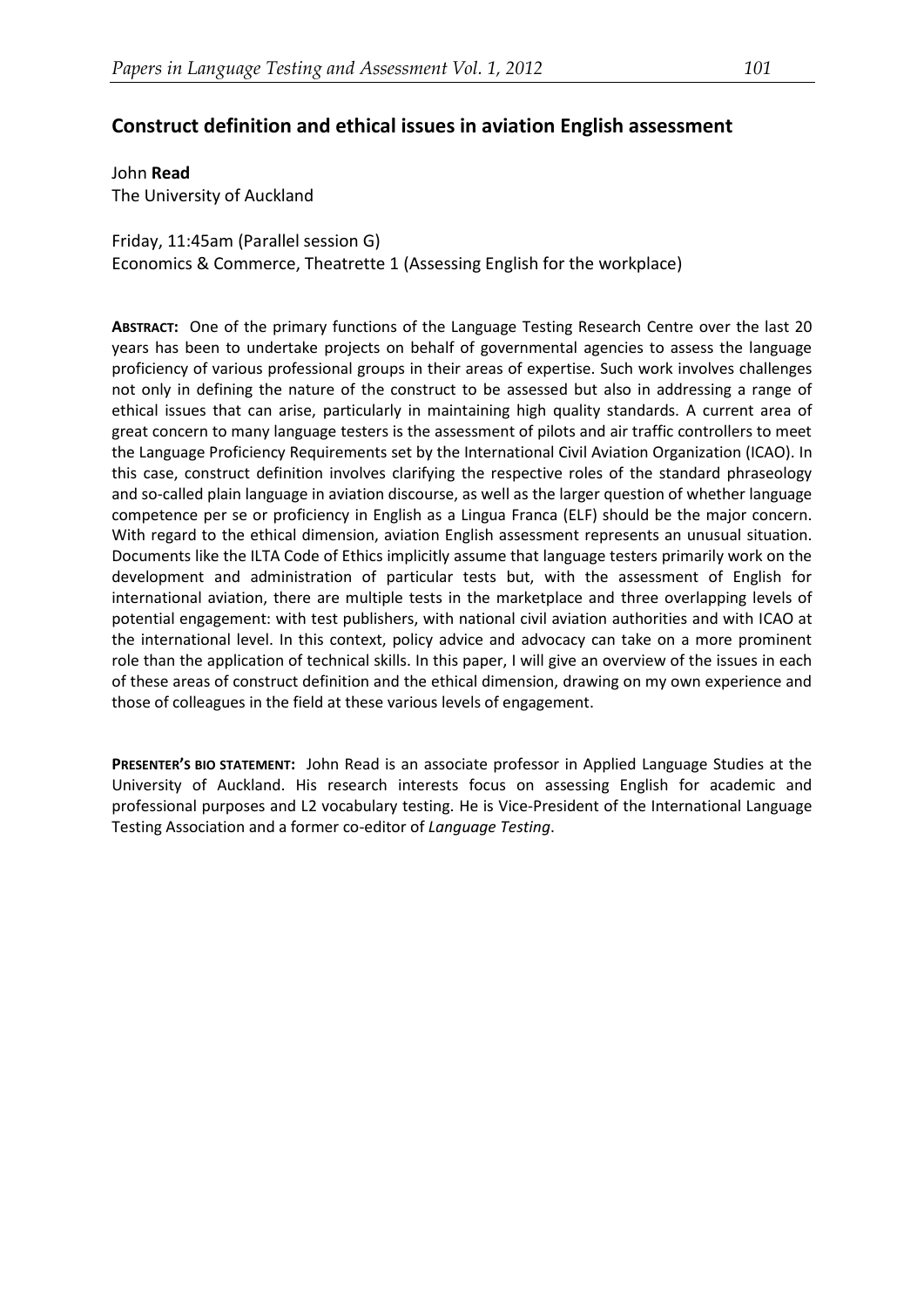### **Language tests and Australian citizenship**

Kerry **Ryan** Swinburne University of Technology

Friday, 10:20am (Parallel session E) Economics & Commerce, Theatrette 2 (Language assessment and policy implications)

**ABSTRACT:** This paper discusses the long history of the use of language tests as a means of enforcing government policy in Australia. It will focus primarily on the latest example of such policy-making with the introduction in October of 2007 of the Australian citizenship test, a test, in English, of the knowledge of the traditions, history and values of Australian society. Prospective citizens are required to pass the test as one of the conditions required in order to gain Australian citizenship.

The paper will chart the implementation and administration of the Australian citizenship test as well as detail the review of the test commissioned by the Department of Immigration and Citizenship in 2008. It is contended that the review process failed to address some of the chief concerns raised by academics, refugee advocate groups and organisations, among others, and really only served to further legitimise the test in the eyes of the voting Australian public.

**PRESENTER'S BIO STATEMENT:** Kerry Ryan has been an employee of the Language Testing Research Centre since 2005. He is currently doing his PhD on the Australian Citizenship Test at the Institute for Social Research at Swinburne University of Technology.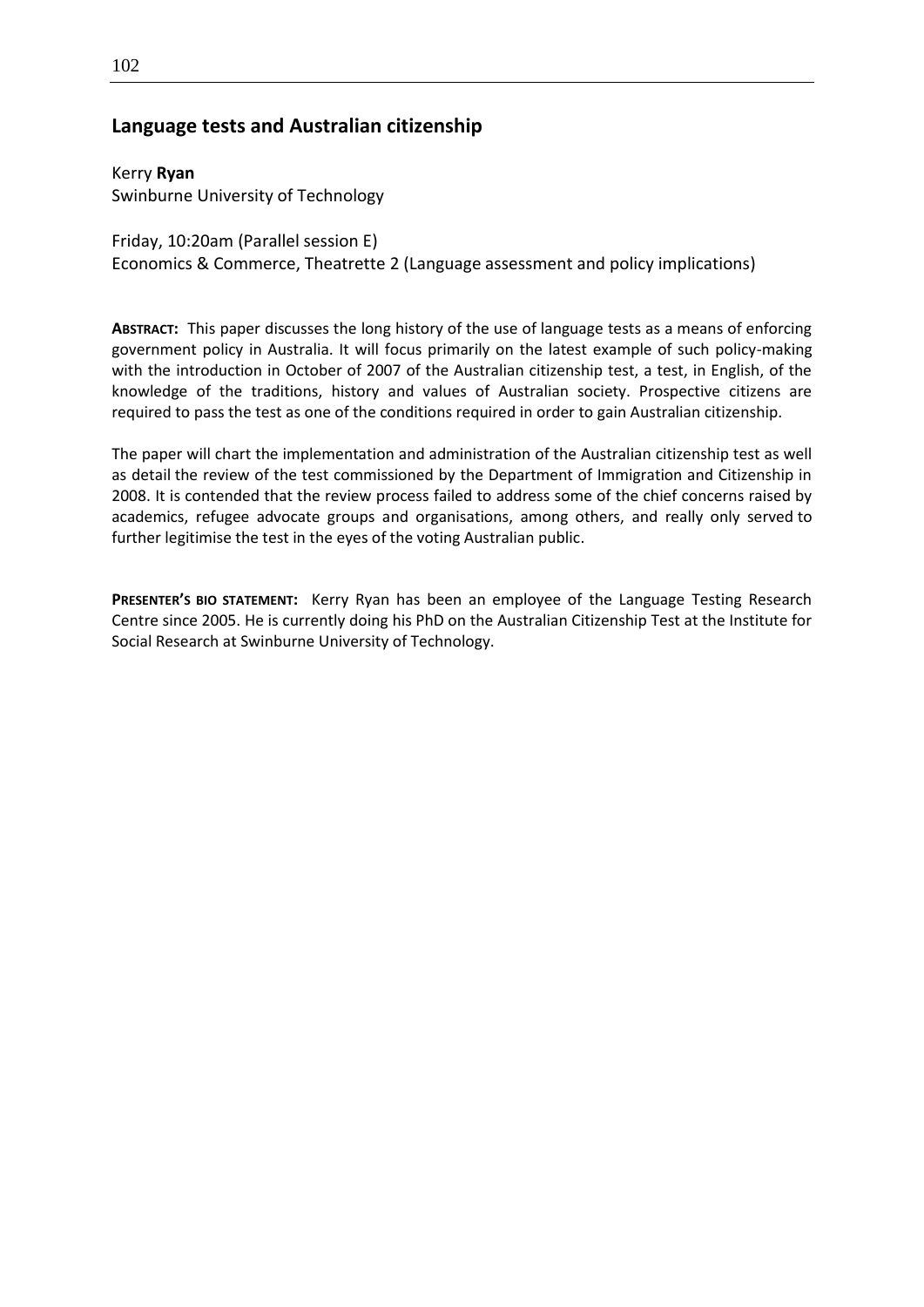# **Issues in eliciting and analysing national student achievement data in Chinese and Indonesian**

Andrew **Scrimgeour** & Michelle **Kohler** University of South Australia

Friday, 12:15pm (Parallel session H) Economics & Commerce, Theatrette 2 (Assessing languages other than English)

**ABSTRACT:** In 2009 the DEEWR commissioned the LTRC and RCLC to conduct a research project to investigate student achievement in Chinese, Indonesian, Japanese and Korean as targeted under the National Asian Languages and Studies in Australian Schools Project (NALSSP). The project builds on a number of previous projects in Australian languages education that aim to understand the nature of students' language learning (e.g. Scarino, McKay & Clark 1989; Scarino et al 1998; Scarino et al 1997; Hill et al 2004). The project was designed to capture samples of students' performance at Year 6/7, 10 and 12 in order to develop descriptors of performance in the specific languages.

A key concern for this project was to capture both quantitative and qualitative data including information related to student background and intensity of learning in order to investigate the relationship between these variables and performance. The experience of gathering such data has raised a number of issues of particular significance for each of these languages and this paper focuses in particular on the issues for Chinese and Indonesian. These issues relate to the nature of the student groups, their performances and the program contexts in these particular languages. It is hoped that the experience and insights developed in this project will further understandings of the nature of these languages, the students who study them and the contexts in which they are studied. Such understandings may also inform developments in the languages field such as the development of the Heritage Speakers syllabus implementation (BOS NSW 2009) and the national curriculum for Languages.

**PRESENTERS' BIO STATEMENTS:** Andrew is a Research Fellow at the Research Centre for Languages and Cultures (RCLC) at the University of South Australia. He has been involved in research on aspects of languages teaching and learning, including assessing student outcomes in schools, with particular focus on character-based languages. He has been involved in a number of collaborative research projects including the current Student Achievement in Asian Languages Education (SAALE) Project.

Michelle Kohler is a researcher at the Research Centre for Languages and Cultures, University of South Australia. She has contributed to a number of national projects in languages and is currently the panel chair for Indonesian for the Student Achievement in Asian Languages project. Her research interests include intercultural perspectives on language curriculum and pedagogy, language teacher education, and classroom based research.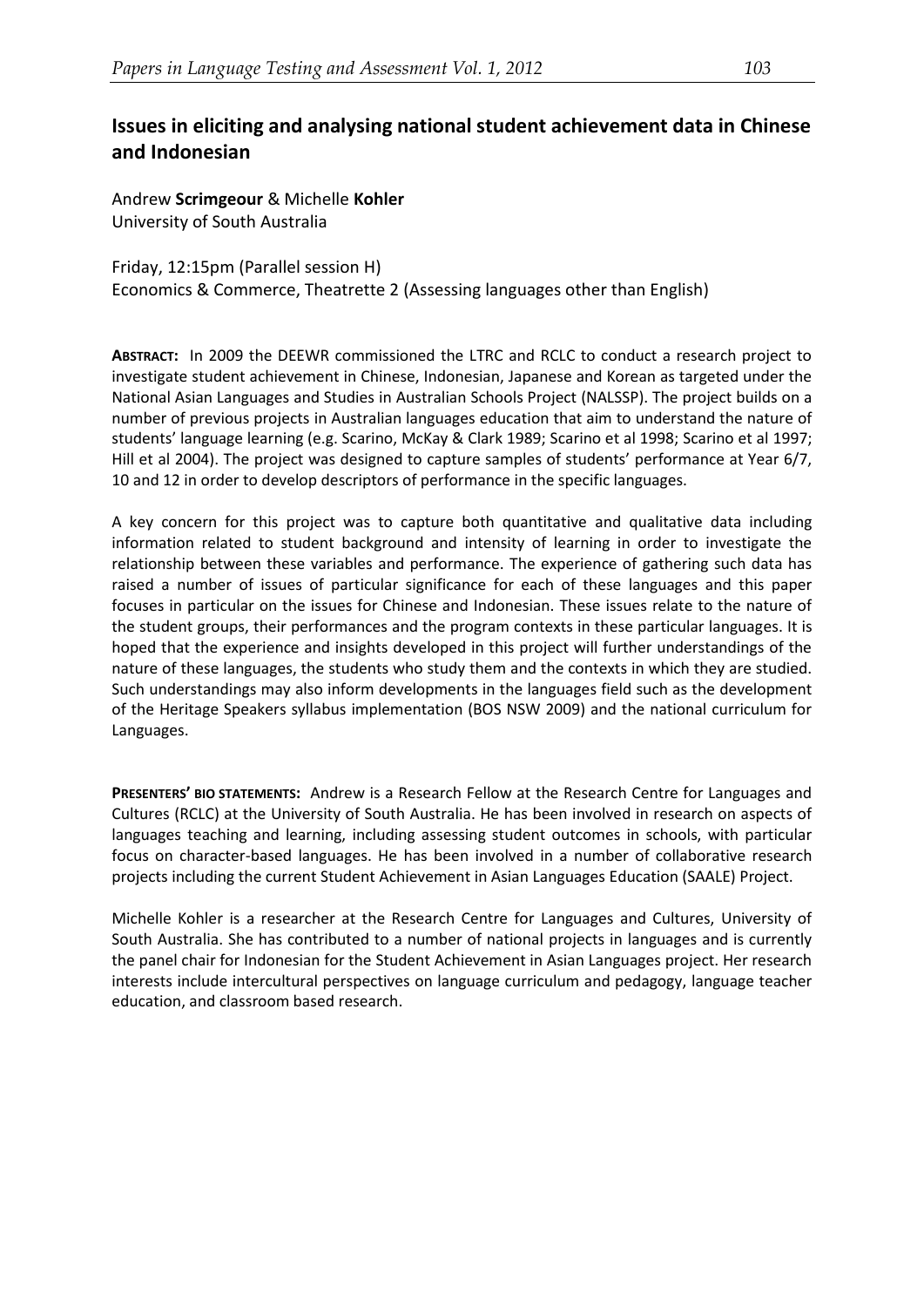### **Assessing postgraduate ESL learners' writing after one semester of study**

Neomy **Storch** The University of Melbourne

Thursday, 2:35 (Parallel session A) Economics and Commerce, Theatrette 2 (Assessing Writing)

**ABSTRACT:** In recent years, there has been a dramatic increase in the number of international (ESL) students enrolling in Australian universities, particularly in postgraduate courses. One of the assumed benefits of studying in an L2 medium university (in this case English) is that of improved L2 language skills. However, there have been relatively few studies which have investigated what happens to learners' L2 whilst studying in an L2 medium university. The paper reports on a study (N=69) which investigated the changes (if any) in the writing of students enrolled in an EAP course specifically designed for postgraduate students. The study used a pre – post test design, comparing the writing produced in-class by the students at the beginning and at the end of semester. The students' texts were analysed using a range of measures for fluency, linguistic accuracy and use of academic vocabulary. Texts were also analysed for overall structure, cohesion and coherence. Two cohorts were identified: conditional entry students with an IELTS score of 6.0 (or equivalent) and those with a score of 6.5. The study found improvements for the entire group and for the two cohorts mainly in terms of accuracy, use of academic vocabulary, and structure. These findings are discussed in relation to key pedagogical features of the course.

**PRESENTER'S BIO STATEMENT:** Dr Neomy Storch teaches a range of ESL and Applied Linguistics subjects at the School of Languages & Linguistics. Her research has focused on issues related to second language pedagogy, particularly the nature of pair interaction in classroom contexts and the development of academic writing, and the role of feedback in that development.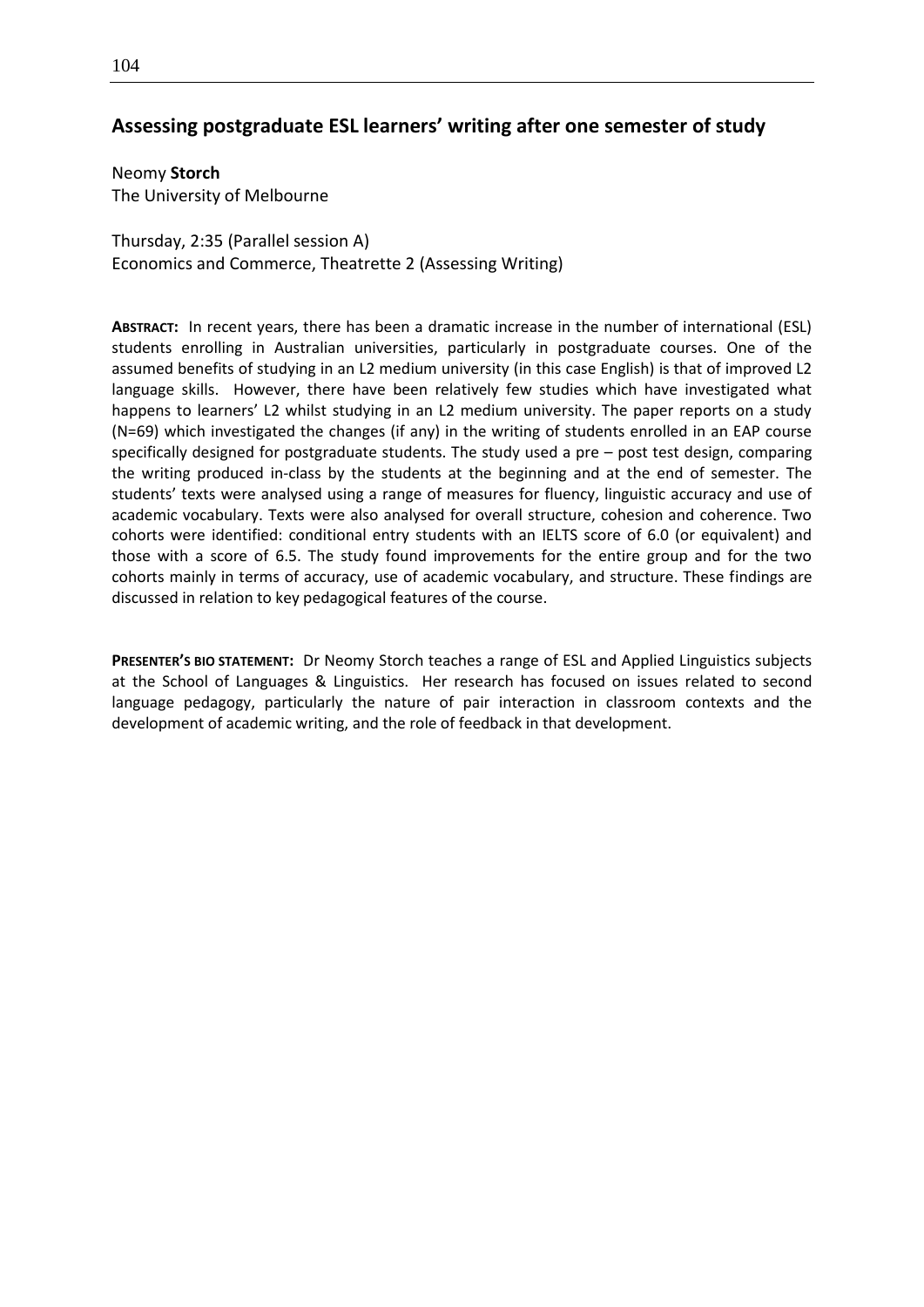# **Adults' language proficiency in the light of the National Certificates: The case of Finnish and Swedish as a L2 and English as a FL in Finland**

Mirja **Tarnanen** & Marita **Härmälä** University of Jyväskylä, Finland

#### Friday, 12:45pm (Parallel session I) Economics & Commerce, Theatrette 2 (Assessing languages other than English)

**ABSTRACT:** Finland is a bilingual country with 94 % of the population speaking Finnish as their mother tongue. The role of Swedish as the second domestic language is secured by legislation, which means that Swedish is a compulsory subject in basic and upper secondary education. Working life sets language skills requirements on civil servants in the two national languages. Immigrants applying for Finnish citizenship need to prove their language skills, e.g., by taking the National Certificates (NC) in Finnish or Swedish at the Intermediate level. The NC is a national language test for adults assessing speaking, writing, and reading and listening comprehension in nine languages. The certificate is used for different purposes, e.g., applying for work, study or citizenship.

The data of the study consist of a background questionnaire (e.g., age, mother tongue, the use of the target language) and test scores of five subskills in English (n=1 500), Swedish (n=615) and Finnish (n=8 678). In our presentation we will discuss NC participants' background, their language skills profiles, and the relationship between language use and test performance at the Intermediate and Advanced level. What kinds of differences are there across languages, and what do these differences tell us about the roles of these three languages in Finland? In addition to this, we will also present some data showing which domains of language use are most significantly correlated to the test scores. Finally, we will discuss how the skill profiles in these three languages reflect language policy and integration issues in Finland.

**PRESENTER'S BIO STATEMENT:** Dr Marita Härmälä works as a researcher at the University of Jyväskylä, in Finland. Her work tasks include compiling tests of Swedish, French, and Italian in the National Certificates of Language Proficiency, and training item writers and raters. Her other field of expertise is language skills assessment in competence-based qualifications.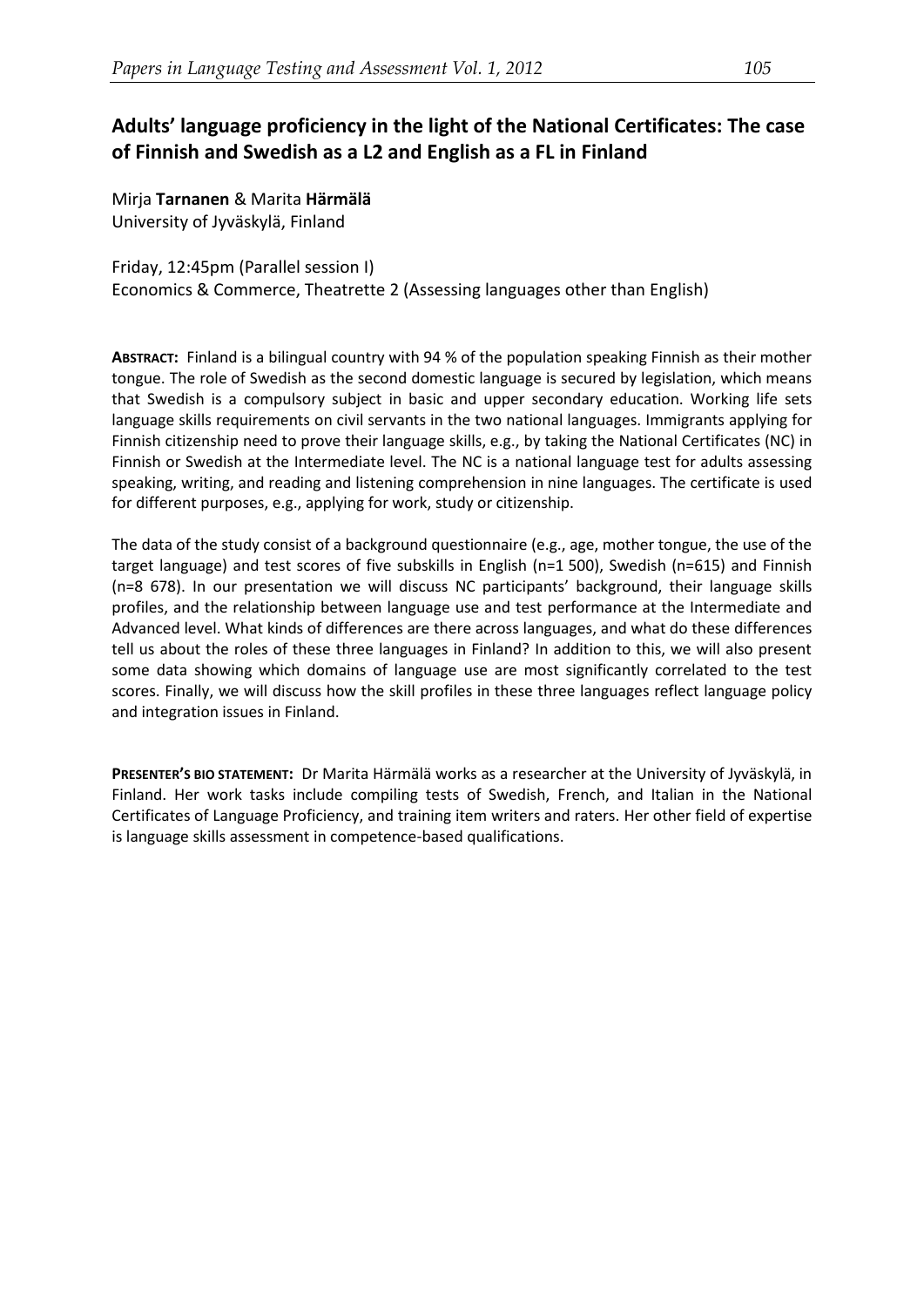# **The medical educator, the discourse analyst and the phonetician: An interdisciplinary approach to diagnostic assessment in the workplace**

Robyn **Woodward-Kron**, Mary **Stevens** & Eleanor **Flynn** The University of Melbourne

Friday, 12:45pm (Parallel session I) Economics & Commerce, Theatrette 1 (Assessing English for the workplace)

**ABSTRACT:** Most International Medical Graduates (IMGs) are required to undertake the Australian Medical Council's clinical examination for general registration. This high stakes examination consists of 16 Objective Structured Clinical Examinations (OSCE), in which the candidate conducts a clinical interview with a simulated patient. This paper reports on a collaborative project to develop a diagnostic assessment methodology incorporating feedback on language, communication and clinical aspects of a candidate's performance. The methodology included development of communication feedback guidelines (CFGs), which were informed by a model of language in context and observation of IMG communication training. IMG participants were video-recorded during practice OSCEs. Language oriented feedback was provided by the discourse analyst and phonetician. Participants received a diagnostic feedback package consisting of their practice video and the completed communication feedback proforma.

**PRESENTER'S BIO STATEMENT:** Dr Robyn Woodward-Kron is a senior lecturer in the Medical Education Unit, Melbourne Medical School, University of Melbourne. Her research interests include healthcare communication, intercultural communication, genre and academic discourse. Robyn is also involved in developing multimedia resources to enhance the teaching and learning of healthcare communication.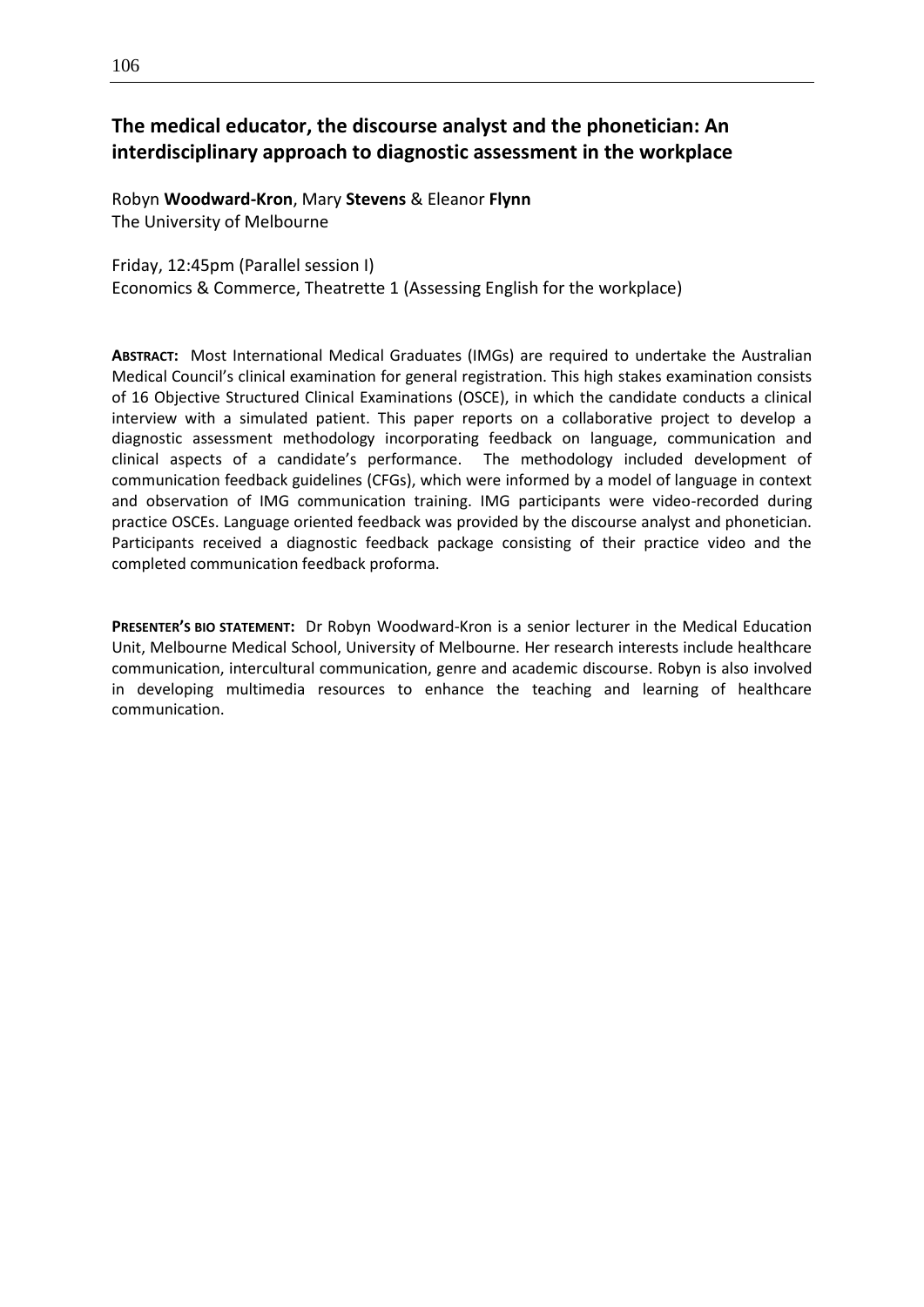### **Investigating the Validity of the GEPT Level Framework**

#### Jessica **Wu**

The Language Training and Testing Center, Taiwan

Friday, 9:50am (Parallel session D)

Economics & Commerce, Theatrette 2 (Language assessment and policy implications)

**ABSTRACT:** This paper is a report of three studies which investigated the validity of the GEPT Level Framework. The GEPT (General English Proficiency Test) is a criterion-referenced testing system which has been implemented widely in Taiwan to assess the general English proficiency of Taiwanese EFL learners since 2000. Each of the studies employed a different approach. Study 1 investigated the validity of the GEPT framework by mapping different levels of the GEPT against the CEFR (CoE, 2001). The study adopted the methods proposed in the Manual for Relating Language Examinations to the CEFR (CoE, 2003) and the procedures outlined in the Dutch project (Alderson et al, 2006). The results show that the first four levels of the GEPT, from Elementary Level to Advanced Level, correspond to the CEFR A2 to C1 levels, providing external validation evidence to support the level framework. Study 2 investigated the validity of the framework by linking different levels of the GEPT vertically onto a common score scale on the basis of Item Response Theory. The results show a pattern of increasing difficulty across the levels, providing internal validation evidence to support the level framework. To supplement Study 2 which focused on the psychometric aspect, Study 3 looked into the language aspect by comparing texts used in the reading tests at different levels on the basis of contextual features including type-token ratio, vocabulary range, sentence complexity, rhetorical organization, conceptual cohesion, and text abstractness. Significant differences were found between the different levels of the GEPT based on the results of analysis of various contextual features. By triangulating evidence from multiple sources, the paper concludes that the validity of the level framework is generally supported. However, to strengthen the validity of the GEPT Level Framework, the paper also recommends a possible direction for improvement.

**PRESENTER'S BIO STATEMENT:** Dr Jessica Wu is Program Director of the Research and Development Office at the Language Training and Testing Center (LTTC), Taiwan. Her research interests include oral assessment and the impact of large-scale language testing. She is currently a member of the Editorial Board of *Language Assessment Quarterly*.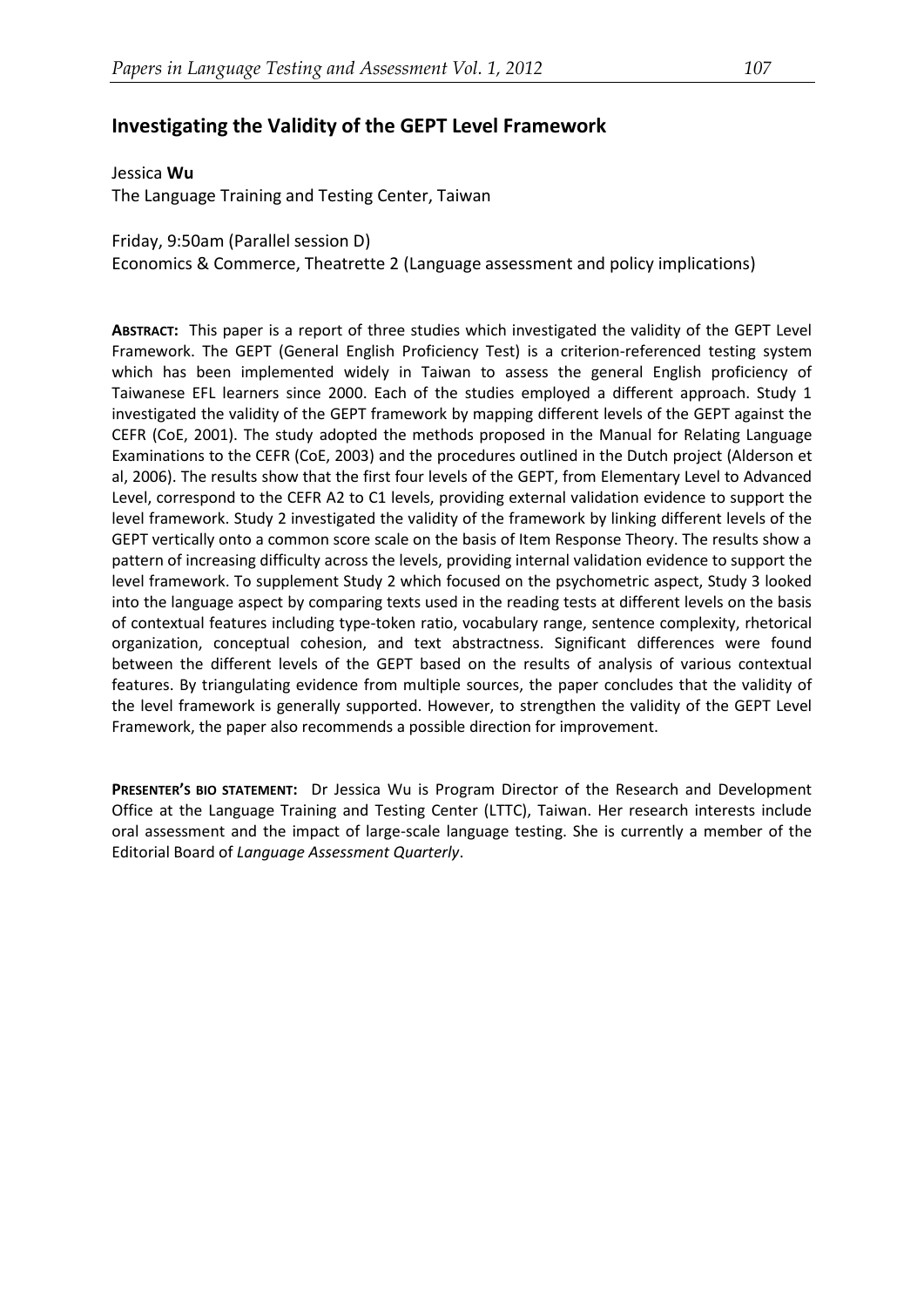### **How good should a taxi driver's English be?**

#### Elaine **Wylie**, David **Ingram** & Hilda **Maclean**

ISLPR Language Services Pty Ltd & The University of Melbourne

Thursday, 3:05pm (Parallel session B) Economics & Commerce, Theatrette 3 (Assessing vocational English)

**ABSTRACT:** This presentation will report on a recent (2009/10) project to develop National Minimum English Standards for taxi driver recruits in Australia. The project arose from the concerns of state and territory authorities responsible for regulating the taxi industry about the English skills of drivers from a non-English-speaking background. The national regulators decided in 2009 that the International Second Language Proficiency Ratings (ISLPR) scale would be used in establishing national standards. One state, Victoria, had been using the ISLPR for some years, although there was disagreement among stakeholders about what the acceptable skills profile should be.

The presentation will outline the process that the project team went through in making their recommendations about the minimum levels for Speaking, Listening, Reading and Writing. In surveying the language needs of trainee and licensed drivers, they used reported data (e.g. from interviews) and direct observations (e.g. from the radio control rooms of taxi companies). Documents used as data sources included the national driver training package and messages from control rooms to drivers' computers. The perspectives of regulatory authorities, managers of taxi companies and trainers were sought, and consumer views (e.g. as expressed in mainstream media) were noted.

The challenge of synthesising the data to arrive at defensible compromises (within the broad context of recruitment needs for a relatively low-paid job) will be discussed. One issue was the gap between the levels that would be sufficient for drivers to cope with routine tasks and the levels that they would need if faced by a situation such as an escalating threat of violence against them. Another was the interplay, often cited during interviews, between language skills and cultural and personality factors (cf McNamara's 1990 distinction between weak and strong task performance).

**PRESENTERS' BIO STATEMENTS:** Elaine Wylie is a Director of ISLPR Language Services. Her previous position was Senior Research Fellow at Griffith University. She is co-author, with David Ingram, of the International Second Language Proficiency Ratings (ISLPR<sup>®</sup>). She conducts training programs around Australia and overseas in the use of the ISLPR system.

Professor David Ingram, AM is an Honorary Professorial Fellow, University of Melbourne. He recently prepared a report on English standards for the taxi industry; he has published widely, is the coauthor of the ISLPR, was a developer and then Chief Examiner (Australia) of IELTS and, in "retirement", is Co-Director of ISLPR Language Services.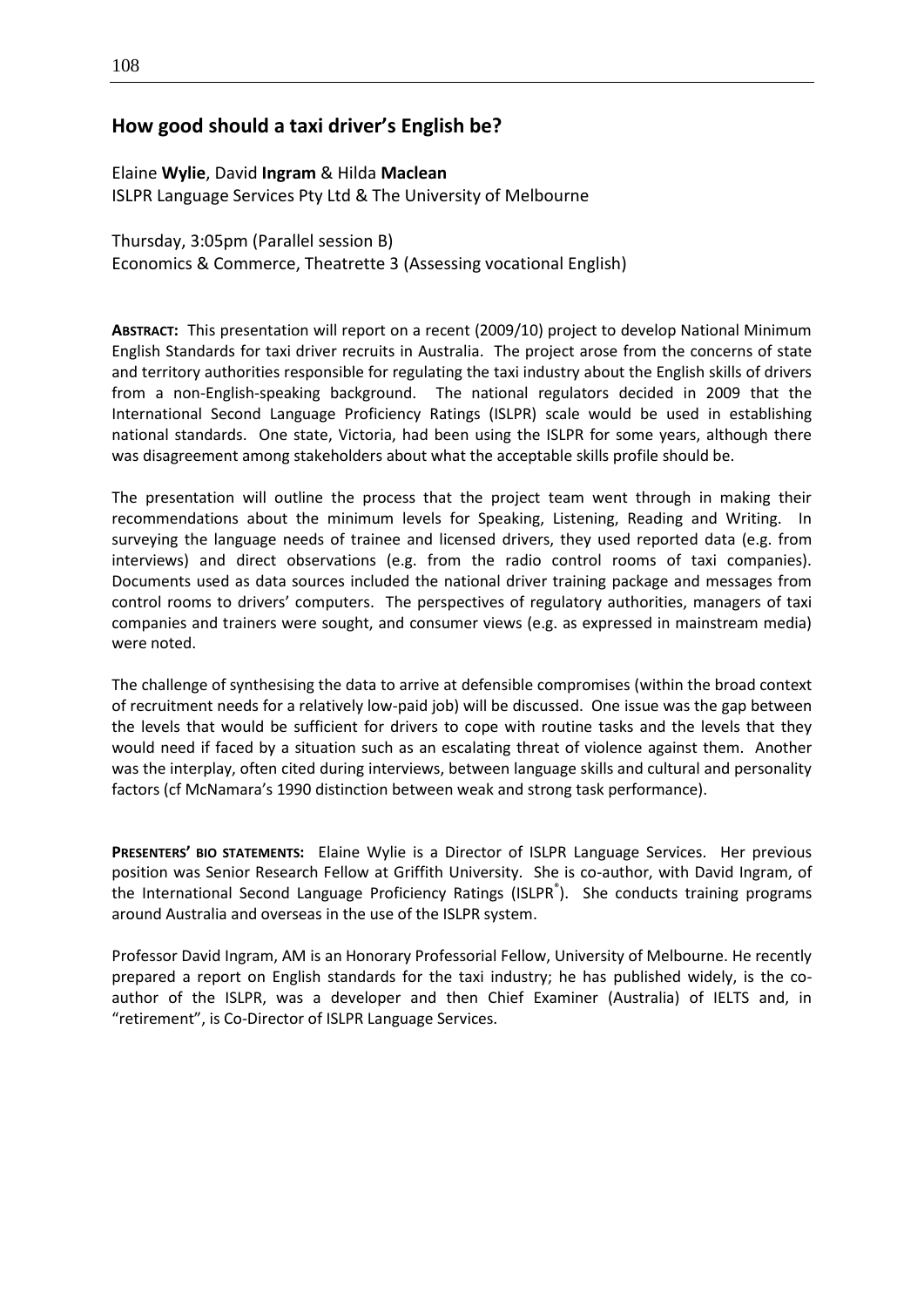# **Washback of CET4 design and uses on test preparation and performance: A SEM study**

Qin **Xie** Hong Kong University

Friday, 2:30pm (Parallel session J) Economics & Commerce, Theatrette 3 (Language assessment and washback)

**ABSTRACT:** College English Band 4 (CET4) is an English proficiency test given to all university students in China; it is widely used as a qualification for university graduation and job application. This paper reports a recent study which investigated the influences of CET4 design and uses on students' test preparation and performance, and their implications for test validity.

The study comprises two phases in three waves. Based on a qualitative study, a perception and a test preparation questionnaire were developed and piloted with 157 students. Items with sound psychometric properties were selected, and a SEM model was specified. Phase 2 was quantitative, involving over 1,000 students at each of the four data collection points. The study was conducted two months before the CET4 administration. The perception questionnaire was given at the beginning of test preparation and the test preparation questionnaire was given near the end. Meanwhile, a pre and a post test of CET4 performance were administered. Major data analyses include Exploratory Factor Analysis, Confirmatory Factor Analysis, and Structural Equation Modeling. AMOS was employed to assess the SEM model.

The study found that the CET4 had primarily negative washback effects; both CET4 design and uses affected test preparation. Negative washback, however, did not seem to threaten test validity. Posttest performance showed large improvement, but test preparation only contributed a very small part to the improvement. Post-test performance was influenced primarily by prior language proficiency. Compared with the pretest, the post-test model had better convergent and discriminate validity. Following the argumentative validation approach (Mislevy 2003, Bachman 2005), I argue that negative washback does not necessarily damage test validity. The significance and limitations of this study are discussed at the end.

**PRESENTER'S BIO STATEMENT:** Dr. Xie Qin recently completed her PhD study in the Faculty of Education, University of Hong Kong. Her PhD thesis adopts Structural Equation Modelling to examine the consequential validity of high-stakes English proficiency tests. She also held a MA with distinction in English Language Teaching from the University of Warwick, UK.